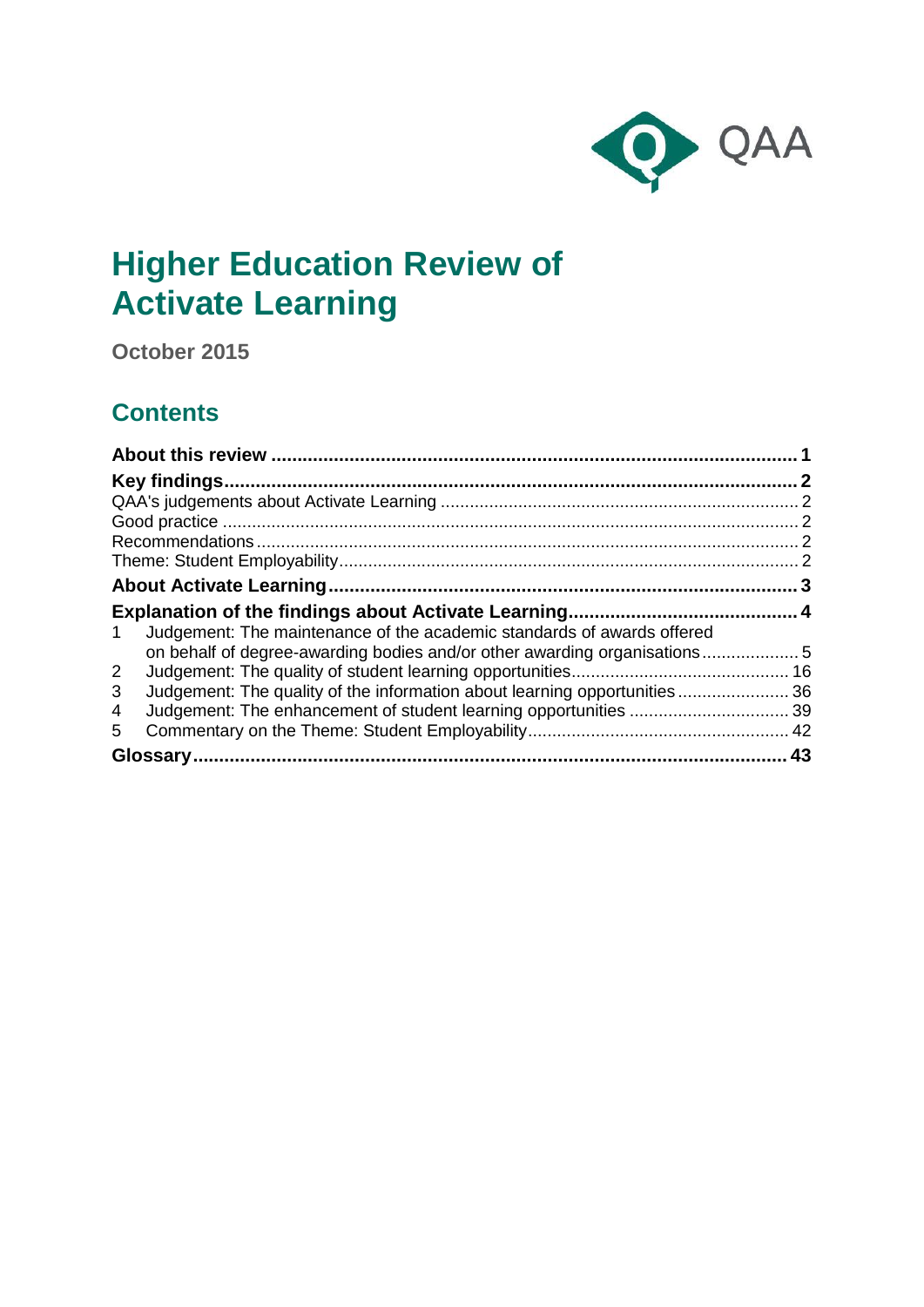# <span id="page-1-0"></span>**About this review**

This is a report of a Higher Education Review conducted by the Quality Assurance Agency for Higher Education (QAA) at Activate Learning. The review took place from 29 September to 2 October 2015 and was conducted by a team of three reviewers, as follows:

- Ms Tessa Counsell
- Dr Mark Lyne
- Miss Nina di Cara (student reviewer)

The main purpose of the review was to investigate the higher education provided by Activate Learning and to make judgements as to whether or not its academic standards and quality meet UK expectations. These expectations are the statements in the [UK Quality Code for](http://www.qaa.ac.uk/assuring-standards-and-quality/the-quality-code)  [Higher Education](http://www.qaa.ac.uk/assuring-standards-and-quality/the-quality-code) (the Quality Code)<sup>1</sup> setting out what all UK [higher education providers](http://newlive.qaa.ac.uk/AboutUs/glossary/Pages/glossary-h.aspx#h2.1) expect of themselves and of each other, and what the general public can therefore expect of them.

In Higher Education Review, the QAA review team:

- makes judgements on
	- the setting and maintenance of academic standards
	- the quality of student learning opportunities
	- the information provided about higher education provision
	- the enhancement of student learning opportunities
	- provides a commentary on the selected theme
- makes recommendations
- identifies features of good practice
- affirms action that the provider is taking or plans to take.

A summary of the findings can be found in the section starting on page 2. [Explanations of](#page-4-0)  [the findings](#page-4-0) are found on page 4 followed by numbered paragraphs starting on page 5.

In reviewing Activate Learning, the team has also considered a theme selected for particular focus across higher education in England and Northern Ireland.

The [themes](http://www.qaa.ac.uk/publications/information-and-guidance/publication?PubID=106) for the academic year 2015-16 are Student Employability and Digital Literacy,<sup>2</sup> and the provider is required to select, in consultation with student representatives, one of these themes to be explored through the review process.

The QAA website gives more information [about QAA](http://www.qaa.ac.uk/aboutus/pages/default.aspx) and its mission.<sup>3</sup> A dedicated section explains the method for [Higher Education](http://www.qaa.ac.uk/reviews-and-reports/how-we-review-higher-education/higher-education-review) Review<sup>4</sup> and has links to the review handbook and other informative documents. For an explanation of terms see the [glossary](#page-43-0) at the end of this report.

<sup>-</sup><sup>1</sup> The UK Quality Code for Higher Education is published at:

[www.qaa.ac.uk/assuring-standards-and-quality/the-quality-code.](http://www.qaa.ac.uk/assuring-standards-and-quality/the-quality-code) <sup>2</sup> Higher Education Review themes:

[www.qaa.ac.uk/publications/information-and-guidance/publication?PubID=2859.](http://www.qaa.ac.uk/publications/information-and-guidance/publication?PubID=2859)

<sup>&</sup>lt;sup>3</sup> QAA website: [www.qaa.ac.uk/about-us.](http://www.qaa.ac.uk/about-us)

<sup>4</sup> Higher Education Review web pages:

[www.qaa.ac.uk/reviews-and-reports/how-we-review-higher-education/higher-education-review.](http://www.qaa.ac.uk/reviews-and-reports/how-we-review-higher-education/higher-education-review)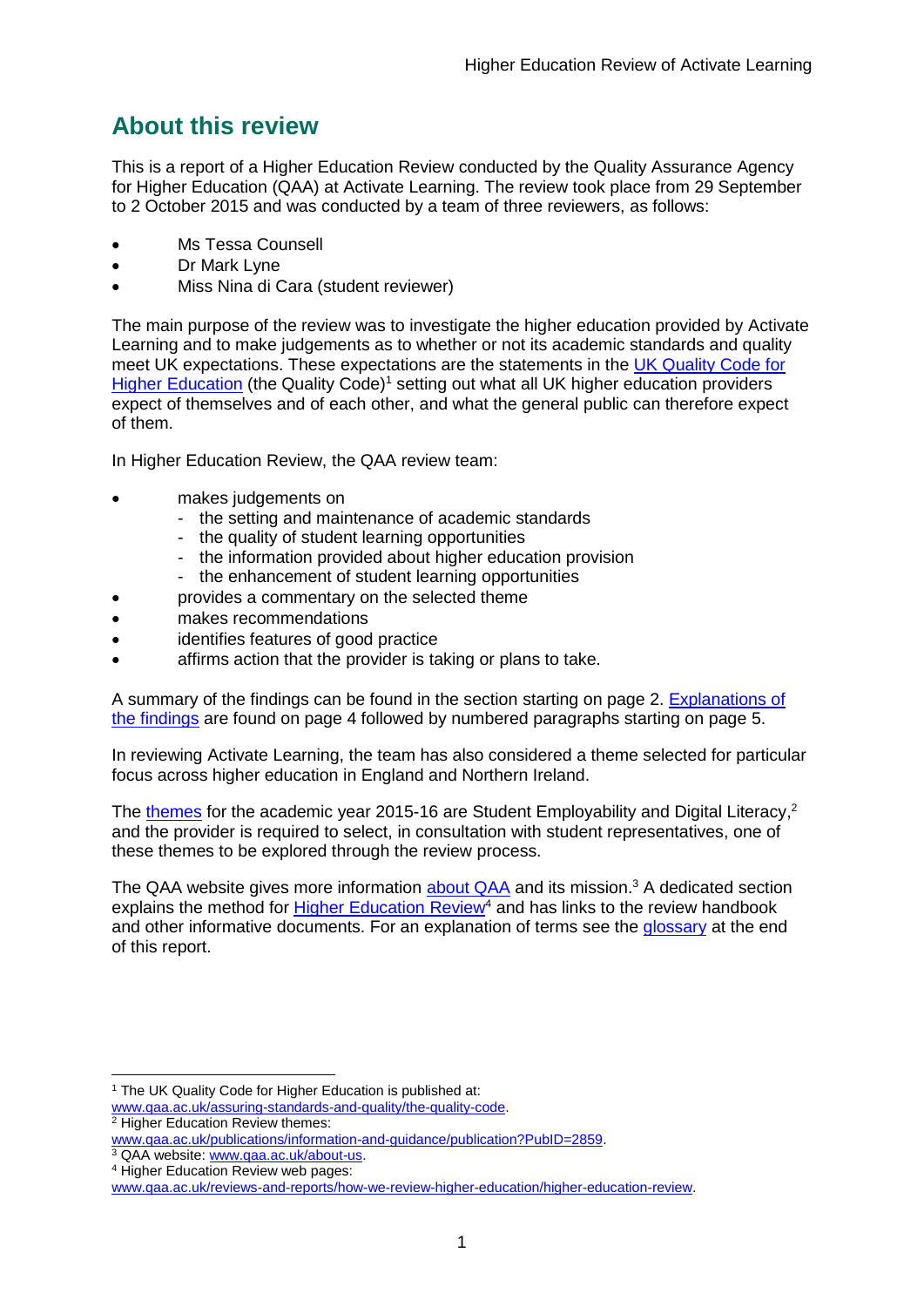# <span id="page-2-0"></span>**Key findings**

# <span id="page-2-1"></span>**QAA's judgements about Activate Learning**

The QAA review team formed the following judgements about the higher education provision at Activate Learning.

- The maintenance of the academic standards of awards offered on behalf of degreeawarding bodies **meets** UK expectations.
- The quality of student learning opportunities **meets** UK expectations.
- The quality of the information about learning opportunities **meets** UK expectations.
- The enhancement of student learning opportunities **meets** UK expectations.

# <span id="page-2-2"></span>**Good practice**

The QAA review team identified the following features of **good practice** at Activate Learning.

 The effective strategic commitment to develop and enhance student employability which is linked to learning opportunities (Expectation B4).

# <span id="page-2-3"></span>**Recommendations**

The QAA review team makes the following **recommendations** to Activate Learning.

By January 2016:

- ensure that all programme specifications for the Pearson awards include contextualised programme-level learning outcomes that clearly articulate to outcomes at unit level (Expectations A2.2, A3.2, B1 and C)
- strengthen the process for the internal approval of new Higher National programmes to enable consideration of the academic case through formal committee structures (Expectations A3.1 and B1)
- work with OBU to clarify the process for providing external examiners with draft assessments and ensure the procedure is rigorously monitored (Expectation B7)
- review the Comments, Suggestions and Complaints Procedure to ensure that a clear timeline is specified for all stages of the complaints process (Expectation B9).

By July 2016:

- further develop the VLE to enable its use as an effective pedagogic tool (Expectation B3)
- provide clarity at programme level on the student entitlement to tutorials and how they are managed and monitored in accordance with the Tutorial and Progress Review Policy (Expectation B4)
- strengthen the student representation system to further engage students as partners in quality assurance and enhancement, and to introduce a system to monitor its effectiveness (Expectation B5).

# <span id="page-2-4"></span>**Theme: Student Employability**

Employability is central to Activate Learning's Strategic Plan 2014-18 and is demonstrated in practice by a portfolio of vocationally focused programmes which incorporate some aspects of work-related, work-based learning or placement that are designed to prepare students for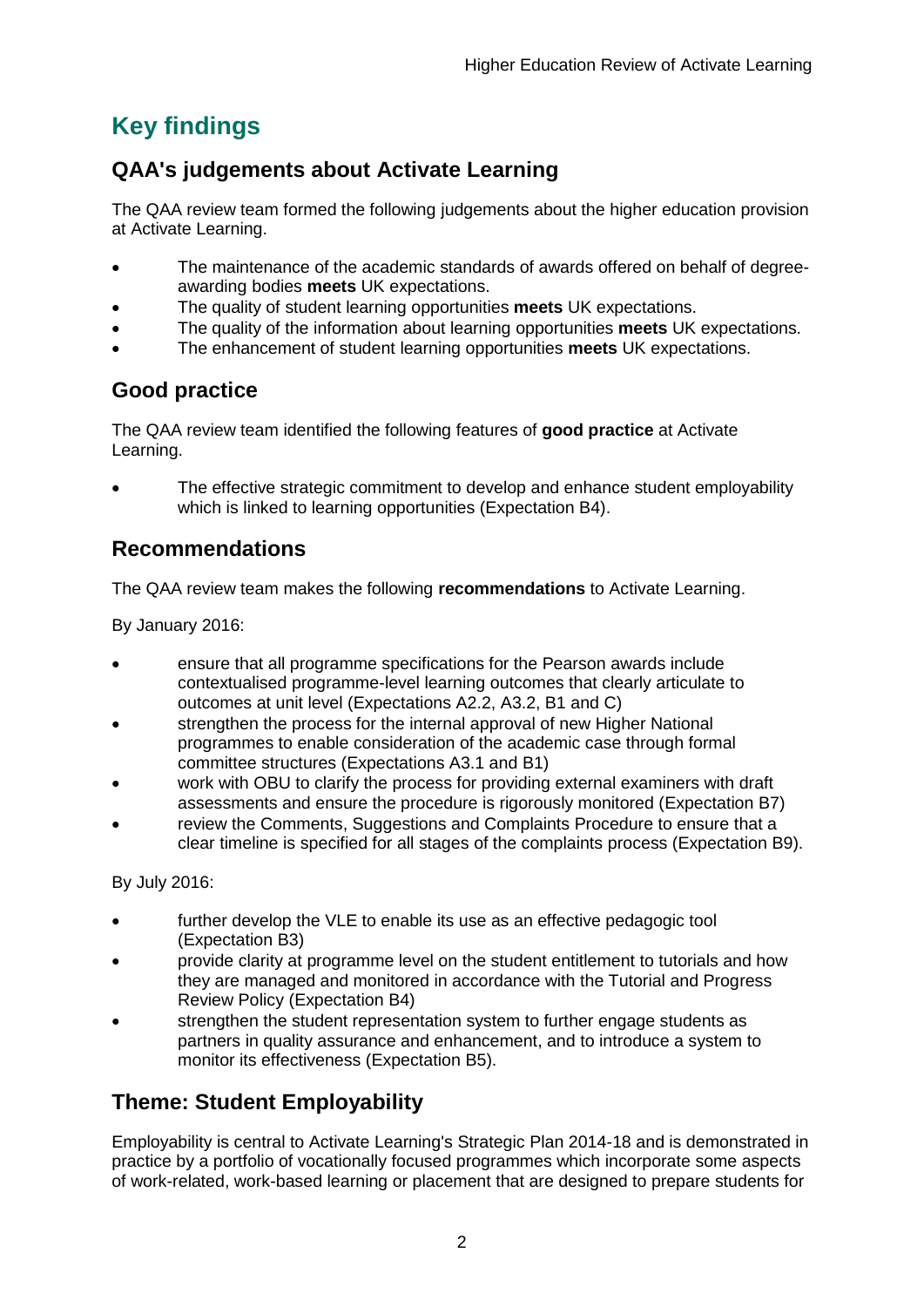the world of work. Activate Learning has strong links with employers, and teaching staff provided examples of how their experience and links with industry shaped the student experience at programme and module level. Students are positive about how their studies are preparing them for employment and/or further study. Activate Learning has many modules that are designed to develop employability skills, for example through engagement in 'live' project briefs set in collaboration with external companies and organisations.

Further explanation of the key findings can be found in the handbook available on the QAA webpage explaining [Higher Education Review.](http://www.qaa.ac.uk/reviews-and-reports/how-we-review-higher-education/higher-education-review)

# <span id="page-3-0"></span>**About Activate Learning**

Activate Learning is an education group comprising schools, colleges, higher education, apprenticeship and workforce training, consultancy, commercial business and social enterprise. It was launched in November 2013 as the new name for the Oxford and Cherwell Valley College Group. The college division of Activate Learning (the Group) is made up of Reading College, City of Oxford College, and Banbury and Bicester College. Its mission is 'to transform lives through learning'.

At the time of its Integrated Quality and Enhancement Review (IQER) by QAA in 2011, Oxford and Cherwell Valley College had 334 higher education students (154 full-time and 180 part-time). It now has 537 students on higher education programmes (361 full-time and 176 part-time).

The Group offers a range of foundation degrees, honours 'top-up' courses, Higher National Certificates and Diplomas (HNCs and HNDs), and a postgraduate certificate in education (PGCE) course. The Group delivers programmes as part of its relationships with two awarding bodies and an awarding organisation: Oxford Brookes University (OBU), Buckinghamshire New University (BNU), and Pearson.

The Group has identified a number of key challenges facing its higher education provision, including: ensuring and maintaining consistency of student experience across three colleges; adapting to changes in funding, student support for the Disabled Students' Allowance (DSA), and student number control limits and the impact these have had on widening participation; student engagement at senior committees; and the marketing of the higher education provision.

The Group has made good progress with the recommendations and further development of good practice made in the IQER. The new higher education management structure and the growing emphasis on employability and strong relationships with employers have enhanced the higher education provision.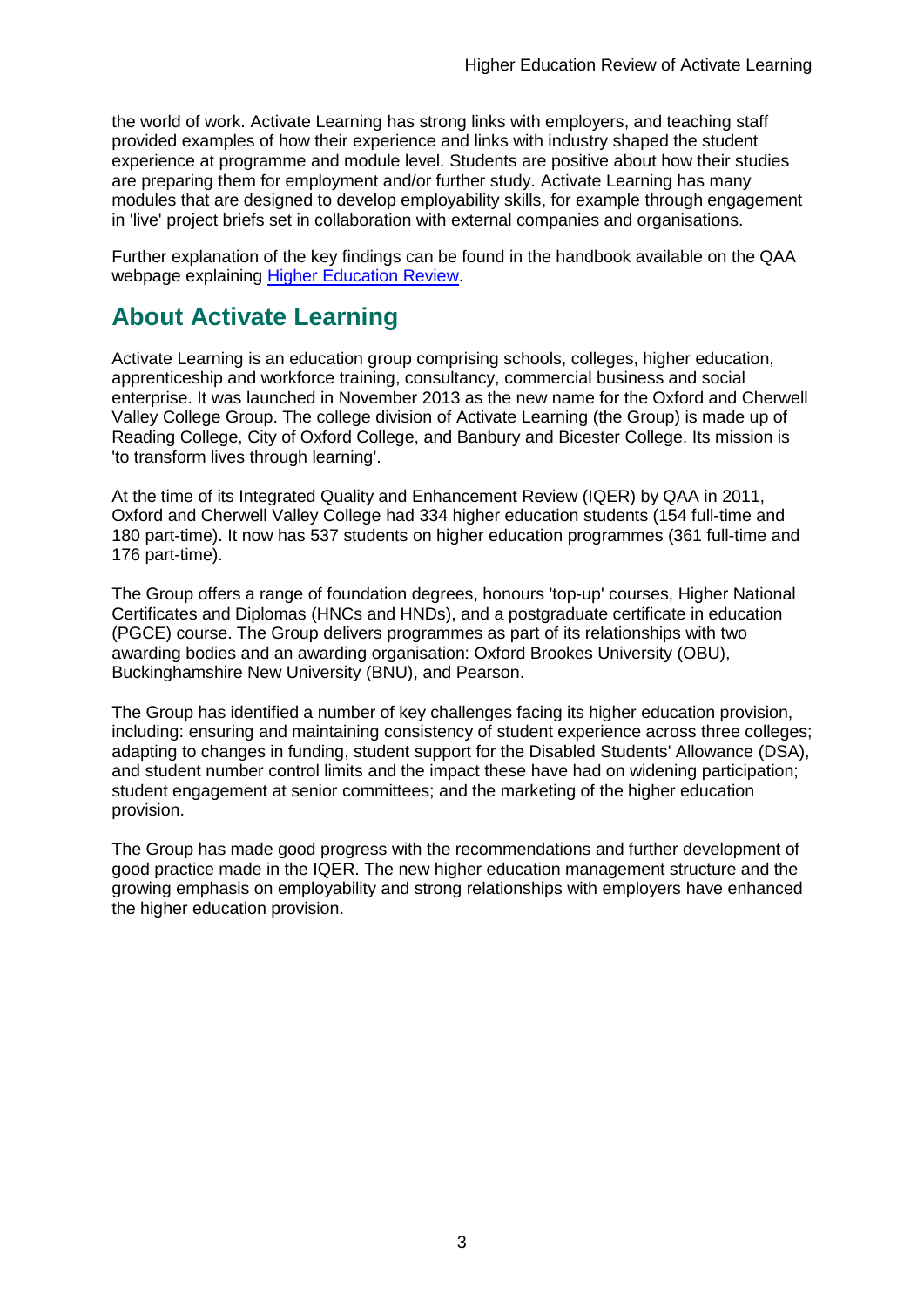# <span id="page-4-0"></span>**Explanation of the findings about Activate Learning**

This section explains the review findings in more detail.

Terms that may be unfamiliar to some readers have been included in a [brief glossary](#page-42-1) at the end of this report. A fuller [glossary of terms](http://www.qaa.ac.uk/Pages/GlossaryEN.aspx) is available on the QAA website, and formal definitions of certain terms may be found in the operational description and handbook for the [review method,](http://www.qaa.ac.uk/reviews-and-reports/how-we-review-higher-education/higher-education-review) also on the QAA website.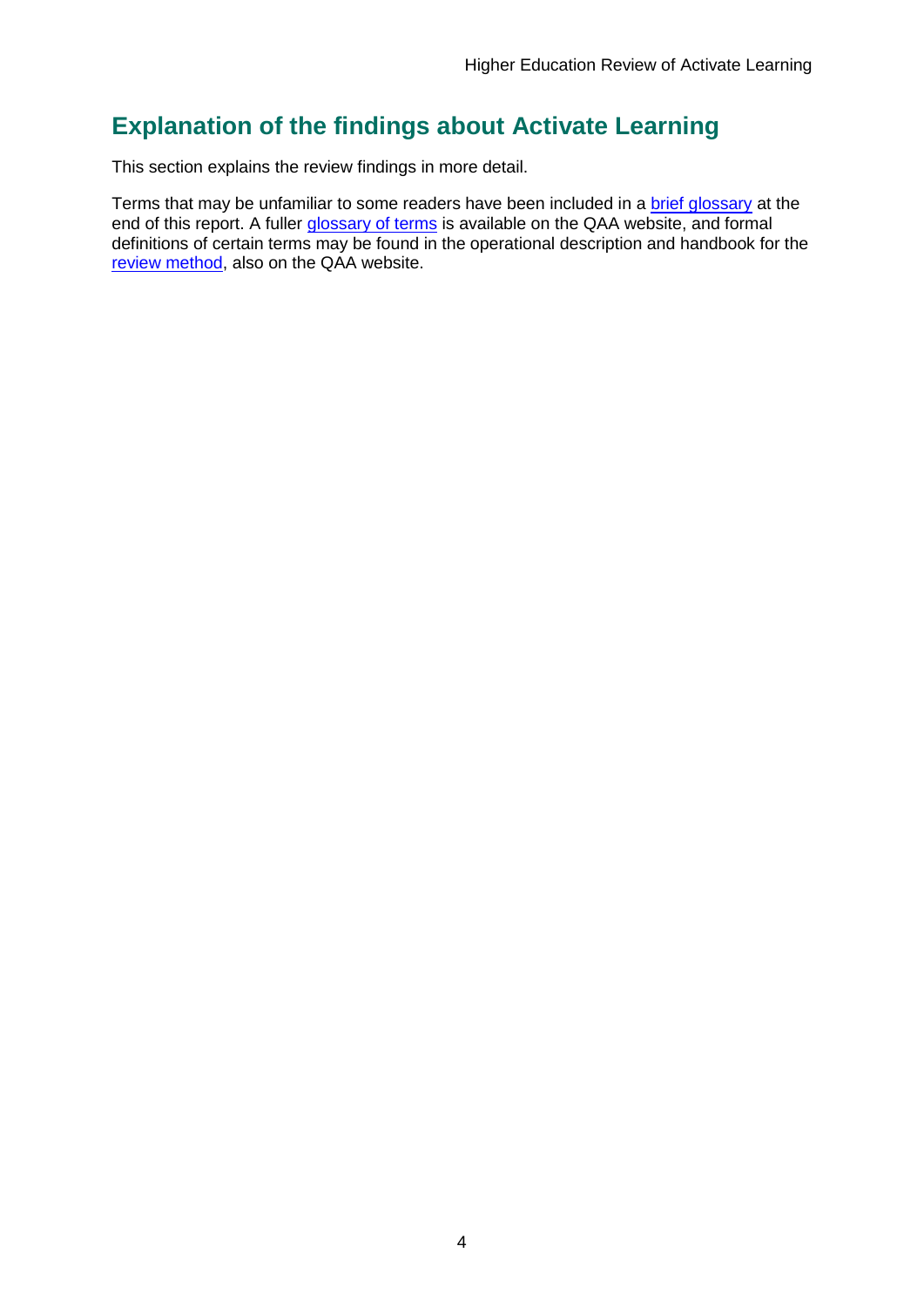# <span id="page-5-0"></span>**1 Judgement: The maintenance of the academic standards of awards offered on behalf of degree-awarding bodies and/or other awarding organisations**

**Expectation (A1): In order to secure threshold academic standards, degree-awarding bodies:** 

**a) ensure that the requirements of The Framework for Higher Education Qualifications in England, Wales and Northern Ireland (FHEQ) are met by:**

- **positioning their qualifications at the appropriate level of the relevant framework for higher education qualifications**
- **ensuring that programme learning outcomes align with the relevant qualification descriptor in the relevant framework for higher education qualifications**
- **naming qualifications in accordance with the titling conventions specified in the frameworks for higher education qualifications**
- **awarding qualifications to mark the achievement of positively defined programme learning outcomes**

**b) consider and take account of QAA's guidance on qualification characteristics** 

**c) where they award UK credit, assign credit values and design programmes that align with the specifications of the relevant national credit framework** 

## **d) consider and take account of relevant Subject Benchmark Statements.**

## **Quality Code,** *Chapter A1: UK and European Reference Points for Academic Standards*

## **Findings**

1.1 The degree-awarding bodies, Oxford Brookes University (OBU) and Buckinghamshire New University (BNU) require the Group to confirm the alignment of their awards with the FHEQ and, where appropriate, the *Foundation Degree Qualification Benchmark*, as part of both the approval and periodic review processes. The processes consist of a development stage in collaboration with the awarding body, an internal Group programme approval process, a University Learning Partnerships Advisory Group (LPAG) approval stage and an approval event. The same processes also requires the Group to refer to the relevant Subject Benchmark Statements in the development of programmes. Programme specifications note the reference to Subject Benchmark Statements and provide a record of the titles of awards, the level of modules and their credit rating in accordance with the FHEQ and the Higher Education Credit framework for England. Programme specifications also contain programme-level learning outcomes. External examiners are asked as part of their annual report to confirm and comment on the alignment of Group's awards with the FHEQ and benchmark statements.

1.2 Although many of the awards delivered by the Group are mapped against relevant professional standards, only one, the Foundation Degree (Science) in Motorsports: Performance and Automotive Technology, is accredited by a professional, statutory and regulatory bodies (PSRBs), that is the Institute of Engineering and Technology (IET) and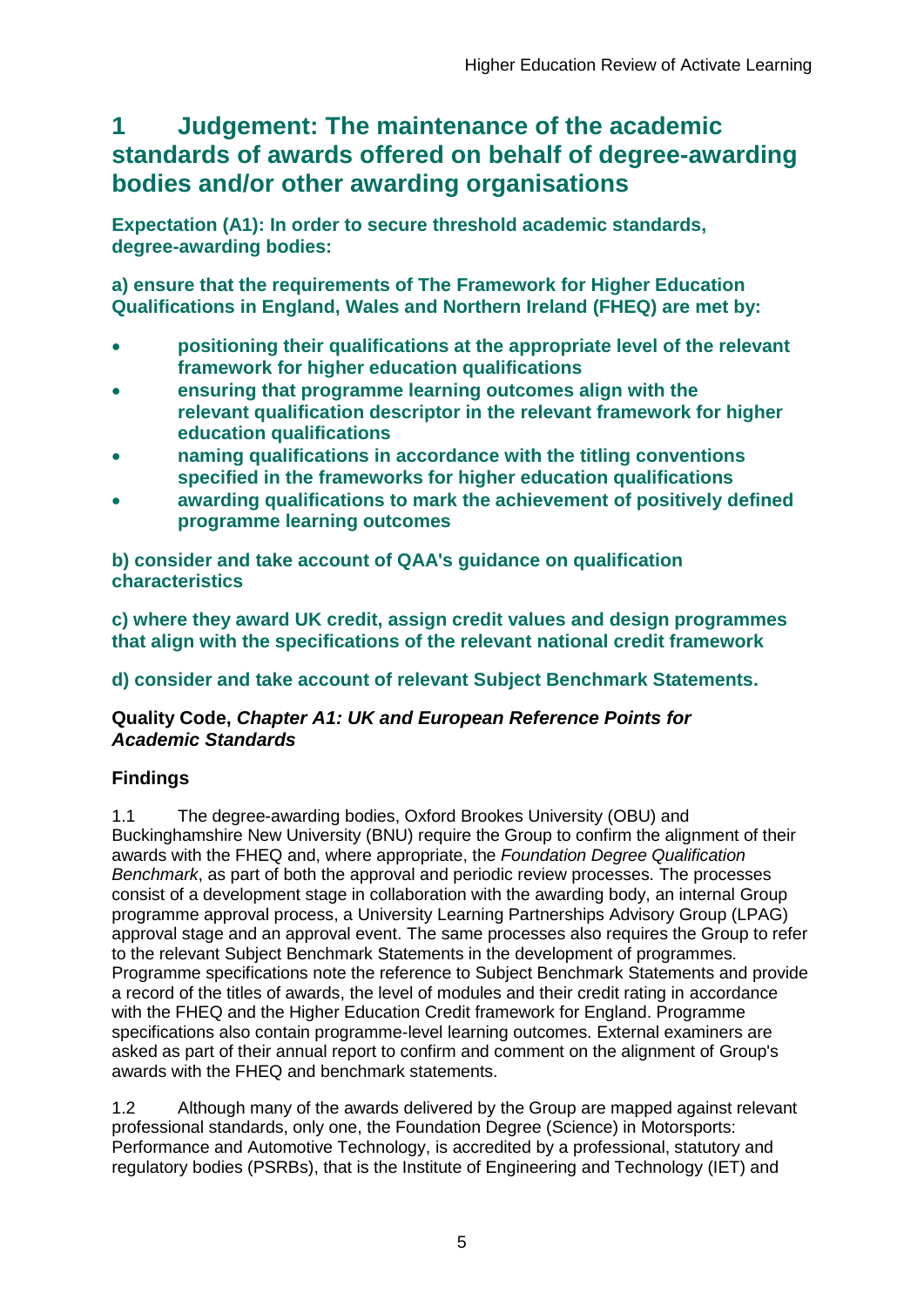the Institution of Mechanical Engineers (IMechE). In the case of Higher National awards validated by Pearson, the approval form confirms the level of qualification and the credit rating of units. Pearson provides the Group with the assurance that its awards have been aligned to the FHEQ and relevant Subject Benchmark Statements and the Group produces a programme specification for each award. The approval and review processes that it engages in with its awarding partners would enable it to meet the Expectation.

1.3 The review team considered the effectiveness of these practices and procedures by examining partnership agreements, approval and review documentation, external examiners' reports, and programme specifications. The team also held meetings with senior and teaching staff.

1.4 The evidence reviewed shows the procedures to be effective in practice. The review team saw evidence that the programme approval processes for OBU and BNU provision are clearly documented and comprehensive. Emphasis is placed on the need to meet the requirements of the FHEQ, align with qualification and Subject Benchmark Statements, and establish the levels and credit rating of modules. Both internal and external stages of the approval and review process ensure that external reference points are used effectively in establishing threshold academic standards. For example, the team saw evidence of the effective way in which a variety of approaches to work-related learning are used throughout the Group's provision to show alignment with the *Foundation Degree Qualification Benchmark*. The Group makes effective use of programme specifications to provide a clear and comprehensive record of programme titles, the level of modules, their credit rating and the use that has been made of external reference points. Numerous external examiners' reports also confirm consistent alignment and comparability with sector standards.

1.5 The regulatory framework and processes for Pearson awards also ensure that reference has been made to the FHEQ and Subject Benchmark Statements to support the establishment of appropriate threshold academic standards. The programme specifications also provide a clear record of the main features of the Higher National programmes. However, in all but one case, they are less clear in terms of the programme-level learning outcomes (see Expectations A2.2, A3.2, B1 and C).

1.6 While the awarding partners have ultimate responsibility through their own regulatory frameworks for ensuring that the relevant external reference points are adhered to, there is evidence that the Group effectively manages its own responsibilities for doing this within its partnership agreements. This is confirmed through a variety of mechanisms including approval and validation events held by the awarding bodies and the conclusions from external examiners' reports. The review team therefore concludes that Expectation A1 is met and the associated level of risk is low.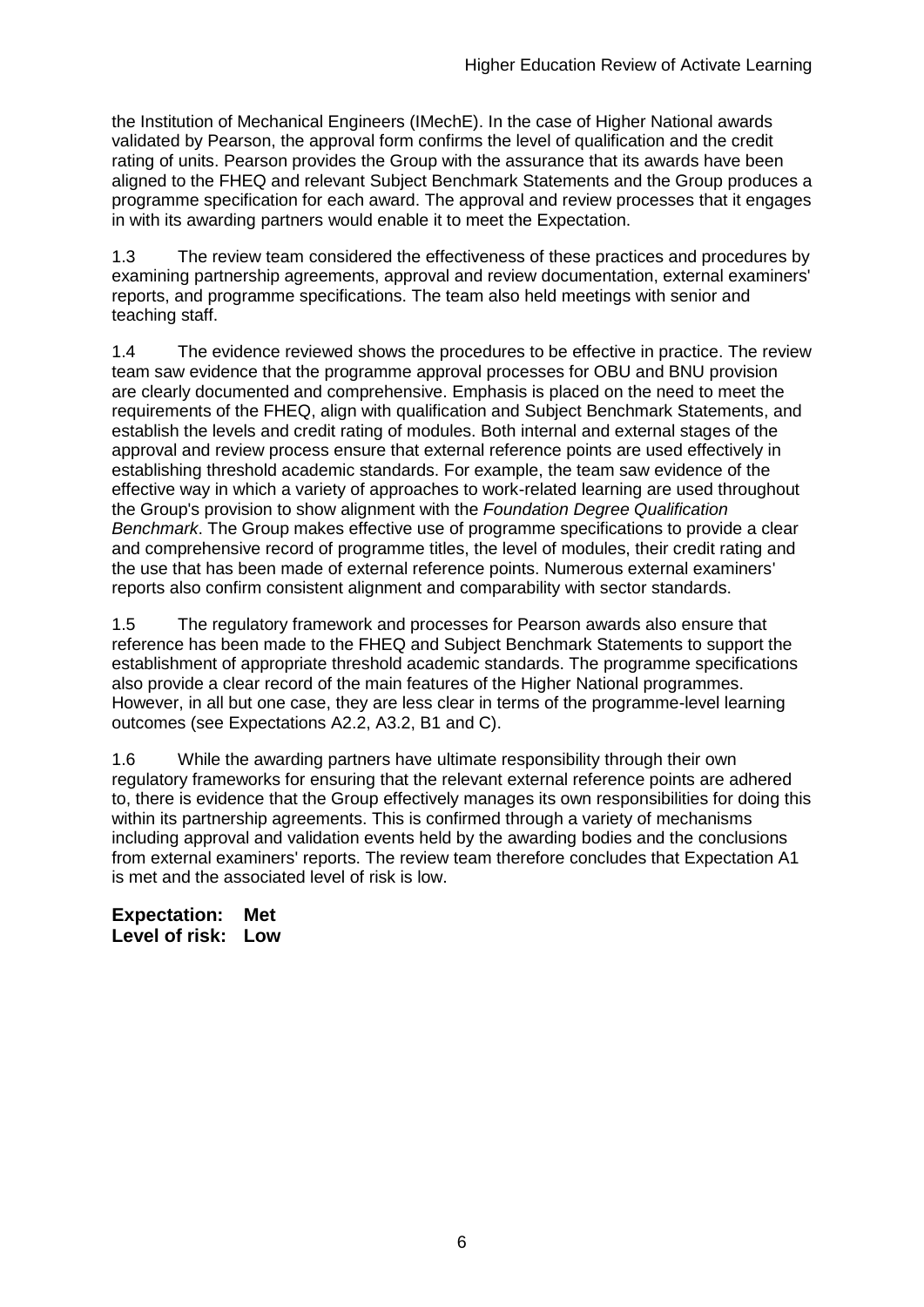**Expectation (A2.1): In order to secure their academic standards, degree-awarding bodies establish transparent and comprehensive academic frameworks and regulations to govern how they award academic credit and qualifications.**

## **Quality Code,** *Chapter A2: Degree-Awarding Bodies' Reference Points for Academic Standards*

# **Findings**

1.7 The regulatory frameworks of the awarding partners determine academic standards and award of credit for each programme. The Group designs, delivers and assesses its programmes in accordance with the frameworks and processes set out in the awarding partners' regulations, guidance, and partnership agreements. Operation manuals, updated annually, set out how the validating universities' requirements are expected to be implemented by the Group for each programme of study. In the case of Pearson awards, the Group uses the BTEC procedures for standards verification and external examining, and the BTEC Guide to Assessment Levels 4 to 7. The Group has also introduced its own Assessment, Internal Verification and Appeals Policy for Higher National programmes. Examination committees for university awards and assessment boards for Pearson provision are convened to confirm that students have met the requirements of their award.

1.8 Programme specifications for all higher education provision define the names of awards and the level and credit rating of their constituent modules. For university awards, module descriptors are provided in programme handbooks and define level, credit value, learning outcomes and the mode and weighting of assessment. In the case of Higher National awards, the Group uses the unit descriptors published by Pearson. Approval from the relevant university is required for any changes to programme specifications and module descriptors. The Group's processes would allow it to meet Expectation A2.1.

1.9 The team reviewed the effectiveness of these practices and procedures by examining academic frameworks and regulations, partnership agreements, operation manuals, terms of reference and minutes of relevant boards and committees, programme specifications, unit/module descriptors, and programme handbooks. The team also held meetings with teaching staff and senior staff.

1.10 The evidence reviewed shows the procedures to be effective in practice. The respective responsibilities of the awarding bodies and the provider are clear and transparent and the review team saw evidence that the Group effectively and consistently adheres to the frameworks and regulations in the award of credit and qualifications. This occurs through the implementation of a rigorous programme approval process and the effective operation of examination committees and assessment boards. The operations manuals are particularly helpful in enabling the Group to manage their awards in accordance with university expectations by embedding and defining course requirements in terms of a clear programme specification. In the case of Pearson awards, the Assessment, Internal Verification and Appeals Policy for Higher National Programmes is a valuable resource containing information regarding a wide range of processes including internal verification, appeals, plagiarism and accreditation of prior learning.

1.11 The awarding partners have responsibility for academic frameworks and regulations. Within the context of the partnership agreements with its awarding partners, the team concludes that the Expectation is met both in theory and in practice, and the associated level of risk is low.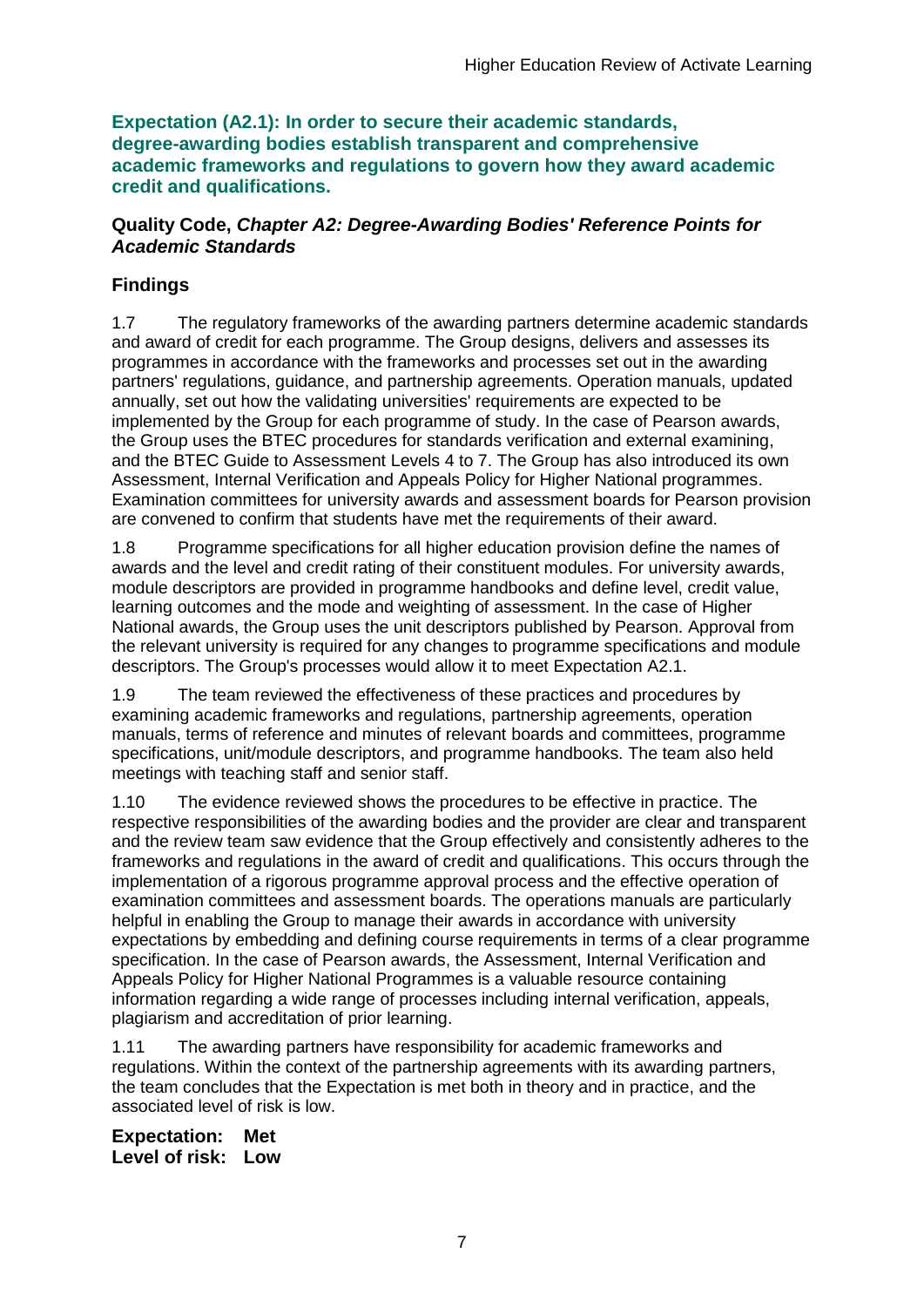**Expectation (A2.2): Degree-awarding bodies maintain a definitive record of each programme and qualification that they approve (and of subsequent changes to it) which constitutes the reference point for delivery and assessment of the programme, its monitoring and review, and for the provision of records of study to students and alumni.** 

#### **Quality Code,** *Chapter A2: Degree-Awarding Bodies' Reference Points for Academic Standards*

# **Findings**

1.12 Responsibility for producing and maintaining the definitive record of each approved programme and qualification, in the form of programme specifications, is shared between the Group and its awarding partners. For Pearson provision, this requires the Group to produce tailored programme specifications based on the guidance and definitive information provided by the awarding organisation. The Group states that the definitive information includes programme aims, learning outcomes and achievements, and reference to the FHEQ level, and is made available in programme specifications, module guides, programme handbooks, and the virtual learning environment (VLE). The Group produces the programme specifications based on templates approved by the awarding bodies who also check the information through the annual and periodic review processes. These approaches would allow the Group to meet Expectation A2.2.

1.13 The team reviewed the effectiveness of these practices and procedures by examining programme specifications, and their role in internal quality assurance procedures, as well as programme handbooks and module guides.

1.14 The evidence reviewed shows the practices and procedures to be partially effective in practice. For programmes offered in partnership with the awarding bodies, the team found that all programme records clearly outline the relevant information. For Pearson programmes, the team found that the Group made appropriate use of unit specifications and these were clearly laid out for students and used appropriately to map assignments against unit-level learning outcomes. However, with the exception of HNC Construction, the Group, as required by the awarding organisation, had not produced tailored programme specifications with contextualised programme-level learning outcomes and had instead transferred the 'higher level skills' created by the awarding organisation in their overall qualification specifications. The team therefore **recommends** that, by January 2016, the Group ensures that all programme specifications for the Pearson awards include contextualised programme-level learning outcomes that clearly articulate to outcomes at unit level (see also Expectations A3.2, B1 and C).

1.15 Within its partnership agreements, the Group largely fulfils its responsibilities for maintaining definitive records. Information is made available to students in a number of ways. The team did make a recommendation for the Group to produce contextualised programme-level learning outcomes that clearly articulate to outcomes at unit level. The Expectation is met because of the completeness of the information regarding programmes offered in partnership with the awarding bodies and the adequacy of the unit-level learning outcomes. However, the level of risk is moderate because of the Group's lack of clarity about responsibilities in relation to the requirements of its awarding organisation, and shortcomings in terms of the rigour with which the relevant quality assurance procedures have been applied.

**Expectation: Met Level of risk: Moderate**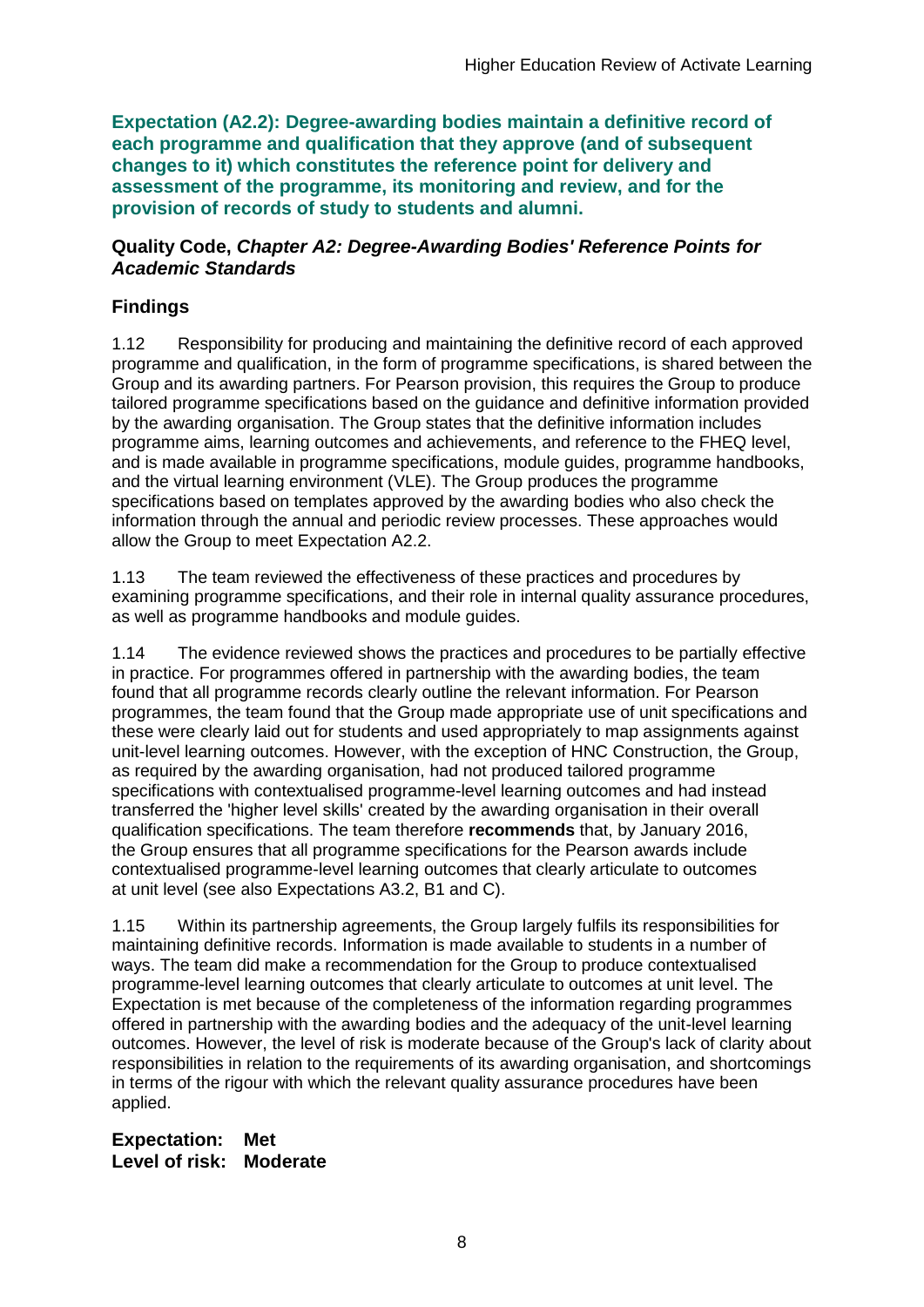**Expectation (A3.1): Degree-awarding bodies establish and consistently implement processes for the approval of taught programmes and research degrees that ensure that academic standards are set at a level which meets the UK threshold standard for the qualification and are in accordance with their own academic frameworks and regulations.**

#### **Quality Code,** *Chapter A3: Securing Academic Standards and an Outcomes-Based Approach to Academic Awards*

# **Findings**

1.16 The awarding partners are ultimately responsible for ensuring that academic standards are set at an appropriate level and are in accordance with their academic frameworks and regulations. The partnership agreements with the awarding bodies and their respective approval processes set out the framework within which the Group works to develop higher education programmes. The Group's planning process for designing and developing its new higher education programmes begins with the completion of the Group's programme proposal template. The template includes a number of key factors including the rationale and aims for the proposed programme; the target market and an assessment of demand; evidence of employer engagement; progression routes into and from the programme; resource requirements; and indicators of quality. The template is submitted to the Higher Education Programme Approval Panel (a subcommittee of the Higher Education Academic Board) for initial approval. Programmes which require University approval progress into the relevant University faculty approval process once approved by the Group's Programme Approval Panel. Programmes which are awarded by Pearson go through the Group's own approval process before being submitted to the awarding organisation. These processes would enable the Group to meet Expectation A3.1.

1.17 The team reviewed the effectiveness of these practices and procedures by examining documentation relating to programme approval, awarding partners' academic frameworks and regulations, approval events, partnership agreements, programme specifications, external examiners' reports, and the Quality Handbook. The team also held meetings with senior staff, teaching staff, and students.

1.18 The team saw evidence that the internal and awarding body processes for the approval of university-awarded programmes are effective in ensuring that academic standards are set at an appropriate level. These processes also include the research of employer needs in programme development, together with consideration of the progression aspirations of further education students at the Group. .

1.19 However, the team did find evidence of some weaknesses in the operation of the programme approval processes for Higher National programmes (see paragraph 2.4 for a full explanation). The review team therefore **recommends** that, by January 2016, the Group strengthens the process for the internal approval of new Higher National programmes to enable consideration of the academic case through formal committee structures (see also Expectation B1).

1.20 Overall, the Group adheres to the procedures of its awarding bodies and has its own effective processes for the design, development and approval of higher education programmes. The review team does make one recommendation which is to strengthen the internal approval processes for Higher National programmes. Despite this recommendation, the team concludes that the Expectation is met. The level of risk is moderate because of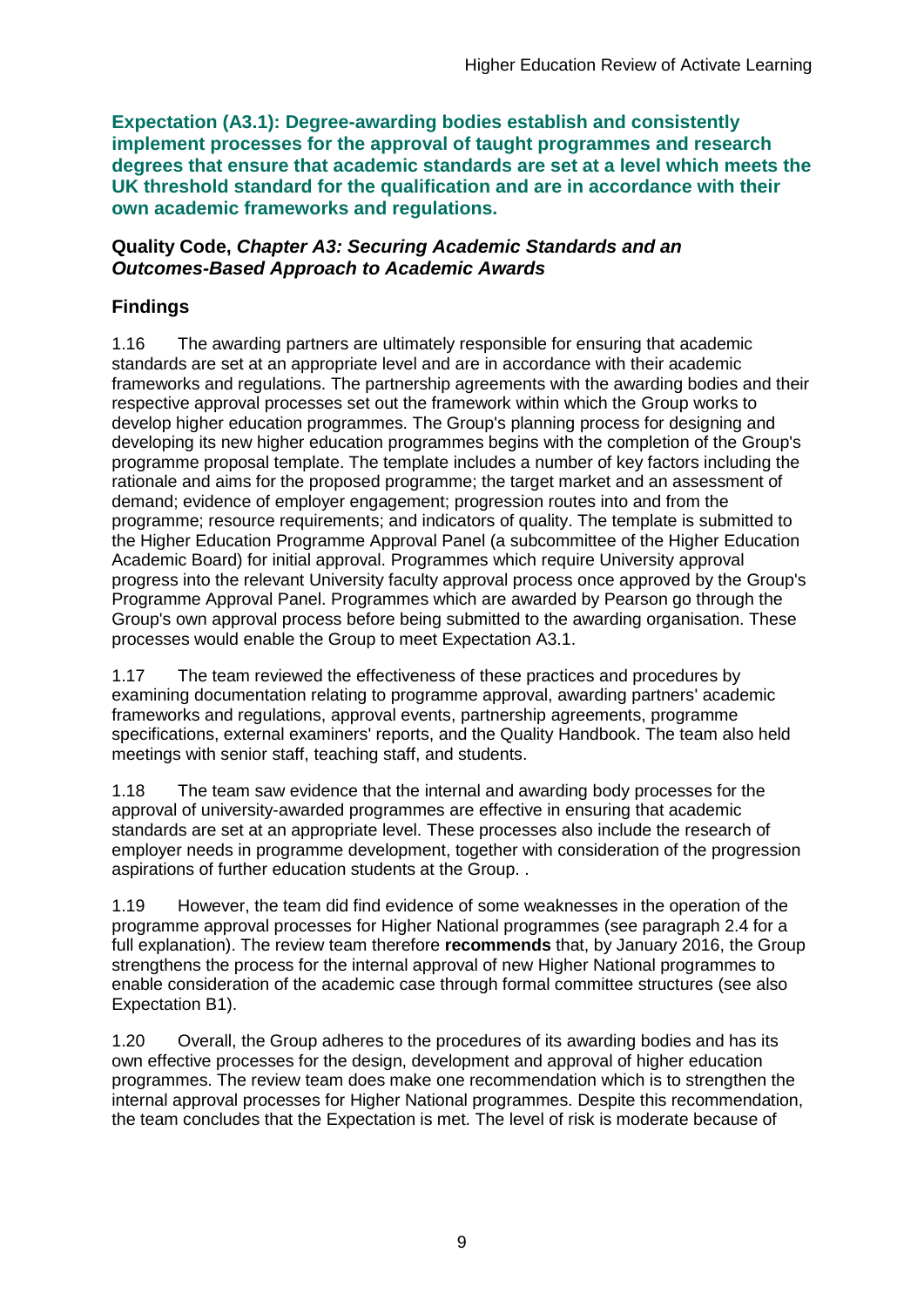some weaknesses in the operation of part of the Group's academic governance structure. In addition, while quality assurance procedures are broadly adequate, there are some shortcomings in terms of the rigour with which they are applied.

**Expectation: Met Level of risk: Moderate**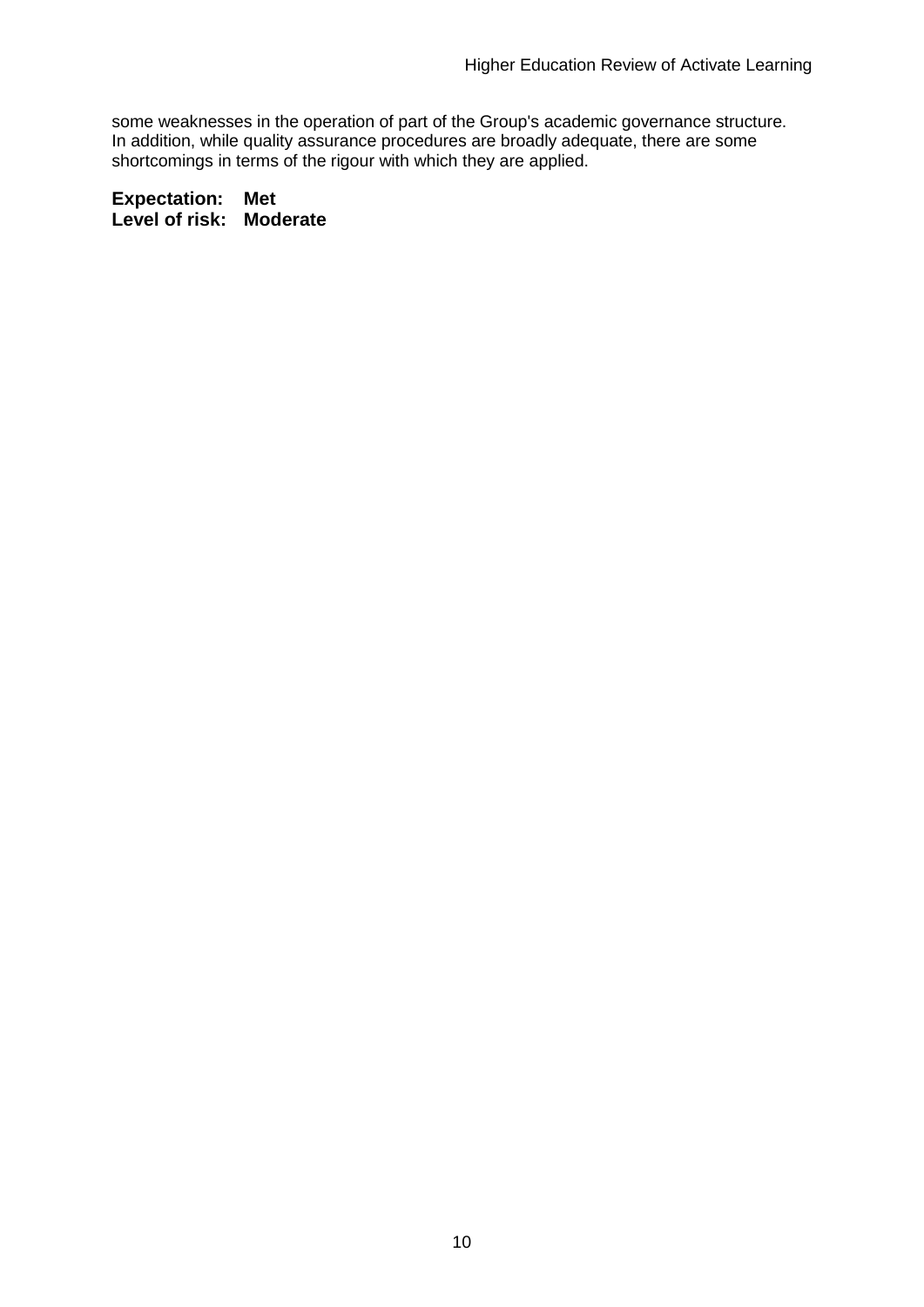**Expectation (A3.2): Degree-awarding bodies ensure that credit and qualifications are awarded only where:** 

- **the achievement of relevant learning outcomes (module learning outcomes in the case of credit and programme outcomes in the case of qualifications) has been demonstrated through assessment**
- **both UK threshold standards and their own academic standards have been satisfied.**

#### **Quality Code,** *Chapter A3: Securing Academic Standards and an Outcomes-Based Approach to Academic Awards*

# **Findings**

1.21 The Group works within the assessment regulations and guidance of its awarding partners. The Group has also introduced its own 'Assessment, Internal Verification and Appeals Policy for Higher National programmes'. Information about assessment requirements are outlined in operations manuals, programme handbooks, module guides, and assignment briefs. For OBU provision, there is also a requirement to align assessment practices with the University's Assessment Compact and map learning outcomes against graduate attributes.

1.22 The review team tested the Expectation by scrutinising the evidence provided by the Group, including minutes of the examination committee and assessment board, the academic regulations of the Group and its awarding partners, operations manuals, programme handbooks, module guides, and external examiners' reports. The review team also held meetings with senior and academic staff, and students.

1.23 The evidence reviewed shows the practices and procedures to be partially effective in practice. The team found that the processes in place for University-awarded programmes are effective. There is evidence that programme and module learning outcomes for these programmes are clearly mapped to assessment, and teaching staff whom the team met clearly described the respective responsibilities of the programme coordinator and internal and lead verifiers in assessment planning. Students on these programmes were clear regarding all aspects of assessment, including assessment criteria and the role of doublemarking and the external examiner. Cross-college moderation and standardisation allows for comparison of assessment methodologies and is seen as a useful part of the induction of staff new to higher education.

1.24 While the team found that programme-level learning outcomes are included in the programme specifications for the University-awarded programmes, this is not the case for the majority of the Pearson provision. Programme specifications for these programmes include information on skills and 'other attributes' and unit learning outcomes, but not those at overall programme level as required by the awarding organisation. While unit learning outcomes are robust and mapped against unit assignments, included in programme handbooks, assignment briefs, and schedules for internal verification, they are not explicitly mapped to programme-level learning outcomes. The team therefore **recommends** that, by January 2016, the Group ensures that all programme specifications for the Pearson awards include contextualised programme-level learning outcomes that clearly articulate to outcomes at unit level (see also Expectations A2.2, B1 and C).

1.25 Due to the weaknesses outlined above, the team concludes that this Expectation is not met because the Group cannot be fully assured that programme-level learning outcomes for Pearson provision are always being met through assessment. The associated level of risk is moderate because of the Group's lack of clarity about responsibilities as required by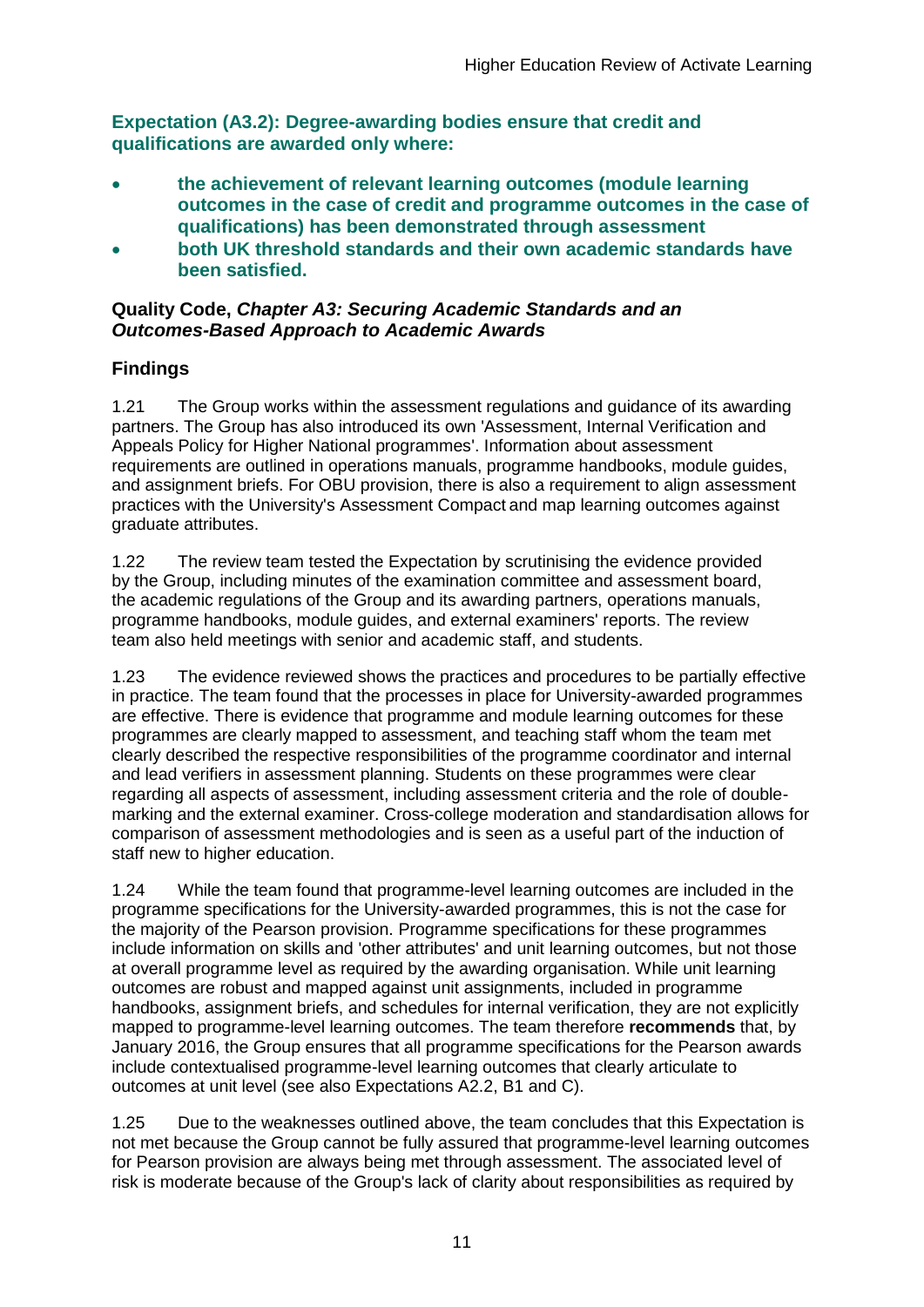the awarding organisation, insufficient emphasis given to assuring standards in the Group's planning processes, and also the shortcomings in terms of the rigour with which the relevant quality assurance procedures are applied.

**Expectation: Not met Level of risk: Moderate**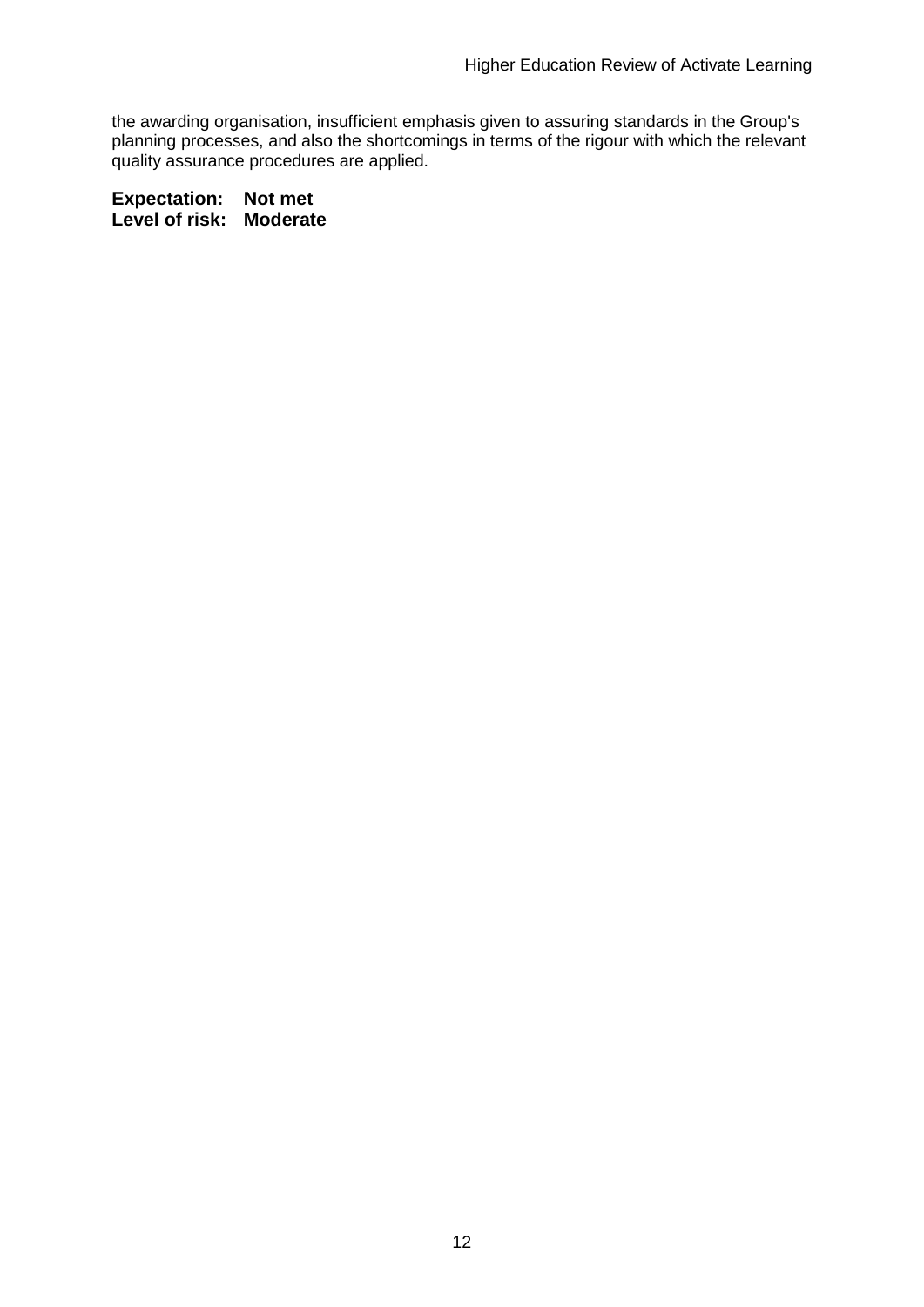**Expectation (A3.3): Degree-awarding bodies ensure that processes for the monitoring and review of programmes are implemented which explicitly address whether the UK threshold academic standards are achieved and whether the academic standards required by the individual degree-awarding body are being maintained.**

#### **Quality Code,** *Chapter A3: Securing Academic Standards and an Outcomes-Based Approach to Academic Awards*

# **Findings**

1.26 The Group conducts annual programme reviews culminating in a report which is based on a standard template. This internal process also satisfies the requirements of the awarding partners as set out in the institutional agreements. The higher education quality assurance cycle requires the annual review reports to be fed into the relevant Quality Panel meeting in September each year, followed by impact reviews which enable the programme team to review the enhancement plans on a regular basis. The Higher Education Manager is subsequently responsible for producing the annual Group self-evaluation document and enhancement plan which is approved by the Higher Education Academic Board and presented to the Group Board. The Academic Board agenda contains a standing item to review progress against the action plan. The awarding bodies undertake periodic reviews on a four-year cycle. The Group introduced a periodic review policy in 2014 for the Pearson provision whereby Higher National programmes are also reviewed every four years, starting with the review of HND Creative Media Production. The procedure for the periodic reviews of Pearson provision is based on that used by the Group's awarding bodies. The Group's own processes and its adherence to those of its awarding bodies and organisation would enable it to meet Expectation A3.3.

1.27 The effectiveness of the Group's practices was tested by examining relevant documentation including annual programme review reports, periodic review reports, minutes of the Quality Panel, impact review and Academic Board meetings, and external examiners' reports. The team also held meetings with students, senior and academic staff.

1.28 The evidence reviewed showed the procedures to be effective in practice. The review team saw evidence that annual programme review reports and the Group's self-evaluation document are comprehensive and contain detailed commentary and enhancement plans. The Group has effective processes for feeding these reports through the higher education cycle. These processes include the thorough consideration of feedback from external examiners' reports and interim visits, and assessment boards. The team also saw evidence of the Group's participation in the awarding bodies' periodic review processes, for example through the attendance of relevant teaching and managerial staff at review meetings, and a thorough review carried out by the Group of the HND Creative Media Production. Higher National programmes are currently selected for periodic review on a cyclical basis but, in future, the Group will be adopting a more risk-based approach.

1.29 The evidence from documentation and meetings clearly shows that the Group has effective systems in place for programme monitoring and review and is operating in accordance with the requirements of its awarding partners. The Group also takes appropriate account of reports from external examiners and the awarding partners. Therefore the team concludes that Expectation A3.3 is met and the associated level of risk is low.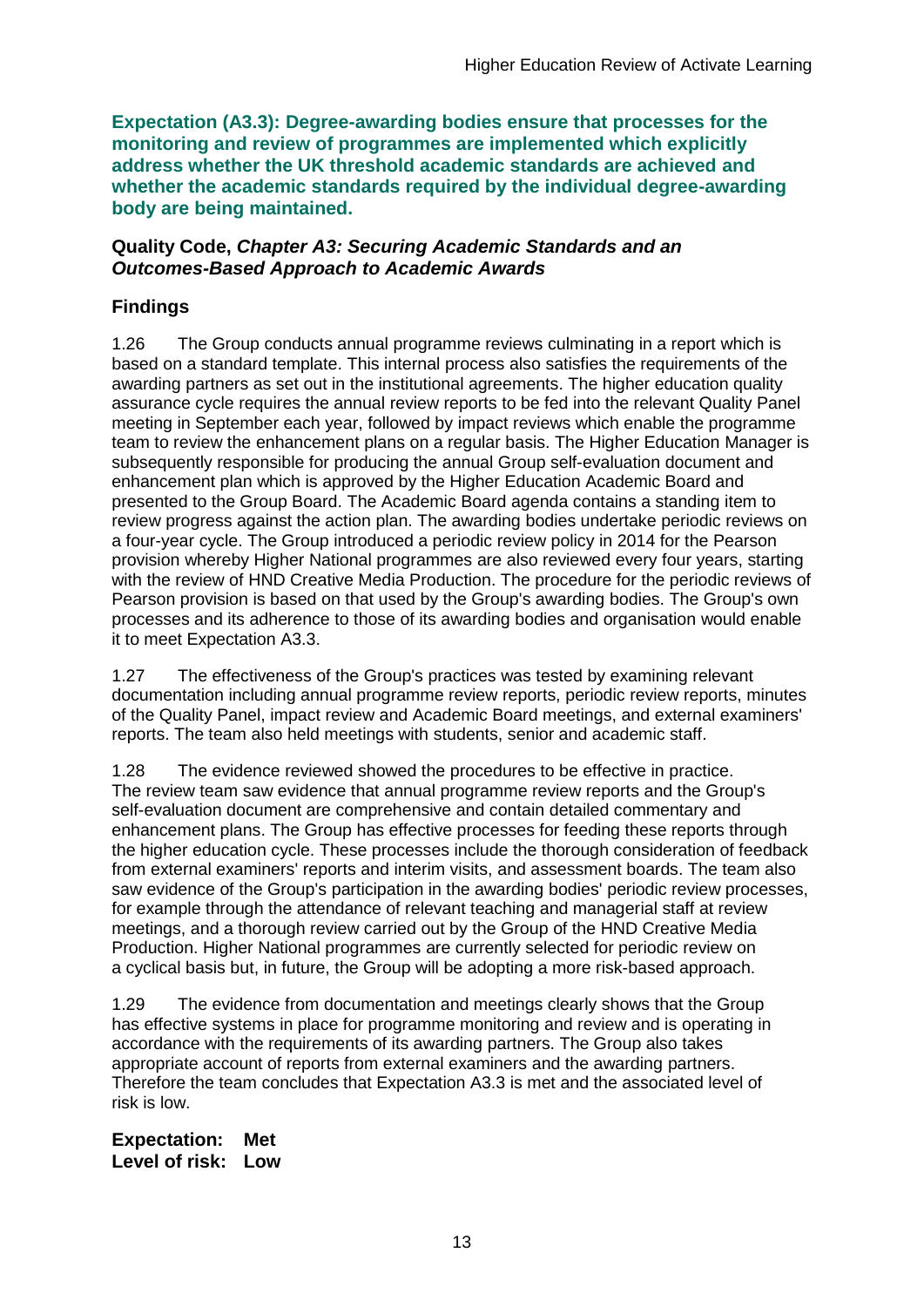**Expectation (A3.4): In order to be transparent and publicly accountable, degree-awarding bodies use external and independent expertise at key stages of setting and maintaining academic standards to advise on whether:**

- **UK threshold academic standards are set, delivered and achieved**
- **the academic standards of the degree-awarding body are appropriately set and maintained.**

#### **Quality Code,** *Chapter A3: Securing Academic Standards and an Outcomes-Based Approach to Academic Awards*

## **Findings**

1.30 The awarding partners have ultimate responsibility for making use of external and independent expertise to set and maintain academic standards. As part of the process for programme approval, the awarding bodies require input from independent external academic staff who attend the approval event. The direct involvement of the validating universities on the approval panel provides them with an opportunity to ensure that programmes are in line with their own academic standards. External input from employers is sought as part of the Group's programme development process with an explanation as to how employers have been engaged included as a section of the programme proposal template. However, there is no requirement for industry to be represented at approval or reapproval events. External examiners are appointed for each programme by the awarding partners, and their reports comment on whether academic standards have successfully been achieved and maintained by the Group. Periodic review events are attended by external academic advisors as well as a representative from another faculty in the university. These approaches would allow the Group to meet Expectation A3.4.

1.31 The team reviewed the effectiveness of these practices and procedures by examining policies, procedures and minutes of meetings relating to programme approval, monitoring and review, and external examiners' reports. The team also held meetings with senior and teaching staff.

1.32 The review team found these processes to work effectively in practice. The team saw evidence of external representation at both approval and periodic review events. External examiners are appropriately involved in the relevant stages of the assessment processes including the sampling of marked student work, attendance at examination boards and the submission of annual reports.

1.33 The team saw evidence of employers being involved in various ways by the Group in programme development and delivery, ranging from the development of an entire Foundation Degree programme in the case of Policing through to industry-focused assessment briefs in Graphic Design. This engagement contributes to programmes meeting relevant expectations regarding professional and academic standards.

1.34 The evidence from documentation and meetings shows that, overall, the Group is effectively managing its responsibilities for maintaining academic standards and making use of external expertise. This is confirmed by external examiners' reports and the team saw evidence of productive relationships with local employers. The team therefore concludes that this Expectation is met and the associated level of risk is low.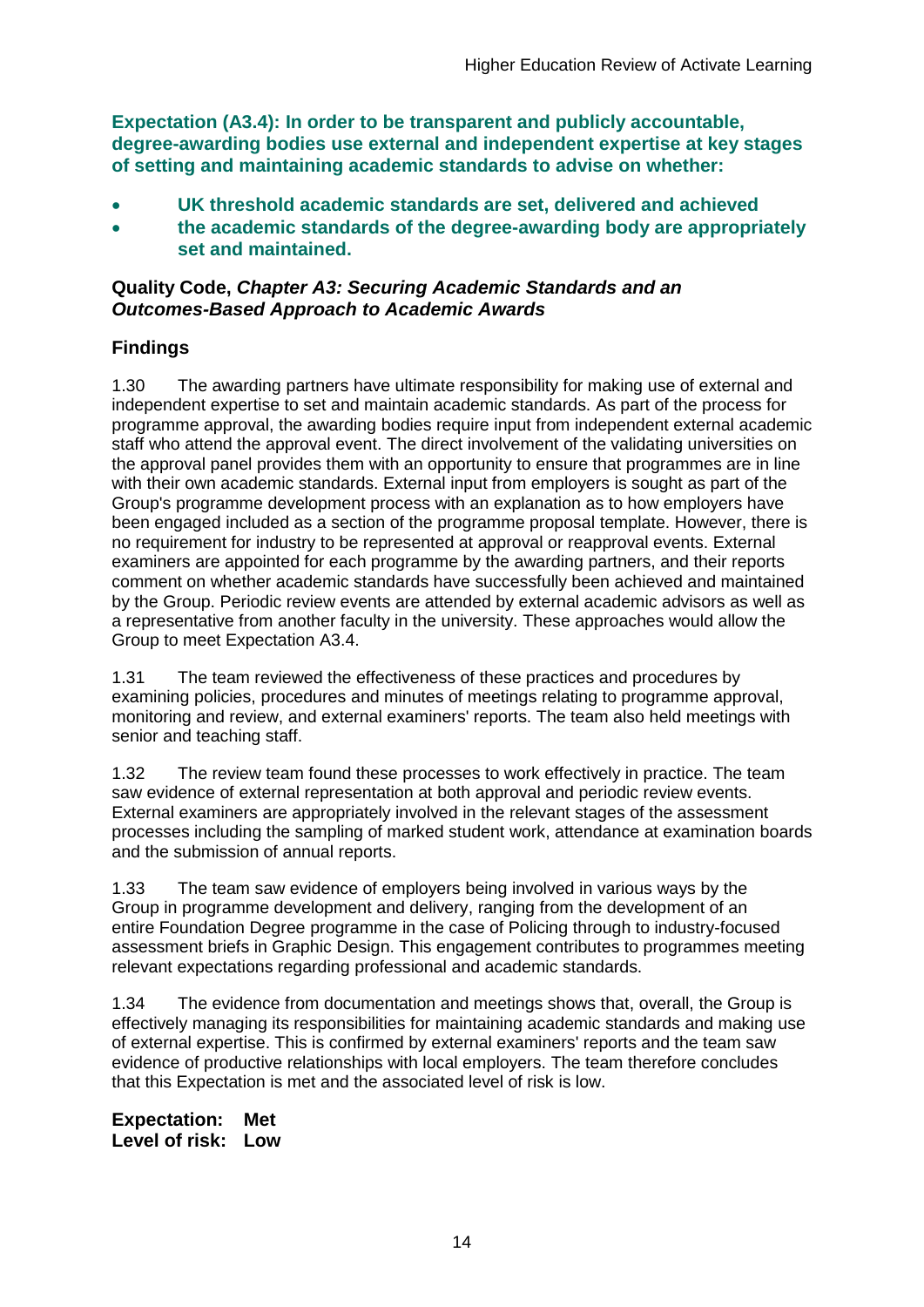# **The maintenance of the academic standards of awards offered on behalf of degree-awarding bodies and/or other awarding organisations: Summary of findings**

1.35 In reaching its judgement, the review team matched its findings against the criteria specified in Annex 2 of the published Handbook. All but one of the Expectations for this judgement area are met, the exception being A3.2 where the review team recommends that the Group ensures that all programme specifications for the Pearson awards include contextualised programme-level learning outcomes that clearly articulate to outcomes at unit level. The level of risk for Expectations A2.2, A3.1 and A3.2 are moderate because of the Group's lack of clarity about responsibilities as required by the awarding organisation, insufficient emphasis given to assuring standards in the Group's planning processes, and also the shortcomings in terms of the rigour with which the relevant quality assurance procedures are applied.

1.36 The review team concludes that, overall, the maintenance of the academic standards of awards offered on behalf of degree-awarding bodies and/or other awarding organisations at the Group **meets** UK expectations.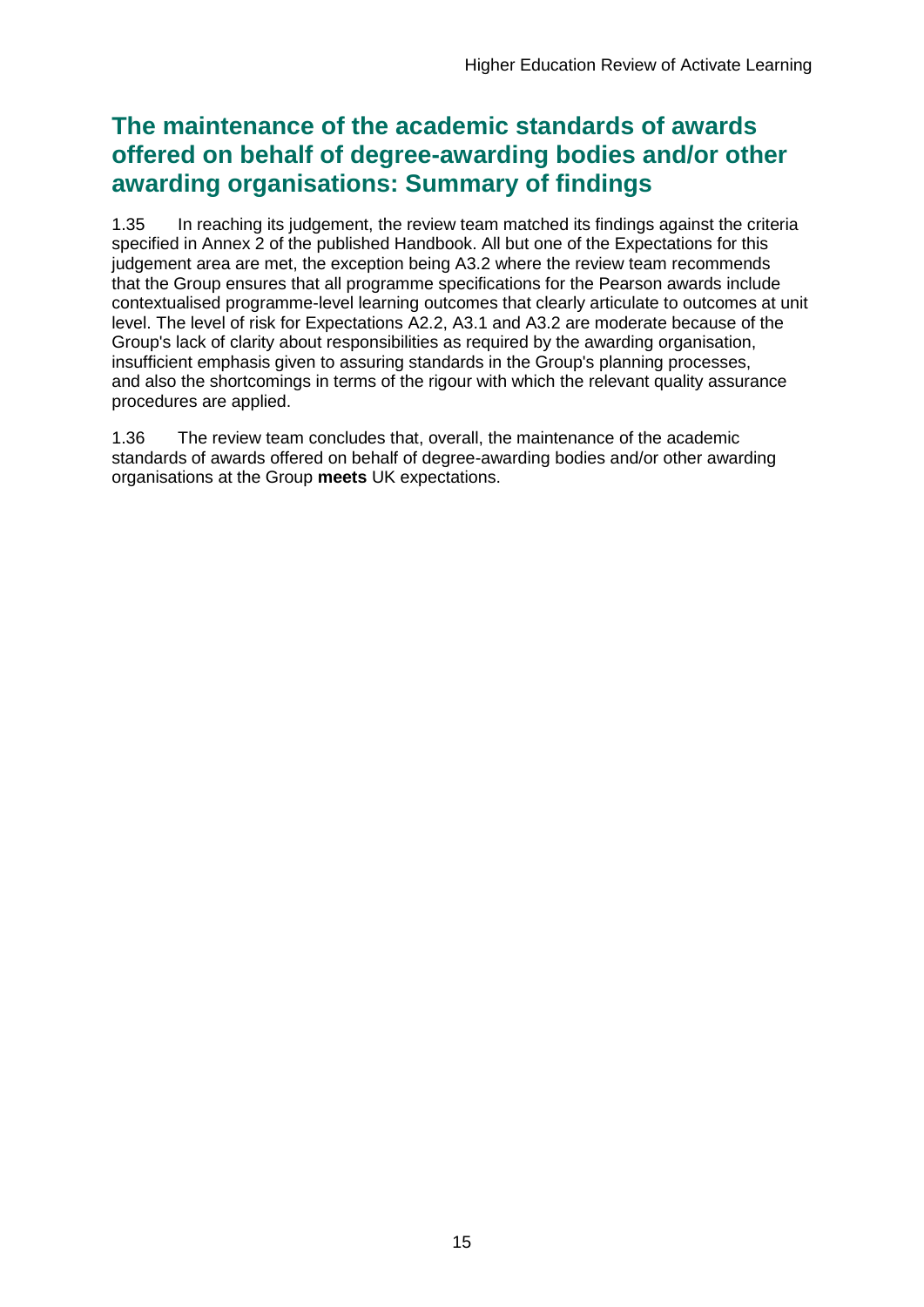# <span id="page-16-0"></span>**2 Judgement: The quality of student learning opportunities**

**Expectation (B1): Higher education providers, in discharging their responsibilities for setting and maintaining academic standards and assuring and enhancing the quality of learning opportunities, operate effective processes for the design, development and approval of programmes.**

# **Quality Code,** *Chapter B1: Programme Design, Development and Approval*

# **Findings**

2.1 The ultimate responsibility for the design, development and approval of programmes rests with the awarding partners. The partnership agreements with the awarding bodies and their respective approval processes set out the framework within which the Group works to develop higher education programmes. The Group's design, development and approval processes as they apply to the awards offered on behalf of its awarding partners are set out in paragraph 1.16. The Group's Higher Education Strategy states that the majority of programmes are designed in close collaboration with employers and industry representatives, and that the Group aims to 'enhance the higher level skills in the communities it serves'. The adherence of the Group to the awarding partners' formal procedures for programme design, development and approval, and its own internal processes, would allow it to meet the Expectation.

2.2 The team reviewed the effectiveness of these practices and procedures by examining documentation relating to programme design and approval, approval and validation events, partnership agreements, programme specifications, and the Higher Education Strategy. The team also held discussions with teaching staff, support staff, senior staff, employers and students.

2.3 The Group's processes for programme design, development and approval are partially effective in practice (see also Expectation A2.2). Reports of internal approval and validation meetings, and the establishment of a programme development team demonstrate that the process fully considers academic standards and student learning opportunities and the use of academic externality for the programmes validated by the awarding bodies. The team also heard evidence regarding the importance of considering employability, the input of employers, and work-related opportunities in the design and development of all higher education programmes. Examples of collaborative working with employers include the development of the Foundation Degrees in Policing, and Health and Social Care, and the HNC Mechanical Engineering.

2.4 However, the team did find evidence of some weaknesses in the operation of the programme approval processes for Higher National programmes. The terms of reference for the Higher Education Approval Subcommittee indicate that all aspects of the Higher Education Programme Proposal template are checked but, at present, this does not include consideration of a draft programme specification nor contextualised programme-level learning outcomes. In addition, while the internal approval procedure states the progression of Higher National programme proposals, following initial approval, to the relevant higher education quality and standards groups, this is not reflected in those groups' terms of reference nor minutes of meetings. While the academic case is considered at an earlier stage of programme planning, its omission at the approval stage for Higher National programmes leads to a lack of formal consideration of the academic case for new programmes through deliberative committees. The review team therefore **recommends** that, by January 2016, the Group strengthens the process for the internal approval of new Higher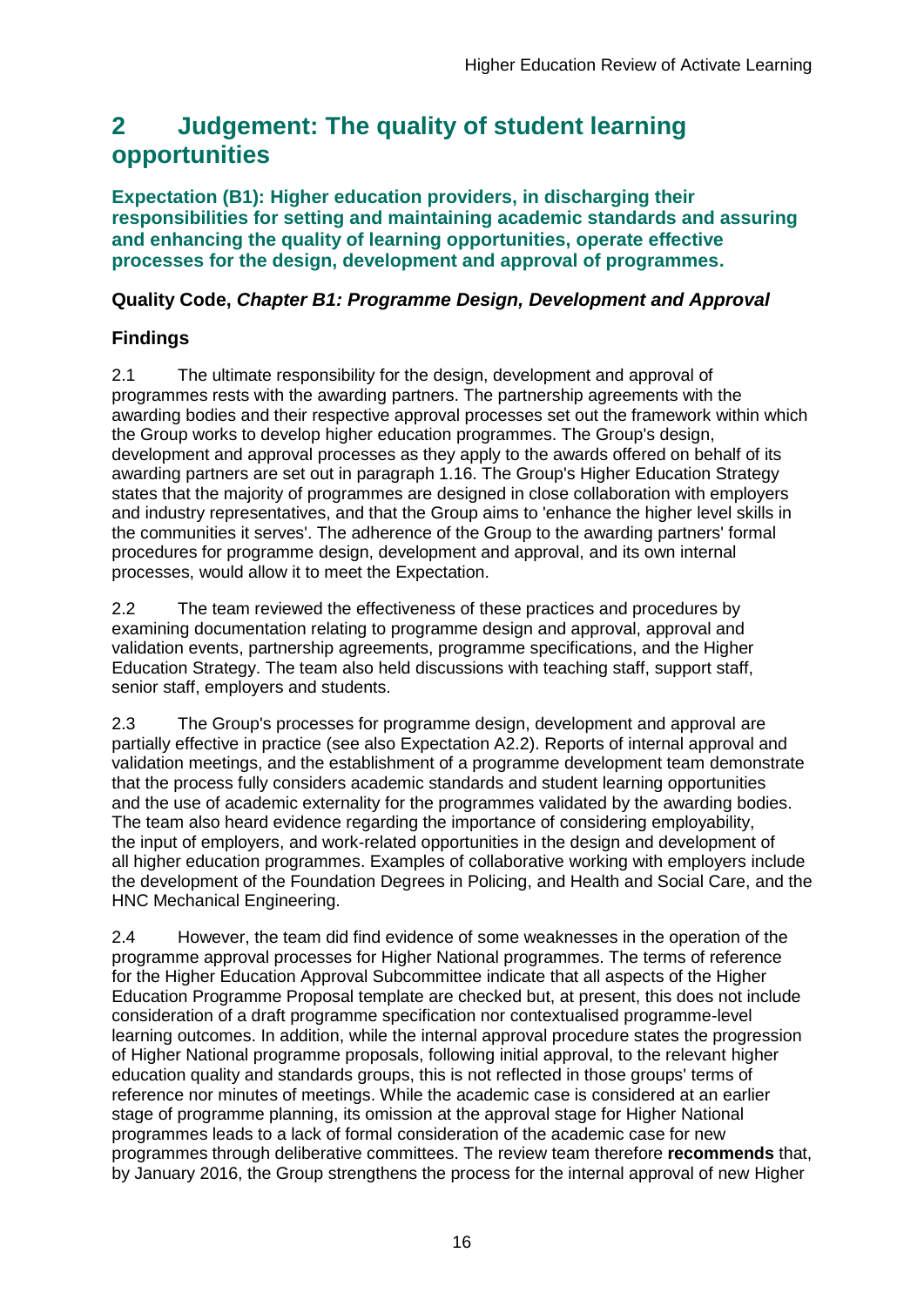National programmes to enable consideration of the academic case through formal committee structures (see also Expectation A3.1).

2.5 Overall, the Group adheres to the procedures of its awarding bodies and has its own effective processes for the design, development and approval of higher education programmes. The team does make one recommendation which is to strengthen the internal approval processes for Higher National programmes. Despite this recommendation, the review team concludes that the Expectation is met. The level of risk is moderate because of some weaknesses in the operation of part of the Group's academic governance structure. In addition, while quality assurance procedures are broadly adequate, there are some shortcomings in terms of the rigour with which they are applied.

**Expectation: Met Level of risk: Moderate**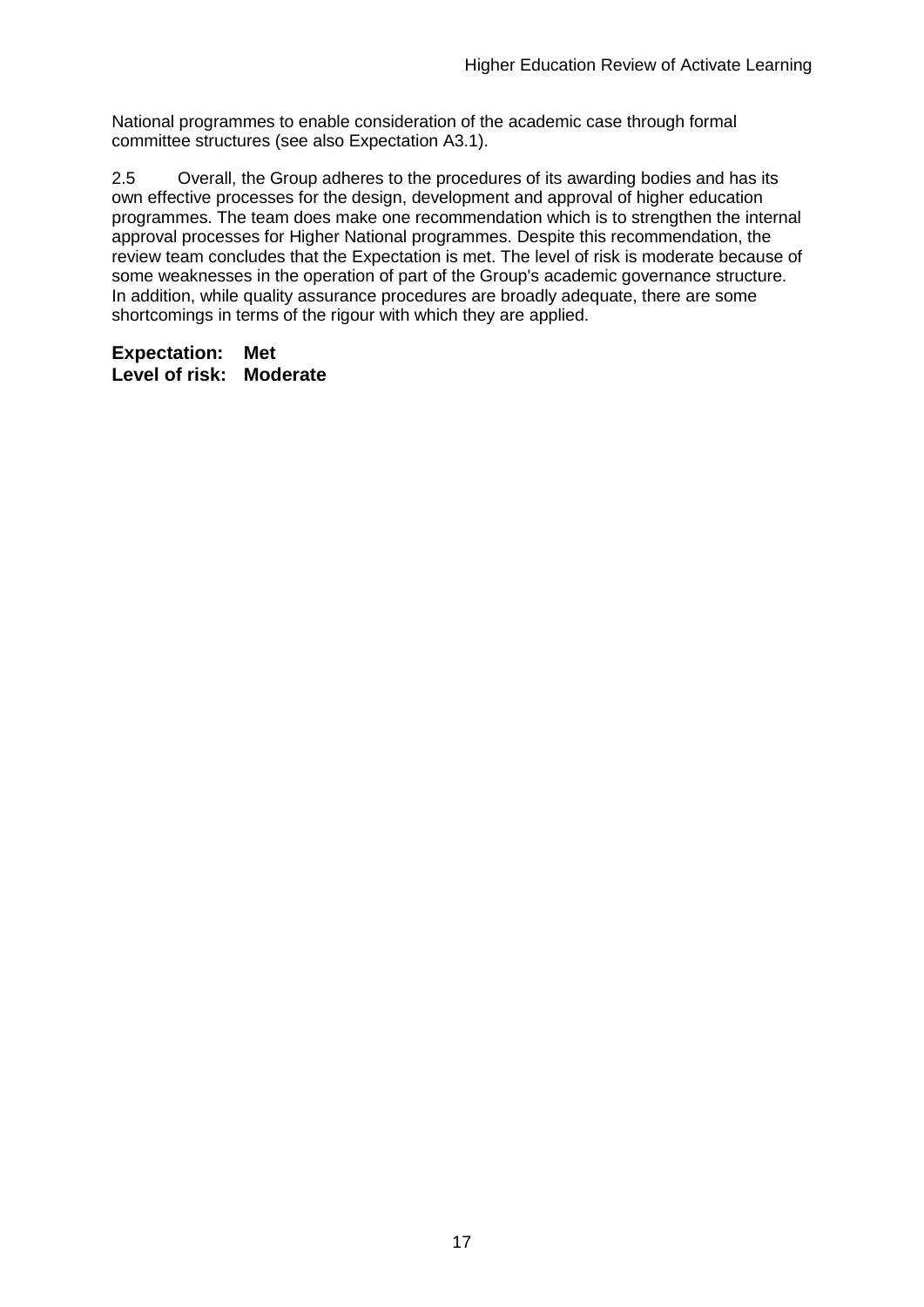**Expectation (B2): Recruitment, selection and admission policies and procedures adhere to the principles of fair admission. They are transparent, reliable, valid, inclusive and underpinned by appropriate organisational structures and processes. They support higher education providers in the selection of students who are able to complete their programme.**

#### **Quality Code,** *Chapter B2: Recruitment, Selection and Admission to Higher Education*

# **Findings**

2.6 The Group takes responsibility for the recruitment and admission of students. The Group has a higher education admissions policy, available on their website, which outlines its commitment to applicants, a complaints procedure and gives an overview of the application process. It also stipulates the arrangements available for applicants requiring reasonable adjustments at interview. The Group has a Higher Education Applicant Feedback, Appeals and Complaints document for those students wishing to appeal or complain about the admissions process. Prospective students can find relevant programme information through the Group website, or by attending an information day. It employs a higher education admissions coordinator to oversee the admissions process and to ensure that all relevant members of staff are adequately trained to interview prospective students. The processes outlined for recruitment and admissions would enable the Expectation to be met.

2.7 The review team examined the effectiveness of the recruitment, selection and admissions policies and procedures by analysing documentation including the Higher Education Admissions Policy and the Feedback, Appeals and Complaints document, and by analysing the information made available to applicants and prospective students. The review team also held meetings with students and support staff.

2.8 The review team found that the policies and procedures for recruitment, selection and admission work effectively in practice. Students whom the team met confirmed the usefulness of the information provided on the website and at open days, with it being an accurate reflection of the programme they enrolled on. Overall, the team found information on recruitment, selection and admissions to be fit for purpose, with just one instance of inconsistency for the HND Creative Media Production where academic entry criteria, such as English language requirements, do not appear in the programme specification. The Group has now recognised this omission and these inconsistencies should be eradicated with the strengthening of the internal programme approval processes outlined in Expectation B1 (see paragraph 2.4).

2.9 Staff are adequately trained to carry out interviews, and applicants are offered support, if needed, during the interview process. For example, students with disabilities can indicate on application forms if they require adjustments which are then provided by the Group's student support team in liaison with the relevant programme coordinator. The review team heard other examples of the services offered by the student support team including the introduction of a free writing diagnostic assessment at interview stage to identify students with dyslexia, and assistance with applying for the DSA. The review team saw evidence of changes to the interview process that had been made as a result of student feedback via the interview evaluation questionnaire, for example the free writing exercise for PGCE applicants being brought forward in the schedule.

2.10 The evidence from documentation and meetings shows that the Group has recruitment, selection and admissions policies and procedures which adhere to the principles of fair admission. The Group supports students by offering a good experience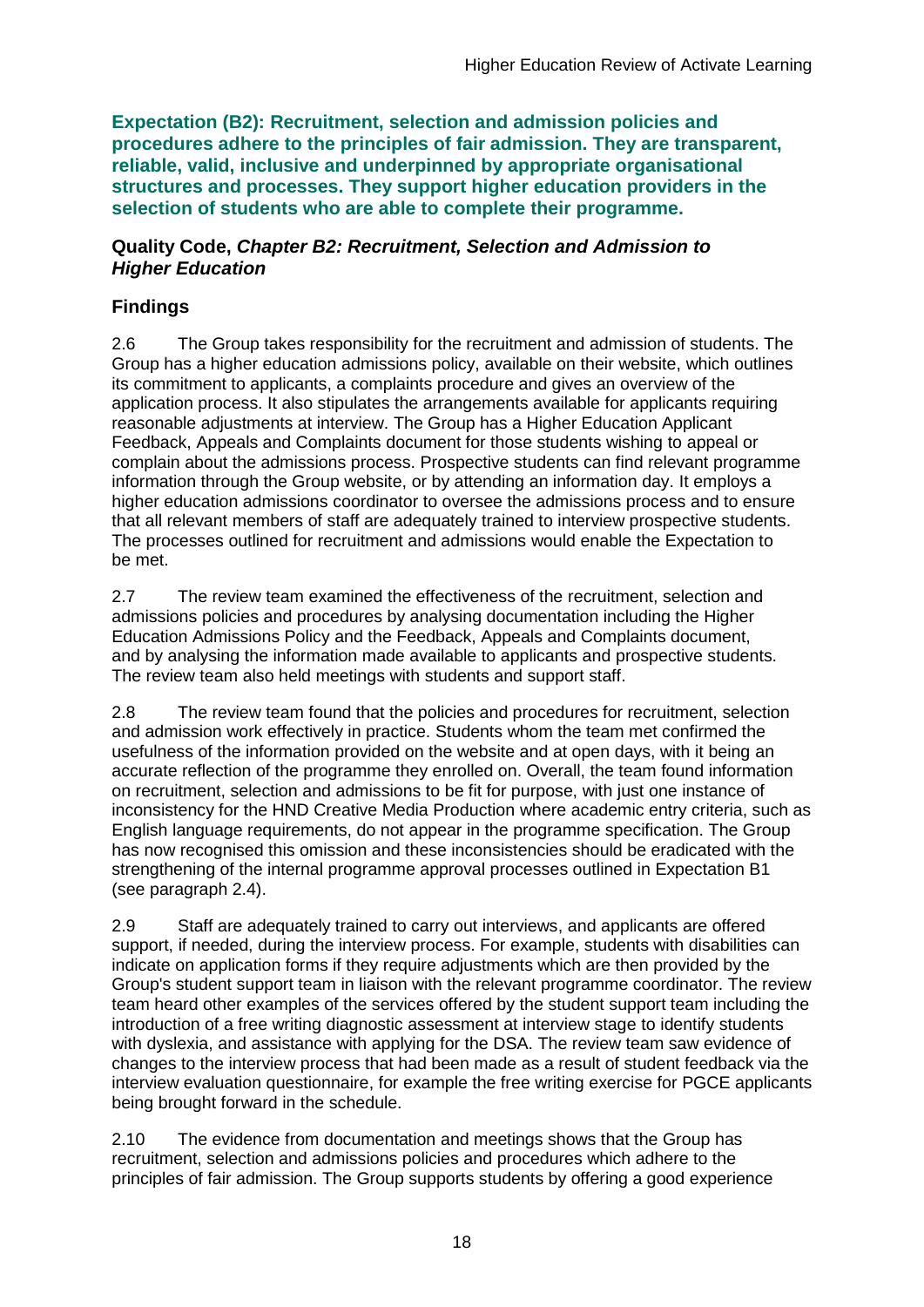at initial application and admissions stages and by offering appropriate support to those who need it. Information for prospective students is clear, accurate and widely available. The team therefore concludes that the Expectation is met both in design and operation and the associated level of risk is low.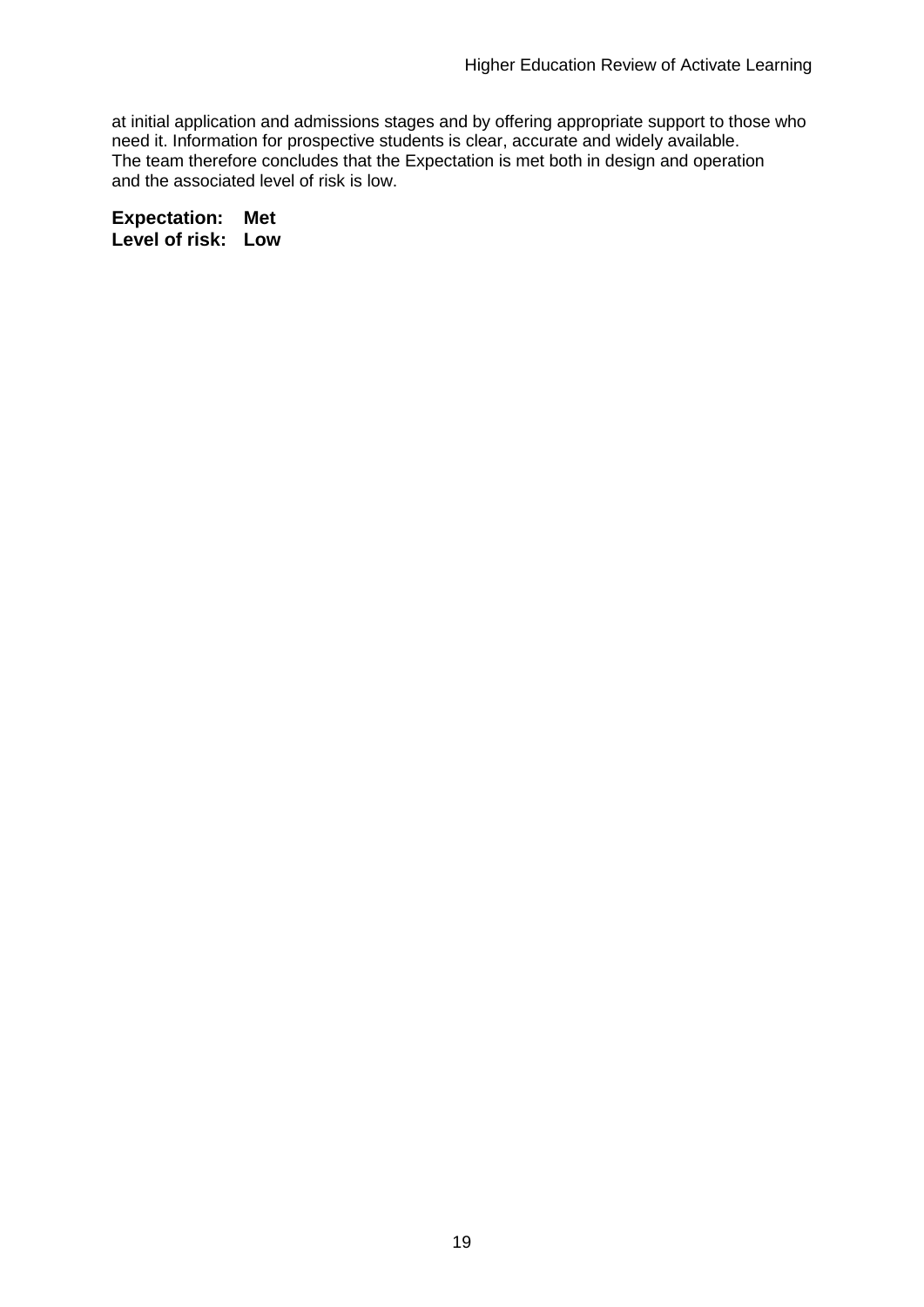**Expectation (B3): Higher education providers, working with their staff, students and other stakeholders, articulate and systematically review and enhance the provision of learning opportunities and teaching practices, so that every student is enabled to develop as an independent learner, study their chosen subject(s) in depth and enhance their capacity for analytical, critical and creative thinking.**

## **Quality Code,** *Chapter B3: Learning and Teaching*

# **Findings**

2.11 The Group's commitment to providing students with a high quality learning experience is articulated through their Higher Education Strategy 2014-17 which focuses on key areas such as critical study skills, learning environments, use of e-learning technologies, additional study support and the active participation of students in quality assurance processes, and employer engagement. The Group has a higher education learning technologies and IT infrastructure strategy which, with the exception of two action points, is structurally rather than pedagogically focused. The Higher Education Information Policy identifies who is responsible for managing the information, including course material, on the VLE, with higher education programme coordinators being responsible for the accuracy and completeness of information.

2.12 While each of the three Colleges making up the Group has a distinctive approach to staff support, a central continuing professional development (CPD) Strategy was introduced in September 2015 as part of the Group's Learning and Development Policy. Higher education staff at the Group are provided with a range of CPD opportunities including support for attending conferences, workshops, an annual higher education conference, training programmes and access to short and long-term award-bearing courses. In addition, staff are encouraged to participate in CPD activities offered by the validating university with whom they have affiliate staff status. Staff are required to hold, or are supported to gain, a recognised teaching qualification and the annual appraisal process is used to identify individual CPD needs. The Group has also recently become a subscribing member to the Higher Education Academy (HEA), providing staff with access to additional resources and the opportunity to apply for HEA recognition. In addition, the Group is currently introducing a new peer development scheme. The Group's processes would allow it to meet the Expectation.

2.13 The review team examined the effectiveness of teaching and learning procedures by reading relevant documentation including the higher education strategy, higher education learning technologies and IT infrastructure strategy, higher education information policy, learning and development policy, CPD strategy, evidence of CPD activities carried out by staff, and online resources. The team also held meetings with the Chief Executive Officer, students, employers, and management, teaching and support staff.

2.14 The review team found that the strategies, policies and procedures for teaching and learning work effectively in practice. Evidence from student surveys and meetings with students suggest a high degree of satisfaction with their teaching and learning experiences and the support and opportunities available to them. Students are positive with regard to the development of their academic and employability skills through study skills modules and the wide range of opportunities to interact with employers and industry. Although there was some variability reported in the student written submission with regard to the adequacy of library resources, this was not reflected by the students whom the team met who reported that they were satisfied with their access to resources either through the Group libraries or from Oxford Brookes University.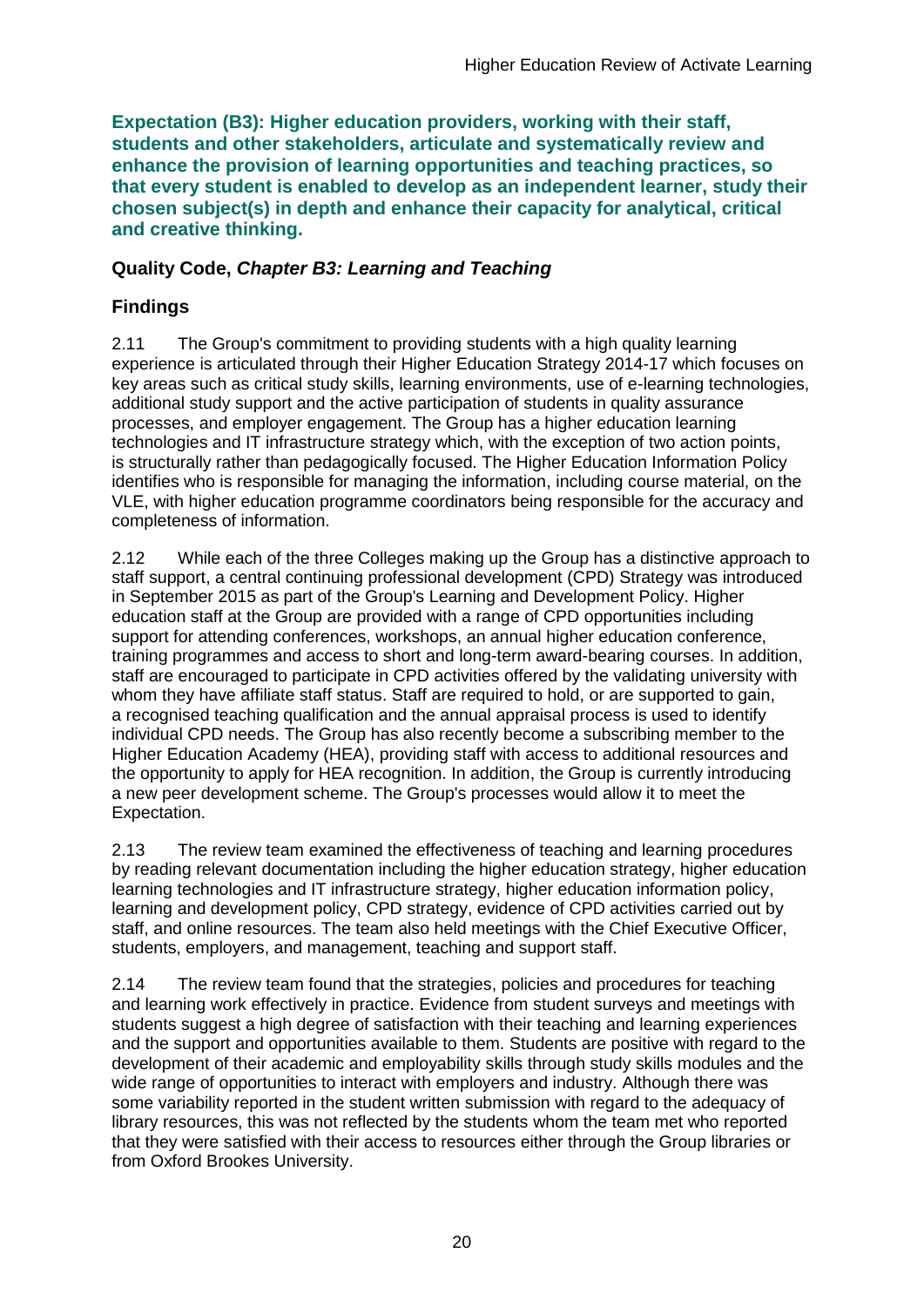2.15 The team saw evidence of the take-up of a wide range of CPD activities by Group staff engaged in the delivery of higher education programmes. These included registration for higher degrees, attendance at conferences and workshops, and participation in well attended higher education conferences organised by both the Group and Oxford Brookes University. Staff whom the team met reported positively about the effectiveness of the appraisal process in identifying their CPD needs. The introduction of a well-structured peer development scheme, and the Group's subscription to the HEA, with approximately 25 members of staff having attended a recent professional standards workshop, are also valuable initiatives to enhance teaching and learning.

2.16 References to the VLE in documentation, such as the Higher Education Learning Technologies and IT Infrastructure Strategy and the checklist of the minimum core information that programmes are required to publish, and during meetings held with staff and students emphasise its use as a repository of information rather than a pedagogic tool. Although students reported some variability in their experience of the VLE, the team did see evidence of the recent upgrade of the VLE and how this had begun to improve students' experiences in terms of navigability and consistency of information. The review team also heard of the improvements in the support being offered to programme coordinators and their teams through bespoke training and online support materials. Senior staff acknowledged that the VLE had historically been a repository of information and that they were now moving towards developing its use more systematically, for example through the development of a working group to identify ways to extend learning beyond the classroom. The review team was also made aware that a senior appointment of Group Director - Information and Learning Technology had just been made with responsibility for strategic development in this area. Much of this work appears to be in its early stages and therefore the team **recommends** that, by July 2016, the Group further develops the VLE to enable its use as an effective pedagogic tool.

2.17 The Group has a coordinated approach to teaching and learning with a strong emphasis on student employability and the development of academic staff. The review team does recommend the Group to further develop the VLE as a pedagogic tool. Despite this, the team concludes that the Expectation is met and the associated level of risk is low.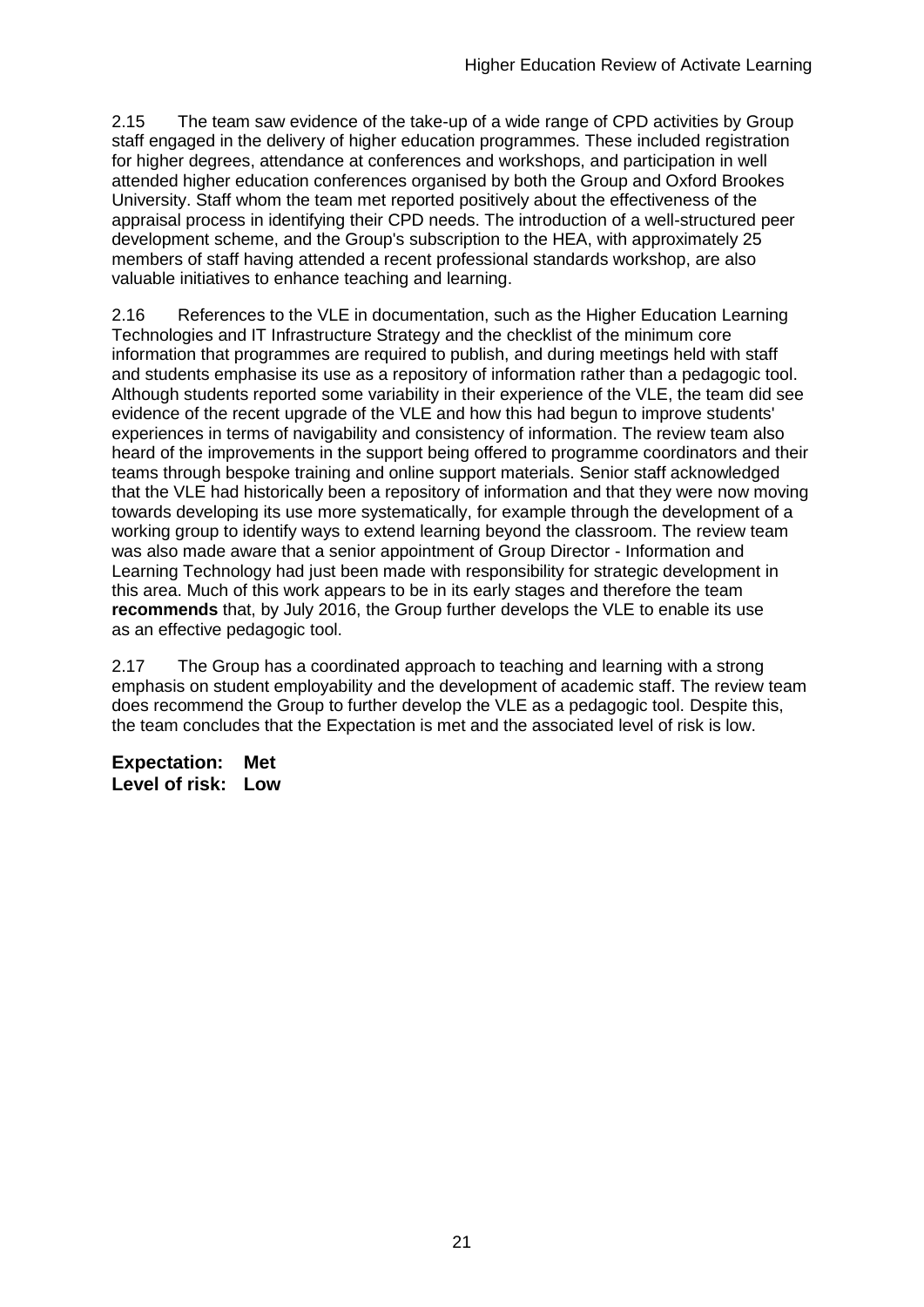**Expectation (B4): Higher education providers have in place, monitor and evaluate arrangements and resources which enable students to develop their academic, personal and professional potential.**

## **Quality Code,** *Chapter B4: Enabling Student Development and Achievement*

## **Findings**

2.18 The Group states in its Higher Education Strategy 2014-17 that teaching and learning are at the heart of their mission, strategy and values and that these activities focus on the individual and collective needs of students. The Group provides a wide range of support for students including diagnostic testing at interview or induction to identify additional learning support needs and/or eligibility for the DSA; a focus on the development of study skills including a specific module in the first term for the majority of programmes; as well as individual and group tutorials with roles and entitlement set out in the Quality and Standards Handbook, student handbooks, and the Tutorial and Progress Review Policy. There is also support for opportunities for work-related learning and development of employability skills in all programmes; and the provision of additional specialist support where necessary including tailored support, drop-in sessions and workshops delivered by three Higher Education Study Support Tutors.

2.19 The business planning process, by which physical and learning resources are allocated, operates to a specified timeline with the approval of new programmes considering their resourcing as part of the business case. There is a specific higher education budget for library resources and a process for their review, and students are also able to access Oxford Brookes University resources where appropriate. The Group has an annual planning cycle, managed by the Executive Team, for the provision of resources across the whole of the Group, with an annual operational business plan being translated into a college-by-college plan. This process includes the opportunity for bids to be made for more substantial capital items. The provision of appropriate resources is also considered during the programme validation process and this information feeds into annual operating statements at programme level that also confirm the staffing lists. Discussions about resources are a standing item on programme committee agendas. The adequacy of resources is also monitored through a variety of other mechanisms including module evaluations, the NSS, an annual internal higher education survey, and annual monitoring reports and enhancement plans. The processes the Group has in place would allow it to meet the Expectation.

2.20 The review team tested the effectiveness of the Group's arrangements and resources by scrutinising relevant documents relating to the Higher Education Strategy and policies, procedures and handbooks that describe the resources and support available to students. The team also held meetings with students, teaching and support staff.

2.21 Overall, the team found that the procedures for implementing, monitoring and evaluating arrangements and resources work effectively in practice. Evidence from module evaluations and meetings with students confirmed the value and effectiveness of the study skills modules in preparing students for their higher education studies, particularly those who were returning to education. The module specifications include an appropriate range of skills relating to critical thinking, referencing and plagiarism, group work, and academic writing.

2.22 Staff, students and employers whom the team met emphasised the commitment of the Group, as highlighted in the Higher Education Strategy, to providing higher education opportunities that are distinctive in terms of their industry focus and the development of employability skills. The team identified numerous examples from across all programmes of the way in which teaching and learning opportunities are industry focused and effective in developing employability skills. These range from programmes where students' learning is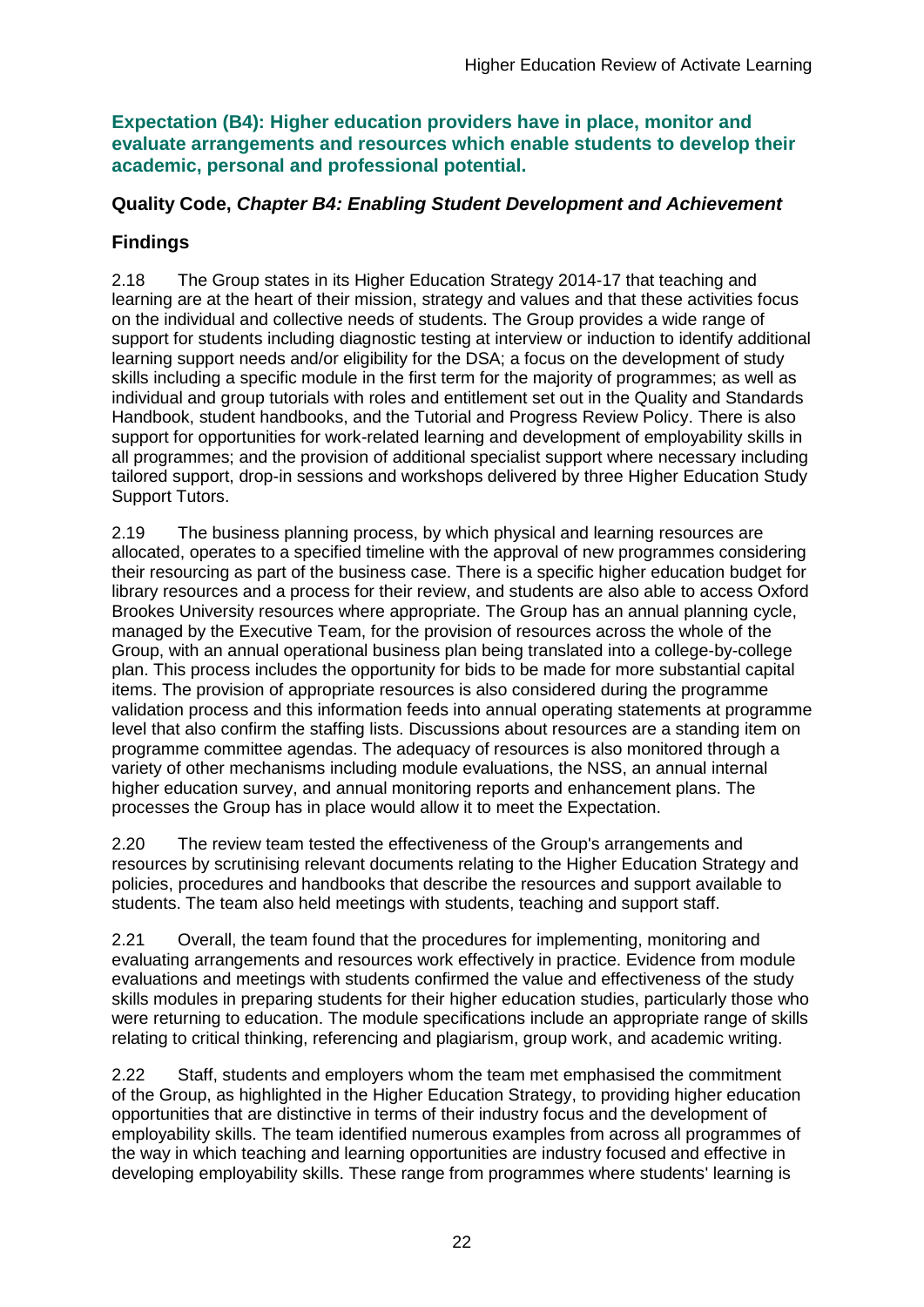directly linked to their voluntary or paid employment, through to those programmes incorporating work placements and assignment briefs based on live industry projects. The effective strategic commitment to develop and enhance student employability, which is linked to learning opportunities is **good practice**.

2.23 All students undergo a diagnostic test either at interview or induction. The review team heard examples from students and support staff of how these tests were used to identify additional support needs, and then how high quality support was put in place for the students. The Group captures the effectiveness and impact of the support provided through its annual higher education study support services reports.

2.24 Although evidence from internal surveys and meetings with students confirmed that they are well supported in their studies and could seek help when they needed, the team did find some discrepancies in the information provided to students regarding their entitlement to personal tutorial support. For example, the expectation set out in the Tutorial and Progress Review Policy, of the review of individual progress approximately every six weeks, contradicts the entitlement stated in the Quality and Standards Handbook and some programme handbooks of a meeting once a term. While the team recognises the need for flexible ways of delivering tutorial support due to differences in modes of attendance, they also found variation in the terminology used to refer to 'personal tutors', inconsistencies in tutorials appearing on timetables, whether the entitlement to individual tutorials set out in the policy was always being met, and how flexibility in tutorials were being delivered in accordance with the policy. The team therefore **recommends** that, by July 2016, the Group provides clarity at programme level on the student entitlement to tutorials and how they are managed and monitored in accordance with the Tutorial and Progress Review Policy.

2.25 The Group has a systematic approach to ensuring that students have access to the support and resources they require to develop their potential. The team identified one feature of good practice regarding student employability. It also made one recommendation to provide clarity for student entitlement to tutorials. Overall, the team concludes that the Group meets the Expectation and that the associated level of risk is low.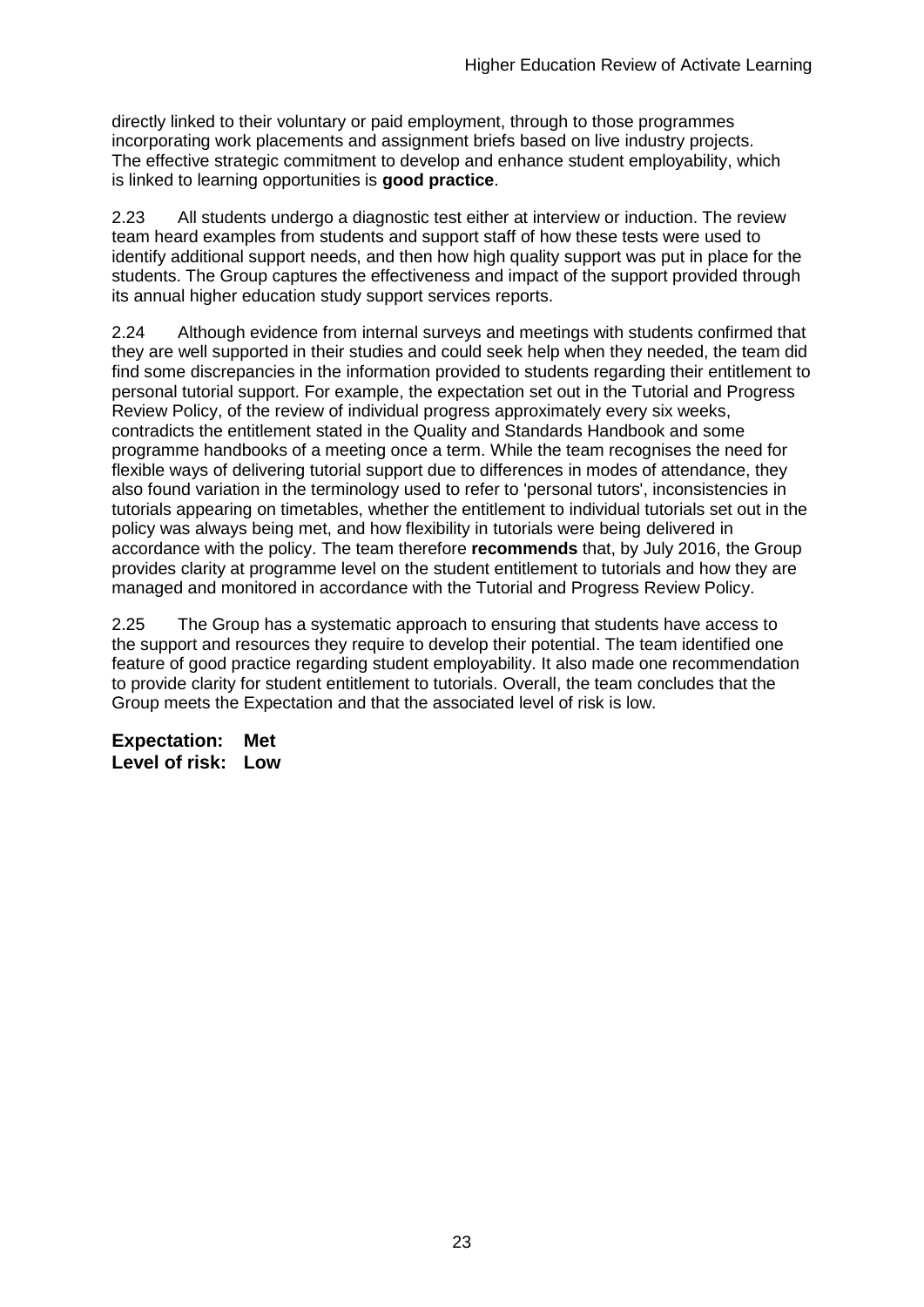**Expectation (B5): Higher education providers take deliberate steps to engage all students, individually and collectively, as partners in the assurance and enhancement of their educational experience.**

## **Quality Code,** *Chapter B5: Student Engagement*

# **Findings**

2.26 The Group has a student representative system in line with the aim of the Group's Higher Education Strategy to encourage active participation from students in quality assurance processes. Student representatives are included in the terms of reference of the Higher Education Quality and Standards Committee and Programme Committees, and, following the creation of a lead student representative role, this person is to sit on the Higher Education Academic Board. Student representatives are elected by their peers at programme level and they are all provided with a handbook and training from the Group in partnership with Oxford Brookes University. Students' opinions can be collected and shared at student forums, which are organised when needed, for example to discuss the closure of a programme. The Group also collects student feedback through the NSS, module evaluations, student surveys, and an anonymous feedback features on the VLE called 'My View'. The views of students are taken into account during programme design, periodic review and the appointment of new staff through the consideration of survey responses, inviting student representatives to attend committees, and setting up feedback meetings with students. These strategies and procedures would enable the Group to meet the Expectation.

2.27 The review team tested the effectiveness of the procedures in place to engage students by examining documentation including sources of student feedback, details of the student representation system, the Higher Education Strategy, and minutes and terms of reference of relevant groups, committees and boards. The team also held meetings with senior staff, teaching staff, students and student representatives.

2.28 The team found the processes for engaging students in practice to be partially effective. Evidence showed that students are provided with various mechanisms to feed back about their experiences. For example, the anonymous 'My View' feature on the VLE has been used 84 times in the past academic year and the feedback discussed at the Higher Education Quality and Standards Committee. In meetings with students, however, it was clear that the student body was not wholly aware of this tool. Both staff and students also spoke of the willingness of the latter to discuss issues on an informal basis with tutor and programme coordinators or via student representatives. Evidence from students suggests this feedback is acted upon to bring about positive changes, for example the purchase of a colour printer for those studying Furniture: Design and Make programmes.

2.29 The team heard from student representatives that they are satisfied with their training and believe it enables them to be effective in their roles. The training is supported by a comprehensive student representation handbook, and the Group shared plans in meetings to increase the support available for the lead student representative.

2.30 The Group acknowledged, both in documentation and in meetings, that there is a lack of student representation at senior committees. While there is some evidence that students contribute to programme-level committees, attendance at senior meetings has been limited. In meetings, students explained that they could not always attend programme committee meetings due to other commitments, but the team did see evidence that, in these instances, students send notes for discussion. While the inclusion of a higher education strand in the Learner Voice year plan is recognised by the team as a positive measure and ideas were put forward in meetings, the Group was unable to provide any evidence of a strategic plan to further engage students as partners in quality assurance and enhancement.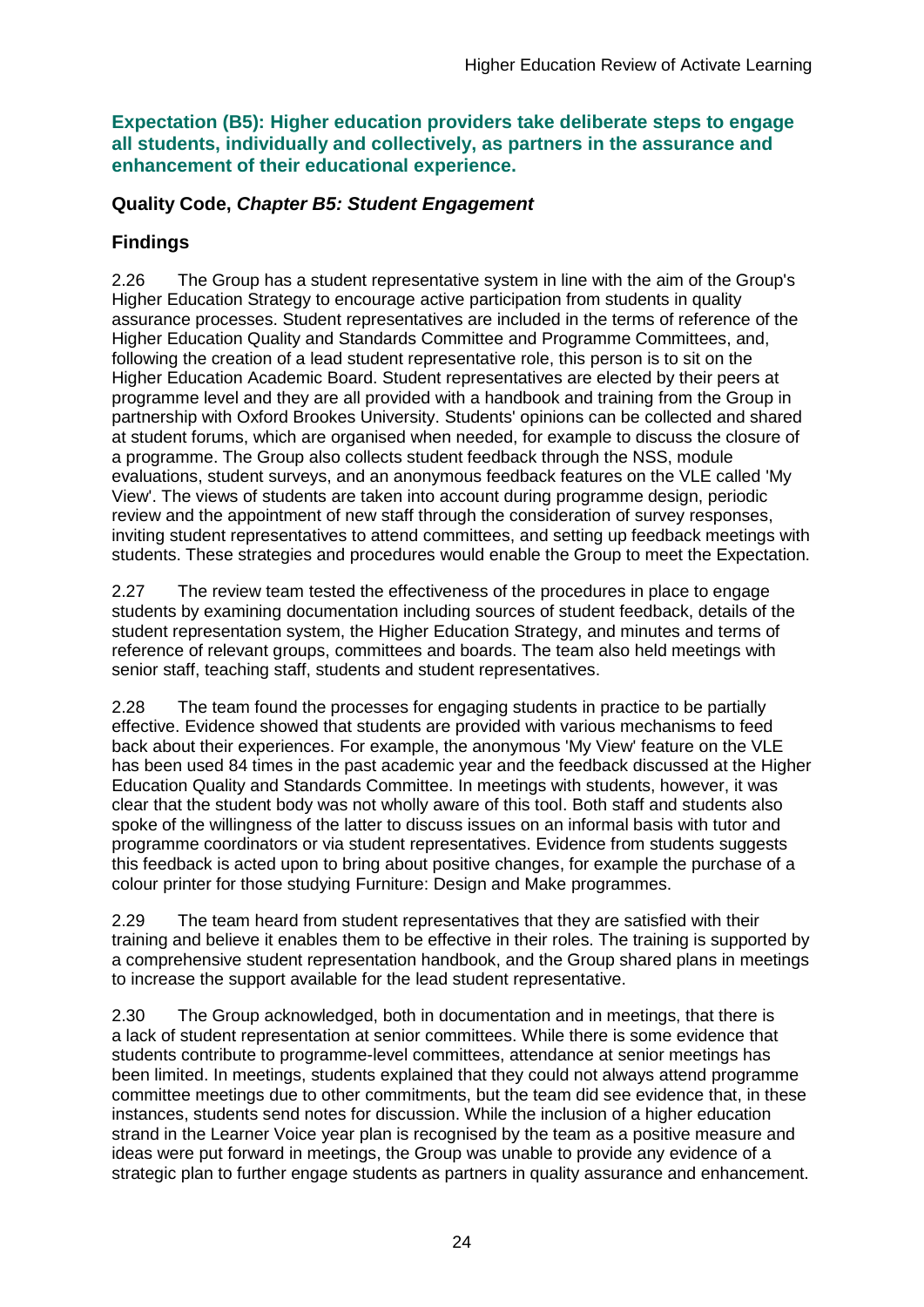Therefore, the team **recommends** that, by July 2016, the Group strengthen the student representation system to further engage students as partners in quality assurance and enhancement, and introduce a system to monitor its effectiveness.

2.31 Overall, the Group has a number of ways to gather students' views and there is ample evidence of changes being made as a result of this feedback. Where there are weaknesses in the system, the Group has recognised these and is starting to develop ideas to address them. However, these are in the early stages and so the team has made a recommendation to strengthen the formal student representation system to further engage students as partners and to ensure that a mechanism is introduced to monitor the effectiveness of this system. The team concludes that the Expectation is met, but the associated level of risk is moderate because there are some weaknesses in the operation of the student representation system.

**Expectation: Met Level of risk: Moderate**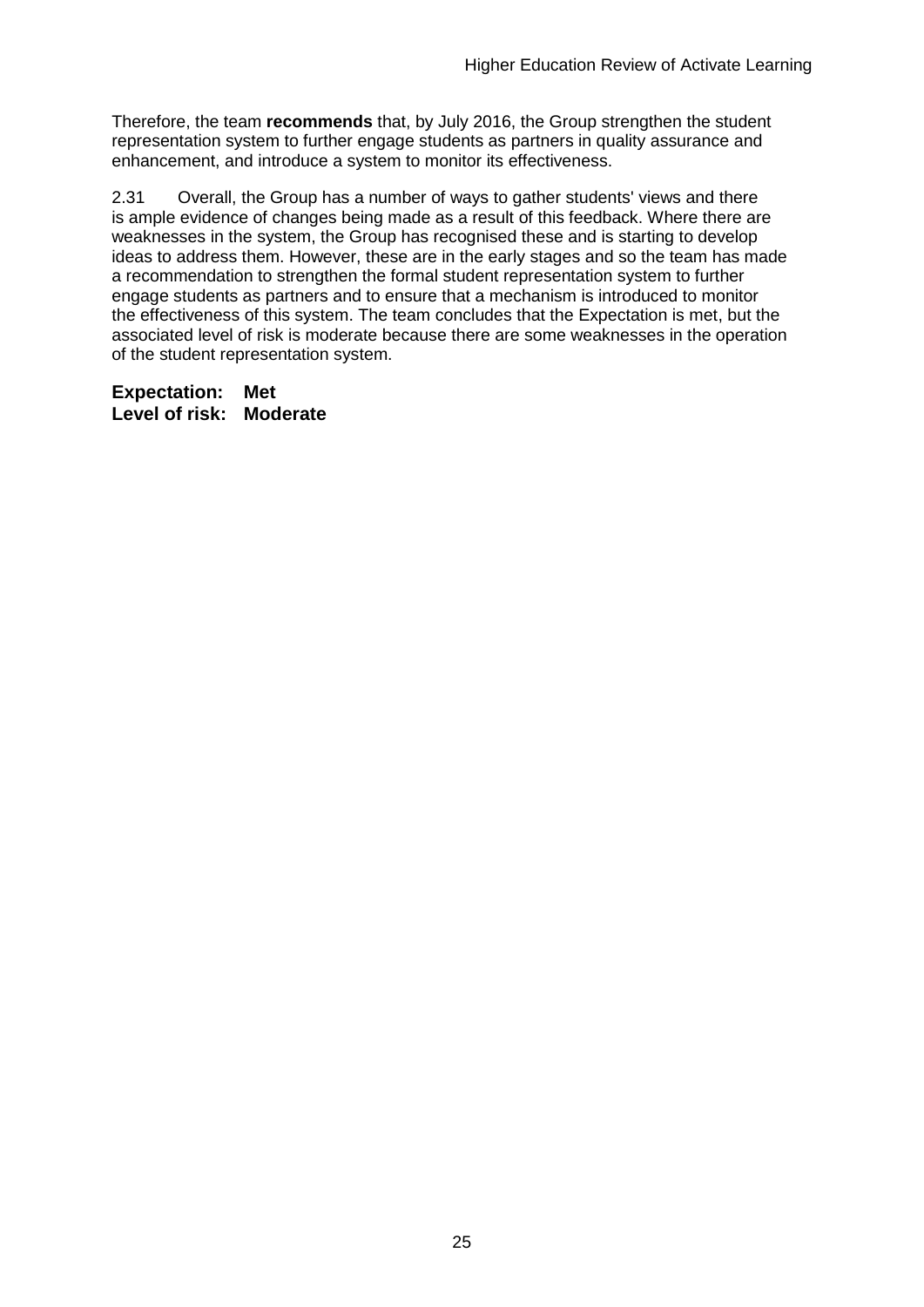**Expectation (B6): Higher education providers operate equitable, valid and reliable processes of assessment, including for the recognition of prior learning, which enable every student to demonstrate the extent to which they have achieved the intended learning outcomes for the credit or qualification being sought.**

#### **Quality Code,** *Chapter B6: Assessment of Students and the Recognition of Prior Learning*

# **Findings**

2.32 The Group works within the assessment regulations and guidance of its awarding partners. The Group is responsible for the setting of assessment, first marking, internal moderation and feedback to students on the university-approved programmes, while the universities second mark or additionally moderate student work. For the Pearson programmes, the Group is responsible for ensuring its assessment opportunities cover learning outcomes, and also for first marking, moderation and giving feedback to students. Information about assessment requirements and criteria are outlined in operations manuals, programme handbooks, module guides, and assignment briefs. The Group has also produced a higher education guide to assessment for staff and students, and the Assessment, Internal Verification and Appeals Policy for Higher National provision. The Group uses a number of quality assurance processes to monitor the effectiveness of its assessment practices including module evaluations, annual programme review reports, and external examiners' reports. The Group has a Recognition of Prior Learning Policy which is outlined in the Higher Education Admissions Policy. The Group's own policies and procedures for assessment and its approach to complying with its awarding partners' regulations would allow it to meet the Expectation.

2.33 The team reviewed the effectiveness of these policies and procedures by examining documentation including the Group's and awarding partners' academic regulations, programme handbooks, academic misconduct policies, operations manuals, the Higher Education Guide to Assessment, the Assessment, Internal Verification and Appeals Policy, Recognition of Prior Learning Policy, appeals procedures, Assessment Board and Examination Committee minutes, assignment briefs, external examiners' reports and annual programme review reports. The team also held meetings with students, senior staff and teaching staff.

2.34 The evidence reviewed showed the policies and procedures to be effective in practice. Students whom the team met confirmed their understanding of the information to do with assessment, including the tasks, criteria and deadlines, as well as being aware of how their work is marked and second marked, and the role of the external examiner. Students also reported that, on the whole, they now receive formative and summative assessment feedback by the due date, and are encouraged to reflect on their own work and critique the work of others. Students were aware of the link between theory and practice on their programmes, and gave examples of how this works in practice. Employers do not formally mark assessments but work closely with students and their tutors in assessment design and provide feedback, which helps to inform assessment outcomes.

2.35 The Group has an effective system for moderating assessments. Where more than one college delivers a programme, the Group has an effective system of cross-college moderation and standardisation of assessment marking with the internal verifier, module tutor, lead internal verifier and programme coordinator in attendance. The team heard that this has been particularly beneficial as part of the induction process for academic staff new to higher education.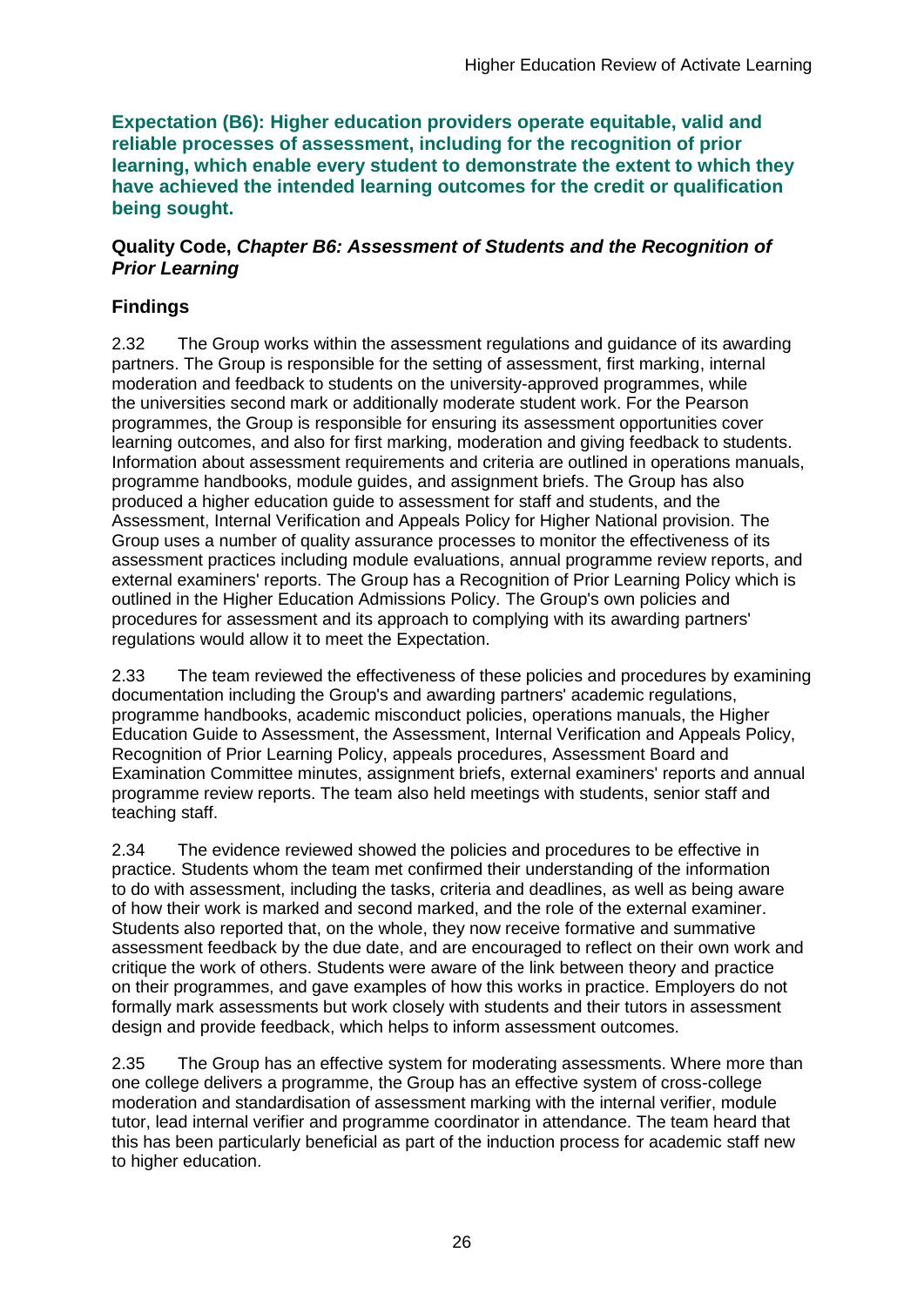2.36 Evidence from external examiners' reports shows that programmes are well managed with appropriate assessment practices. While the 2012-13 and 2013-14 external examiners' reports for HNC Construction reported negatively regarding the internal verification of assignment briefs prior to handout to students, and the internal verification of assessed work prior to return to students, the Group has since put in place a detailed schedule for internal verification on this programme. The team saw evidence that this schedule is being adhered to, alongside the action plan for the programme.

2.37 Arrangements for mitigating circumstances and alternative assessment are clearly stated in programme handbooks and in the Assessment, Internal Verification and Appeals Policy for Higher National Programmes. The Group has provided alternative assessments in a small number of cases but students have generally preferred to use the effective learning support available in order to complete the standard assessment tasks. Arrangements for the recognition of prior learning are clearly stated in the Higher Education Admissions Policy but, at the time of the visit, only one student had used the process to go directly into stage two of a programme.

2.38 The review team found that the detailed policies and processes in place are effective in ensuring that students are able to demonstrate the extent to which they have achieved the intended learning outcomes for the credit or qualification being sought. Therefore, the team concludes that this Expectation is met and the associated level of risk is low.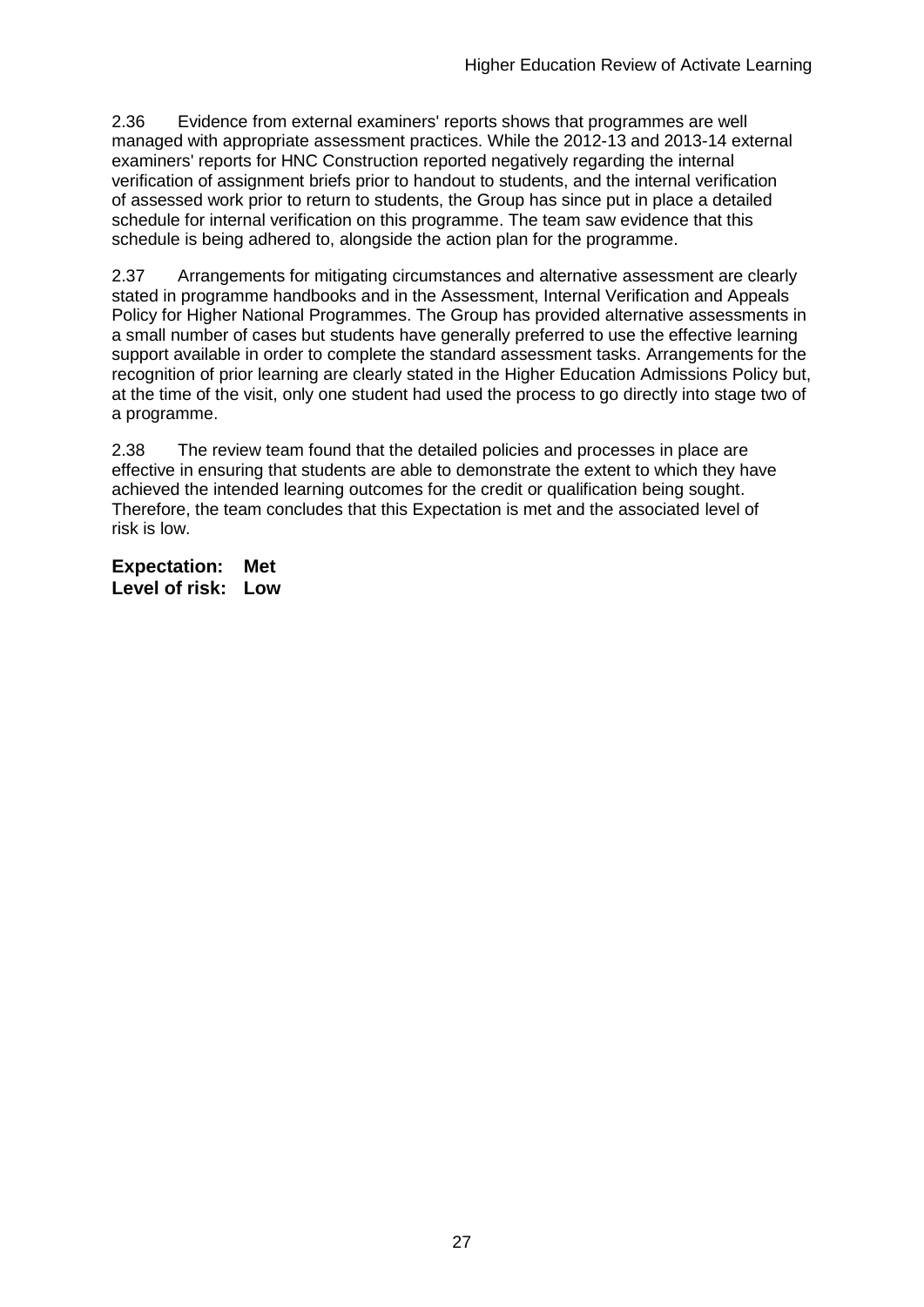#### **Expectation (B7): Higher education providers make scrupulous use of external examiners.**

## **Quality Code,** *Chapter B7: External Examining*

## **Findings**

2.39 The awarding partners define the role of external examiners and take responsibility for their appointment. For the awarding bodies, the operations manuals set out the responsibilities and entitlements of external examiners which include the requirement to approve draft assignment briefs and examination papers, sampling of marked coursework and examination scripts for each module, and attendance at two examination committees at which the module results are considered. External examining for Higher National awards is conducted by an annual visit in accordance with Pearson's policy. Each of the awarding partners provides a standard template for the submission of external examiners' reports. Reports are distributed to the three College principals, programme coordinators and the senior members of staff responsible for higher education within each of the colleges before being published in full to students via their VLE. The Group responds to the reports via the awarding bodies or, in the case of Pearson, directly to the external examiner. The external examiners' reports are included in the discussions of a Quality Panel for each programme which meets in September as part of the process for preparing the annual programme review report. The recommendations for action are also discussed at the first programme committee of the year and incorporated into the quality enhancement plan. The Higher Education Academic Board receives a summary analysis of external examiners' reports. The Group's procedures, and its adherence to those of its awarding partners, would allow it to meet the Expectation.

2.40 The review team examined the effectiveness of these procedures in practice by examining a range of documentation including external examiners' reports and associated responses, external examiners' handbooks, minutes of relevant meetings where reports are considered, annual programme review reports, and information on the VLE. The team also held meetings with students, teaching staff and senior staff.

2.41 Overall, the evidence reviewed showed the procedures to be effective in practice. The awarding bodies' external examiner handbooks provide a clear basis for their use by the Group. The report templates for programmes validated by the awarding bodies are comprehensive and enable external examiners to confirm that academic standards are being met, to make recommendations for improvement and to identify areas of good practice. They also require external examiners to confirm that assessment processes have been conducted in accordance with policy and that they have been enabled to undertake their duties appropriately. The external examiners' reports for Higher National awards are submitted on the Pearson template and are effective at identifying instances in which the expectations of Pearson have not been met, at which point there is the potential for the award to be 'blocked' until any issues have been addressed.

2.42 External examiners' reports are generally thorough and some confirm that actions have been taken in response to earlier recommendations. They also confirm that external examiners carry out their duties in accordance with policy apart from the consistency with which draft assessments are approved. The operations manuals stipulate that 'draft assignment briefs and examination papers must be sent to the Liaison Manager and to the external examiner for agreement and formal approval prior to being issued to students'. However, the evidence provided to the team suggests that this is 'often' but not always the case, and staff whom the team met stated that there had been some confusion as to whether the Group was responsible for sending drafts directly to the external examiner or whether they had to go via OBU's Liaison Manager. Senior staff whom the team met stated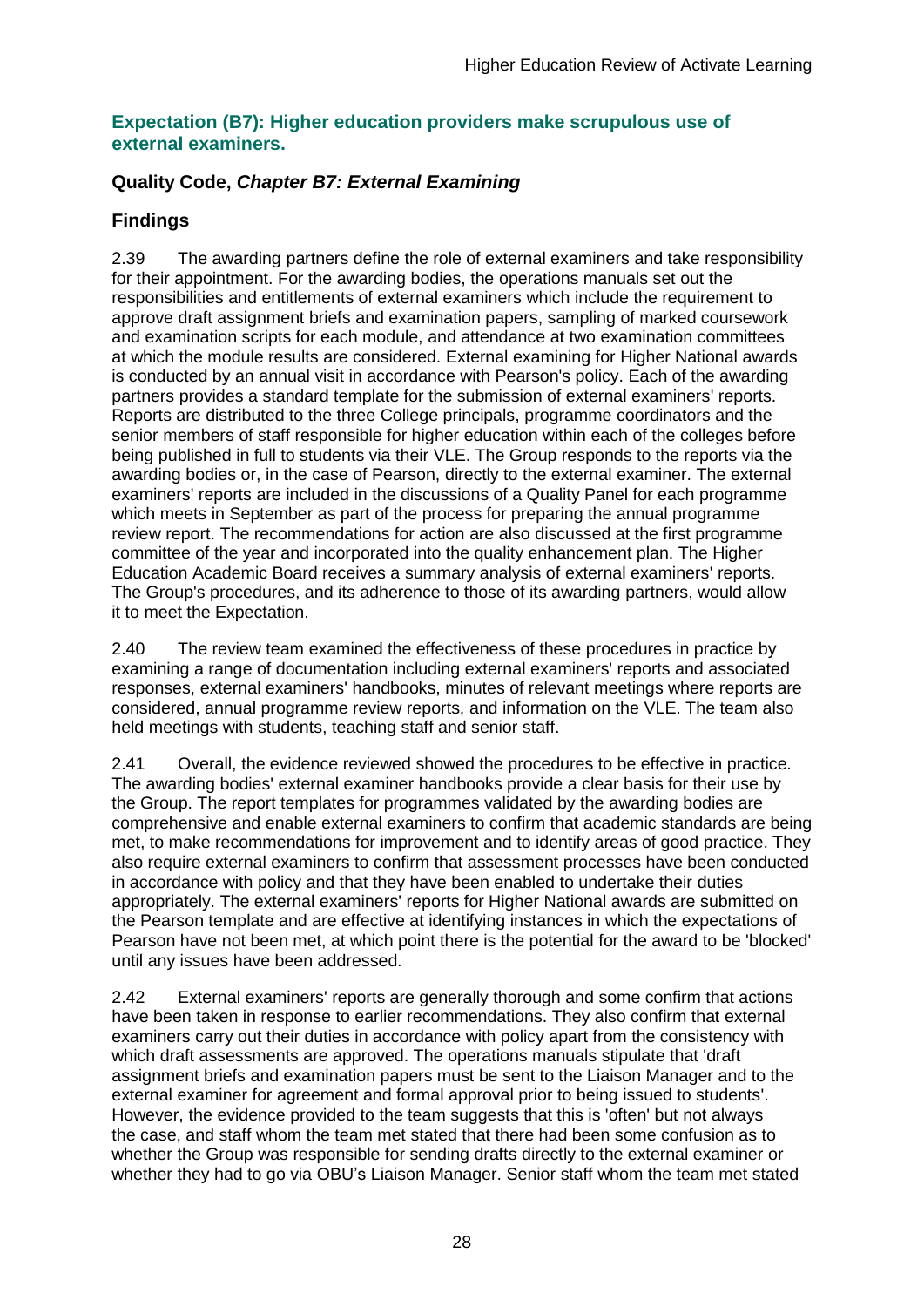that, following discussions with OBU, the procedure was being clarified in the latest version of the operations manuals. In practice, three of the reports seen by the team, from two external examiners, reported that draft assignment briefs had not been seen, with one report containing a request that they be made available in future. The review team therefore **recommends** that, by January 2016, the Group works with OBU to clarify the process for providing external examiners with draft assessments and ensure the procedure is rigorously monitored.

2.43 The team saw evidence of the attendance of external examiners at Examination Committees and of programme committees considering external examiners' reports and incorporating their recommendations into programme enhancement plans. The team also saw examples of the detailed and thorough written responses sent to external examiners in response to their reports by the Liaison Manager, in conjunction with the Programme Coordinator, or, in the case of Pearson awards, directly from the Programme Coordinator.

2.44 Students and their representatives reported good awareness of the role played by external examiners and many reported that they had met them. They were also clear where they could access external examiners' reports.

2.45 Overall, the role of external examiners is clear and well embedded in the quality assurance systems, and the Group makes effective use of reports. The team made one recommendation to clarify the process for providing external examiners with draft assessments. Despite this recommendation, the review team concludes that the Expectation is met and the level of risk is low.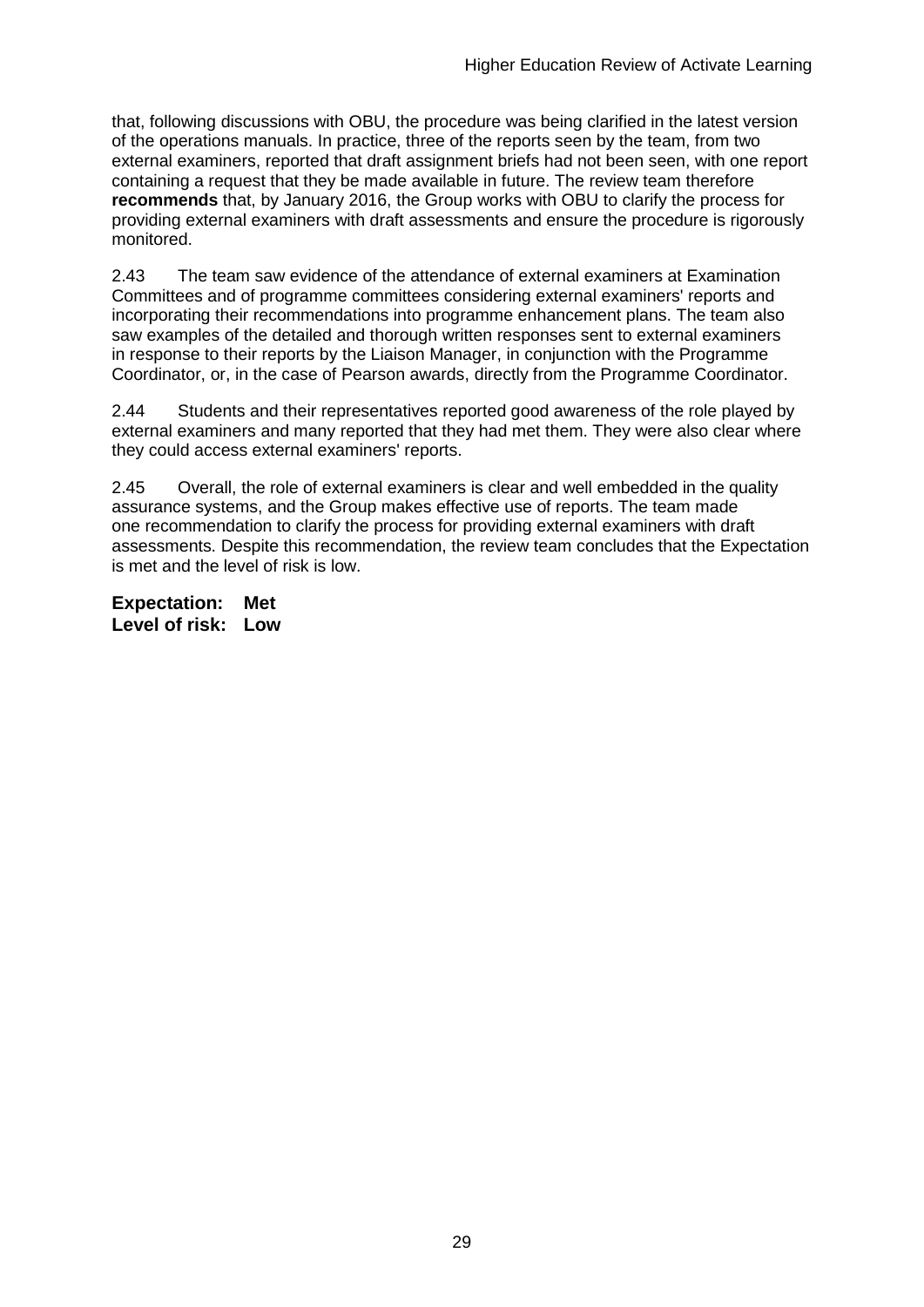**Expectation (B8): Higher education providers, in discharging their responsibilities for setting and maintaining academic standards and assuring and enhancing the quality of learning opportunities, operate effective, regular and systematic processes for monitoring and for review of programmes.**

## **Quality Code,** *Chapter B8: Programme Monitoring and Review*

# **Findings**

2.46 The Group follows the awarding partners' processes for programme monitoring and review and also has its own effective internal processes (see paragraph 1.26). These processes would allow the Group to meet the Expectation*.*

2.47 The effectiveness of the Group's practices was tested by examining relevant documentation including annual programme review and periodic review reports, programme committee terms of reference and minutes, and minutes of Academic Board meetings at which the reports are discussed. The team also held meetings with senior staff, teaching staff and professional support staff, students, and employers.

2.48 The evidence reviewed showed the policies and procedures to be effective in practice (see also paragraph 1.28). The annual programme monitoring process is robust and effective, with strategic oversight being maintained through the Academic Board which reports to the Group Board that includes governance representation. Overarching themes from the annual monitoring process, in particular from annual programme review reports, external examiners' reports and student data, are fed into the comprehensive annual Group self-evaluation document and enhancement plan. The Group's and awarding partners' processes for programme monitoring and review incorporate academic externality and input from students. While there is currently no formal employer involvement in the Group's programme monitoring and review procedures, there is evidence that feedback from key employers does inform reviews of those programmes designed with specific employers, for example the annual programme review of the Foundation Degree in Policing and a curriculum review meeting with employers on the Foundation Degree in Health and Social Care. The review team also heard from staff that the Group wishes to embed employability values and data into the process in future iterations.

2.49 Staff whom the team met displayed a sound understanding of the procedures for programme monitoring and review and their respective roles. The team also heard evidence that the annual programme review report is shared with students at the draft stage, but that student representatives are not always able to attend the programme committee meetings at which the reports are formally discussed (see paragraph 2.30).

2.50 The Group has robust processes for programme monitoring and review, including oversight through the deliberative structures, and procedures are clearly understood by relevant members of staff. Therefore, the team concludes that the Expectation is met and the associated level of risk is low.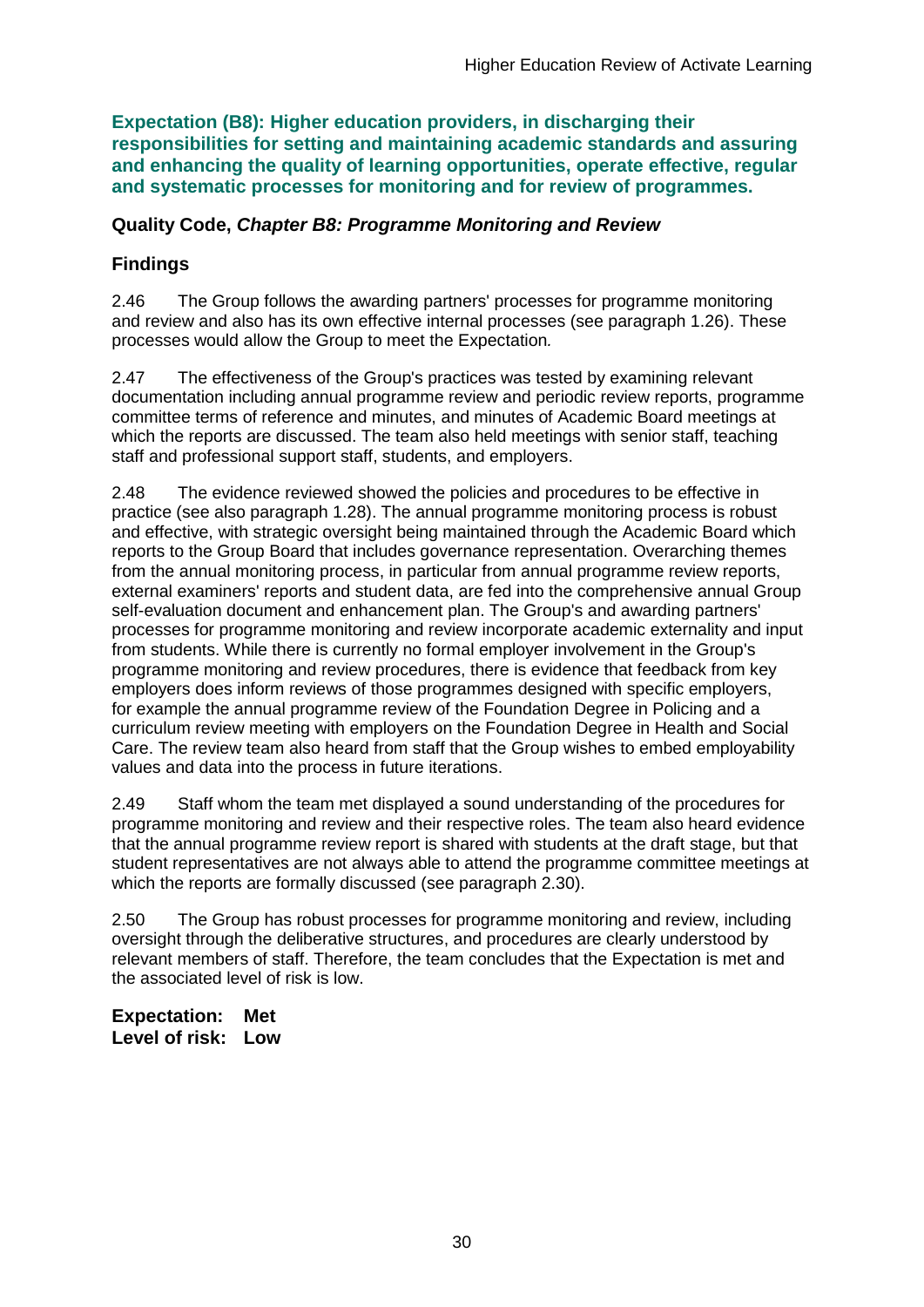**Expectation (B9): Higher education providers have procedures for handling academic appeals and student complaints about the quality of learning opportunities; these procedures are fair, accessible and timely, and enable enhancement.** 

## **Quality Code,** *Chapter B9: Academic Appeals and Student Complaints*

# **Findings**

2.51 The Group has a Comments, Suggestions and Complaints Policy which is used for all formal student complaints. The Group has an appeals procedure for academic appeals relating to Pearson provision, with appeals relating to other provision being managed by the relevant awarding body. All complaints for the Group are overseen by the Clerk to the Corporation. The Comments, Suggestions and Complaints Policy and the appeals procedure are published on the VLE and referred to in the Student Handbook. Both documents include consideration of additional support needs during the complaints process and, in the case of the Comments, Suggestions and Complaints Policy, states a clear deadline for when the policy is set to be reviewed. There is also a Complaints and Appeals Procedure available for students who are dissatisfied with the admissions process and is included in the Higher Education Admissions Policy. This policy is sent out routinely to all unsuccessful applicants. A complaints log is kept by the Group that monitors response times and outcomes and these are subsequently discussed as part of a standing agenda item at Higher Education Academic Board. These processes would enable the Group to meet the Expectation.

2.52 The team tested the effectiveness of the Group's policies and procedures by examining a range of documentation including the Comments, Suggestions and Complaints Policy, the appeals procedure, Higher Education Admissions Policy, the complaints log and responses to complaints and appeals, and the student handbook. The team also held meetings with staff and students.

2.53 Overall, the team found that the processes for academic appeals and student complaints work effectively in practice. Many concerns raised by students with tutors and programme leaders are discussed informally and resolved at a local level. Students whom the team met were satisfied with the ability of staff to resolve these issues and, if necessary, provide advice and assistance should they need to make a formal complaint. The team did, however, note that the Comments, Suggestions and Complaints Policy identified room for informal complaints but none had been officially logged. Staff whom the team met confirmed that students can raise informal issues either directly with programme coordinators or anonymously through student representatives. Once resolved at a local level, issues are then discussed either by staff or anonymously through student representatives at programme committees. The Higher Education Manager is then the means by which any common themes would be fed through the deliberative structure and fed into programme monitoring reports and enhancement plans. The anonymous feedback feature 'My View' also enables students to submit informal comments and complaints which can then be discussed at programme committees. The team saw evidence that the complaints log is monitored by the Higher Education Academic Board.

2.54 Of the three formal complaints which had been recorded in the complaints log, two had been resolved within an appropriate timeframe. However, the third referred to a lack of clarity in the complaints process and also a late response from the Group. A further appeal to OBU by the complainant was partially upheld and included information on the right to appeal not being provided and the Completion of Procedure letter not being sent. The Group acknowledged these shortcomings and the intention to resolve them when dealing with future complaints. Although the review team could not test this out, it did note that the inadequate time for providing the Completion of Procedure letter to a complainant could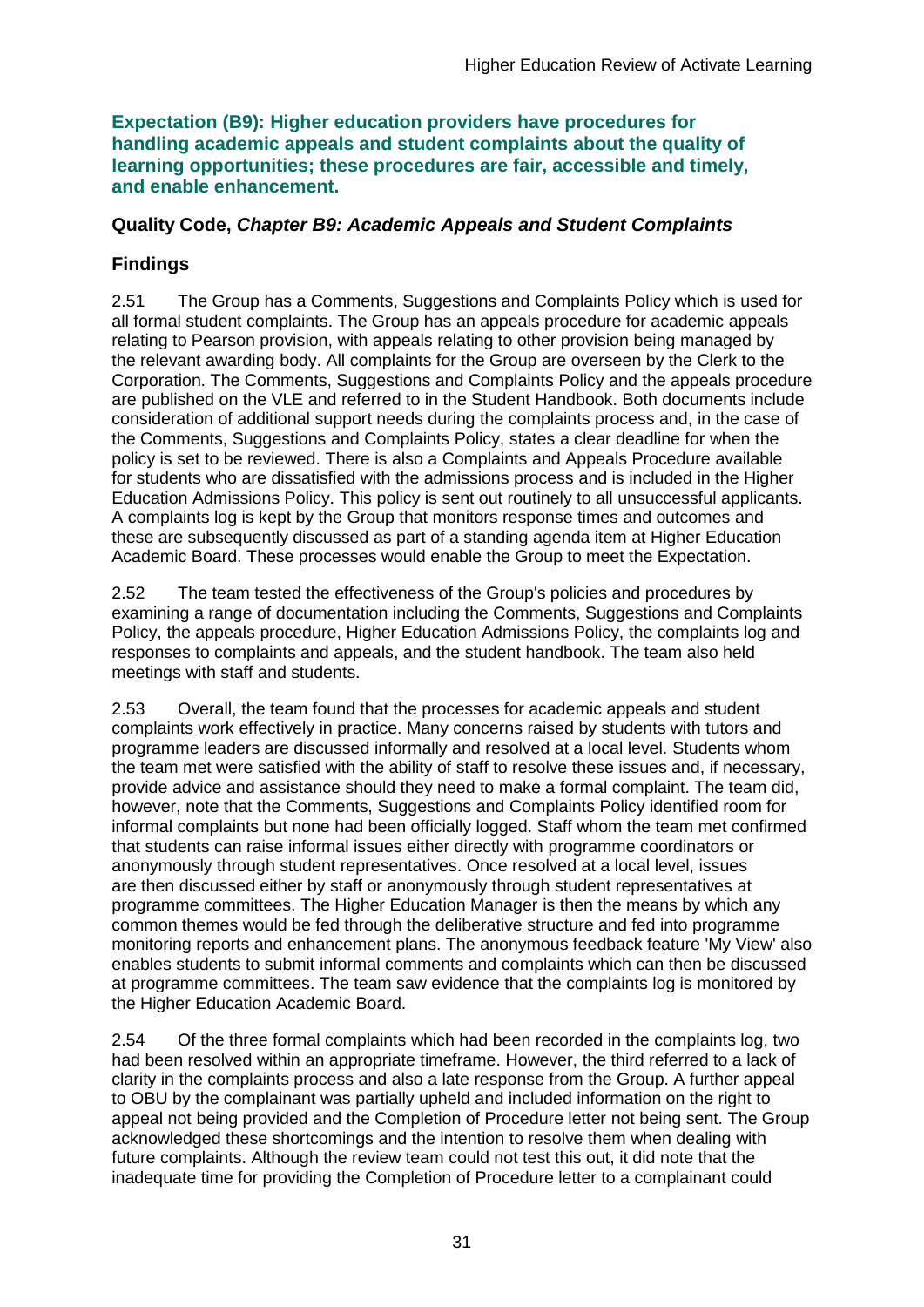have been avoided had an appropriate timeframe been clearly stipulated for every stage in the complaints procedure. Therefore, the team **recommends** that, by January 2016, the Group reviews the Comments, Suggestions and Complaints Procedure to ensure a clear timeline is specified for all stages of the complaints process.

2.55 Overall, the team concludes that the Expectation is met, due to the appropriate policies and procedures in place at the Group and, in general, their successful implementation. The level of risk is moderate because while the procedures are broadly adequate, there have been some shortcomings in terms of the rigour with which they have been applied.

**Expectation: Met Level of risk: Moderate**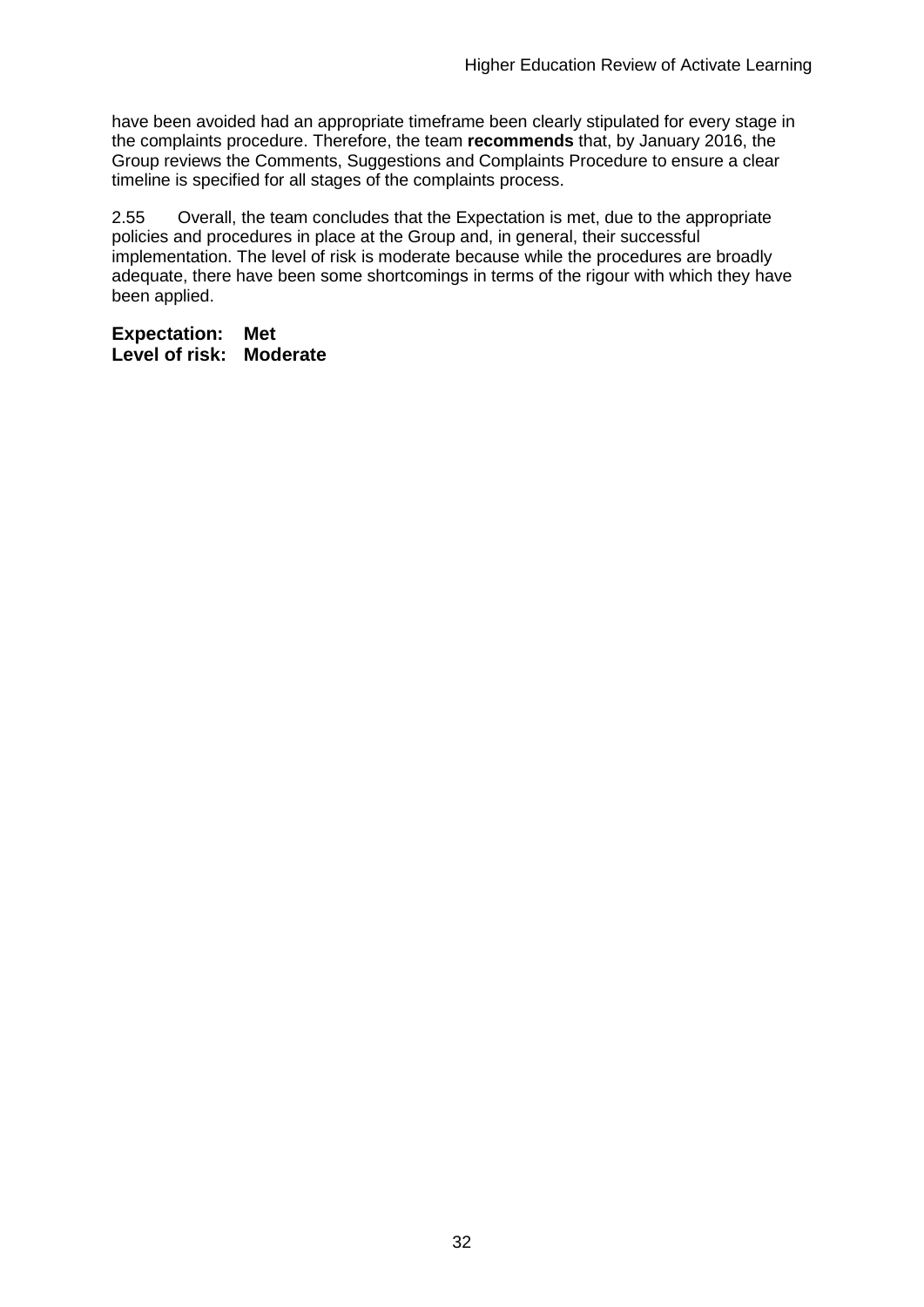**Expectation (B10): Degree-awarding bodies take ultimate responsibility for academic standards and the quality of learning opportunities, irrespective of where these are delivered or who provides them. Arrangements for delivering learning opportunities with organisations other than the degree-awarding body are implemented securely and managed effectively.**

## **Quality Code,** *Chapter B10: Managing Higher Education Provision with Others*

# **Findings**

2.56 The Group's Strategic Plan includes a commitment to developing student employability which necessitates working closely with employers and industry in the provision of work-based, work-related or placement learning. Guidance for those staff responsible for the management of this provision is contained in the Work-based, Work-related and Placement Learning Policy. Operations Manuals, and/or the programme specifications that form an appendix to them, provide details of the arrangements for work-based, work-related and placement learning within programmes, depending on whether students need to be in work in order to be admitted to the course or if the learning is part of a module within the course. Programme Handbooks and module descriptors further define the requirements for this learning. Programme coordinators are responsible for making employers aware of their responsibilities in relation to providing students with learning opportunities in the workplace in accordance with the requirements in the Workbased, Work-related and Placement Learning Policy. The Group's stated approach would allow it to meet the Expectation.

2.57 The team tested the Group's arrangements for implementing and managing workbased, work-related and placement learning by scrutinising a range of documents including the Strategic Plan, Work-based, Work-related and Placement Learning Policy, operations manuals, programme specifications, programme handbooks and module descriptors. The team also held meetings with staff, students and employers.

2.58 The team found that the processes for managing higher education provision with others work effectively. The team saw evidence from operations manuals, programme specifications, programme handbooks and module descriptors of the necessary information being provided to students regarding the operation and assessment of their work-based and placement learning. Evidence from students confirmed their satisfaction with arrangements for their work-based and placement learning. The team saw examples of employers being involved in reviewing programmes, most notably in Policing and Health and Social Care. The role and responsibilities of employers in the provision of learning opportunities in the workplace vary according to the nature and extent of their engagement. Those employers whom the team met were clear about their responsibilities in the support of work-based and placement learning.

2.59 The Group has effective procedures in place to manage the work-based and placement learning provision in collaboration with employers. Students commented positively on the information and support they receive from the Group. The review team therefore concludes that the Expectation is met and the associated level of risk is low.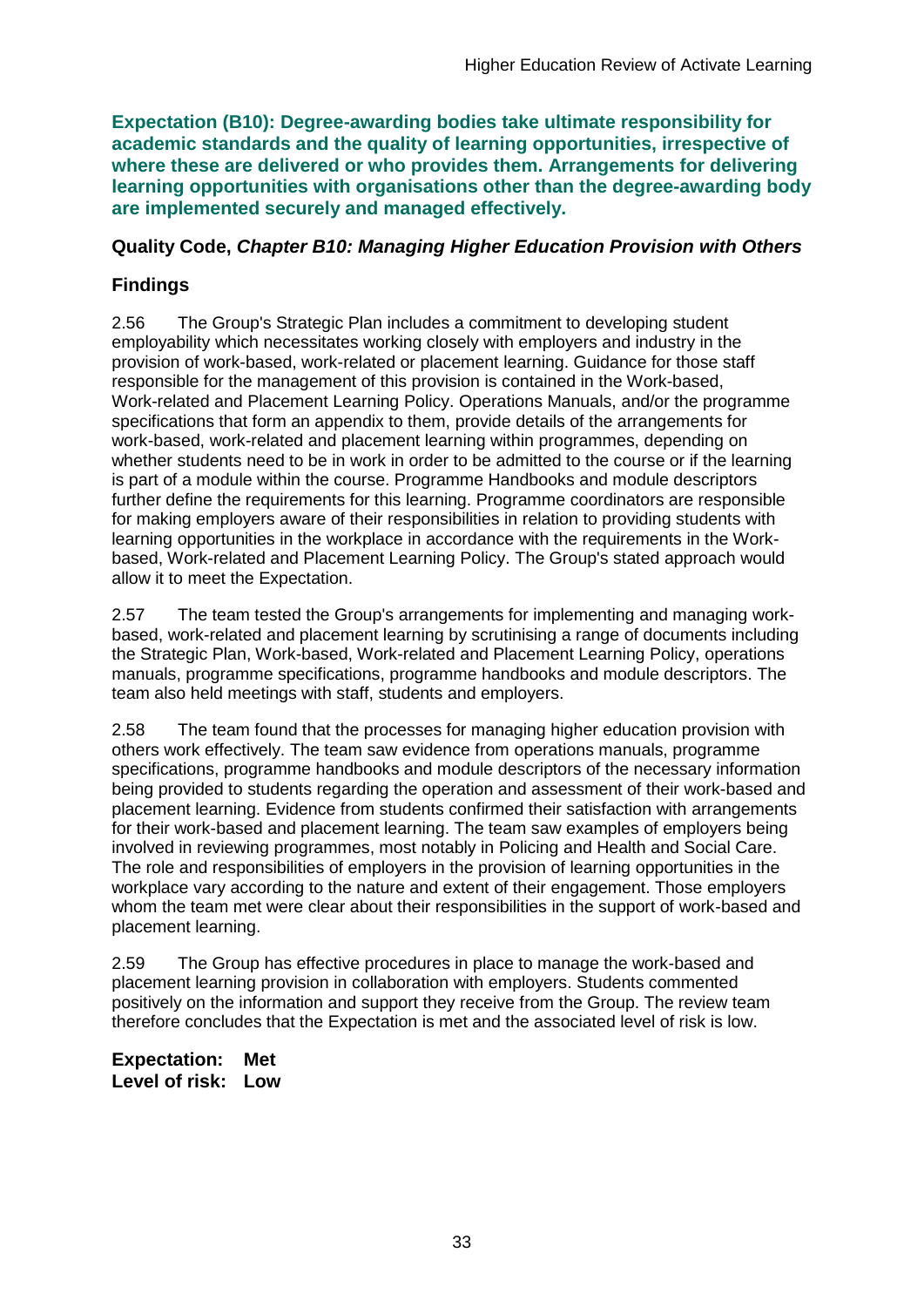**Expectation (B11): Research degrees are awarded in a research environment that provides secure academic standards for doing research and learning about research approaches, methods, procedures and protocols. This environment offers students quality of opportunities and the support they need to achieve successful academic, personal and professional outcomes from their research degrees.**

#### **Quality Code,** *Chapter B11: Research Degrees*

## **Findings**

2.60 The Group does not offer research degrees, therefore this Expectation is not applicable.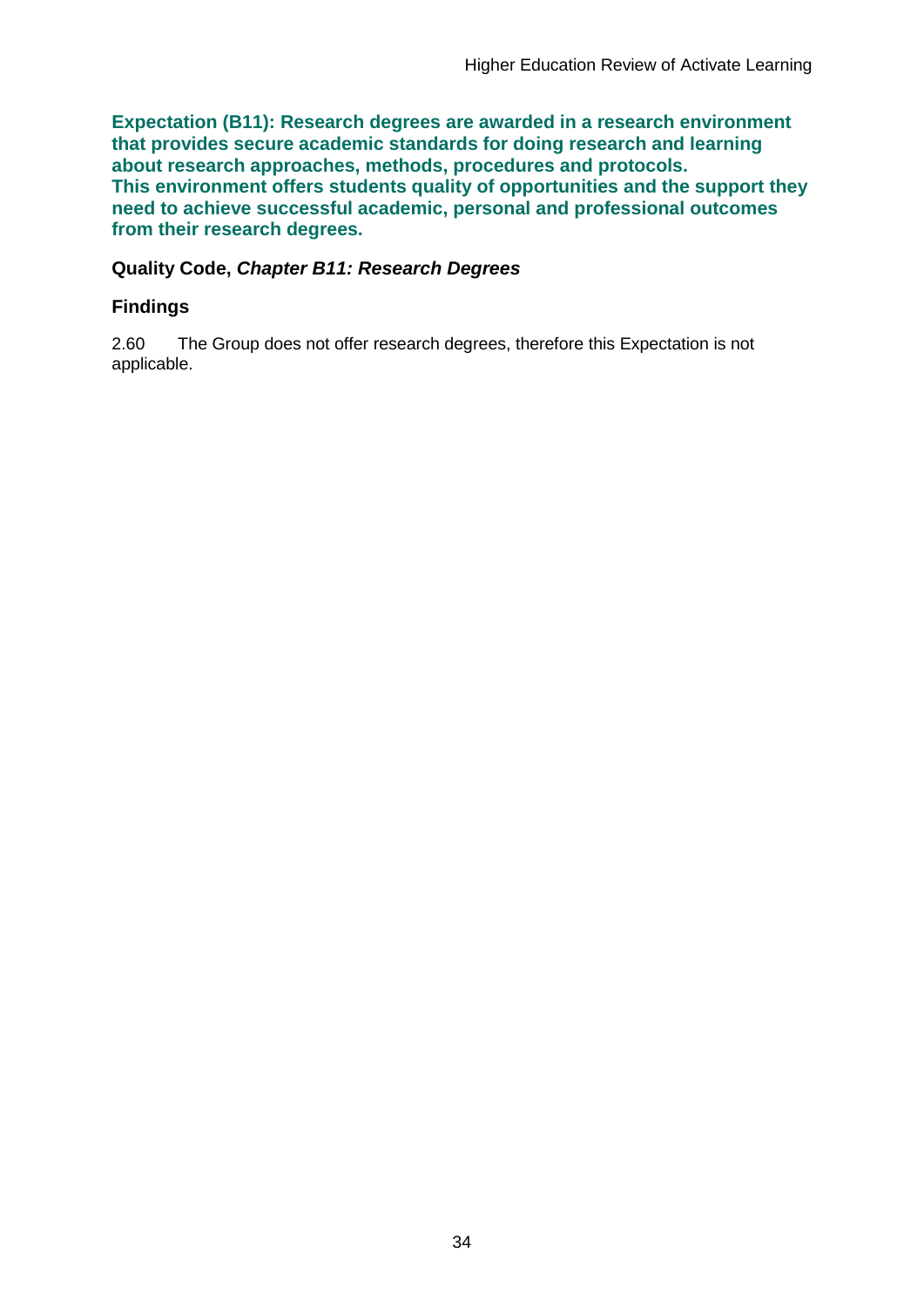# **The quality of student learning opportunities: Summary of findings**

2.61 In reaching its judgement, the review team matched its findings against the criteria specified in Annex 2 of the published Handbook. All of the applicable Expectations are met, although Expectations B1, B5 and B9 are associated with moderate levels of risk.

2.62 The review team makes six new recommendations in quality of student learning opportunities which relate to the following:

- strengthen the process for the internal approval of new Higher National programmes to enable consideration of the academic case through formal committee structures (Expectation B1)
- further develop the VLE to enable its use as an effective pedagogic tool (Expectation B3)
- provide clarity at programme level on the student entitlement to tutorials and how they are managed and monitored in accordance with the Tutorial and Progress Review Policy (Expectation B4)
- strengthen the student representation system to further engage students as partners in quality assurance and enhancement, and to introduce a system to monitor its effectiveness (Expectation B5)
- work with its awarding body to clarify the process for providing external examiners with draft assessments and ensure the procedure is rigorously monitored (Expectation B7)
- review the Comments, Suggestions and Complaints Procedure to ensure a clear timeline is specified for all stages of the complaints process (Expectation B9).

2.63 The team repeats the recommendation from Part A about ensuring that programme specifications for the Pearson awards include contextualised programme-level learning outcomes that clearly articulate to outcomes at unit level (Expectation B1). The team also highlighted a feature of good practice which is the effective strategic commitment to develop and enhance student employability which is linked to learning opportunities (Expectation B4).

2.64 The moderate risks in Part B indicate some weaknesses in the operation of part of the Group's governance structure and shortcomings in terms of the rigour with which quality assurance procedures have been applied.

2.65 The review team concludes that, overall, the quality of student learning opportunities **meets** UK expectations.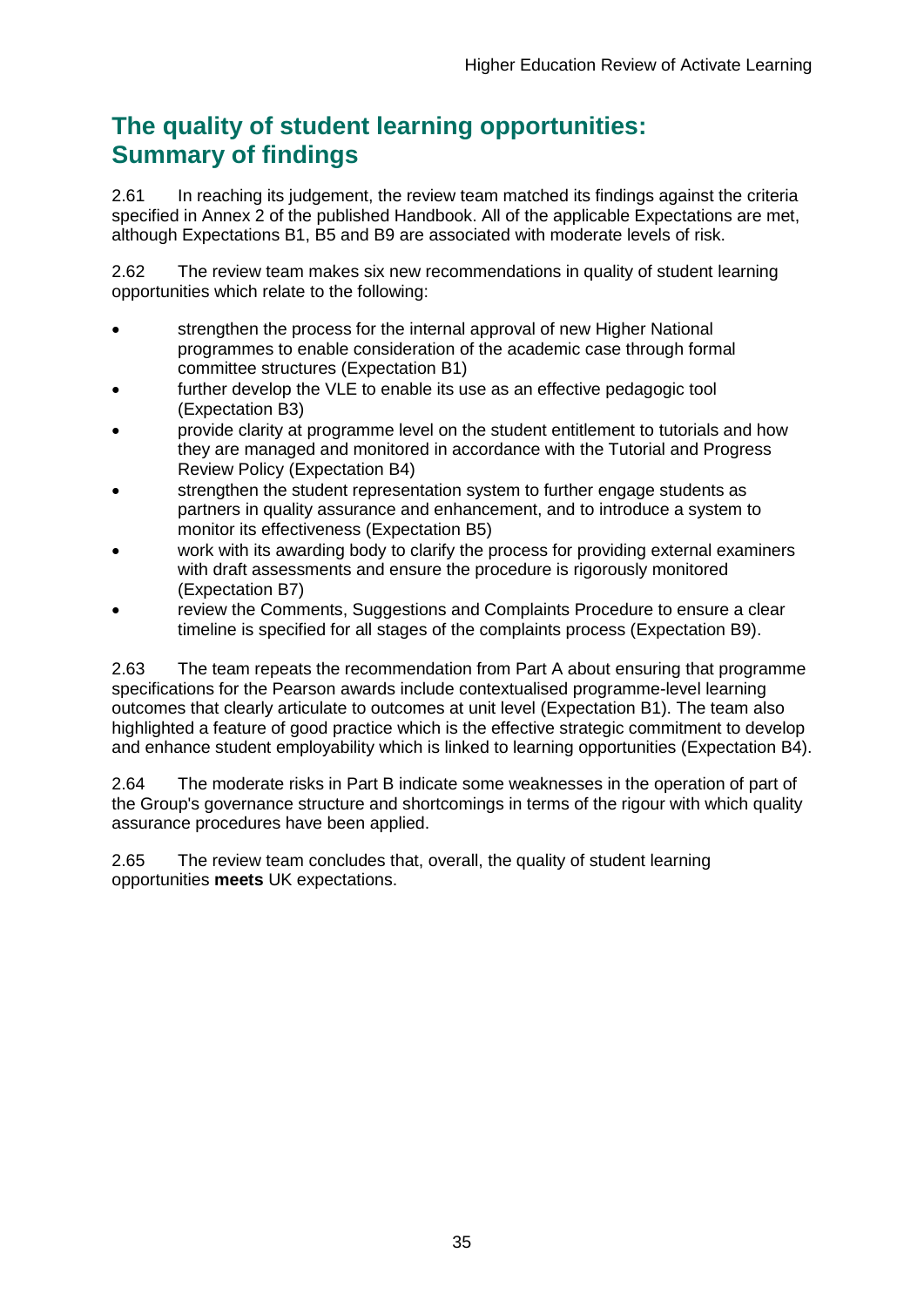# <span id="page-36-0"></span>**3 Judgement: The quality of the information about learning opportunities**

**Expectation (C): UK higher education providers produce information for their intended audiences about the higher education they offer that is fit for purpose, accessible and trustworthy.**

# **Quality Code, Part C: Information about Higher Education Provision**

# **Findings**

3.1 The Group has a Higher Education Information Policy which is used to ensure that all information provided to existing and potential students is 'accurate, complete, accessible and timely'. The policy outlines the responsibilities where these are shared between the Group and the awarding partner, as well as the processes for producing, approving and publishing information within the Group. Processes for the production and approval of information for individual programmes are also covered in the operations manuals. The Group has social media policies to ensure that any social networking sites used to provide information are used appropriately.

3.2 The Group produces information for prospective students through its website and includes information about programmes, fees and funding, the application process including Admissions Policy, and the higher education prospectus. Prospective students can also attend information days for more information on the application process and individual programmes. Successful applicants are sent a range of information, listed in the Admissions Policy, to assist with their preparation for higher education. Information for current students is provided primarily through the VLE, including programme information and handbooks, programme committee minutes, and external examiners' reports. These practices and procedures would allow the Group to meet the Expectation.

3.3 The review team tested the effectiveness of the policies and procedures by reviewing the Information Policy, website, VLE, handbooks, and documentation referred to in paragraphs 3.1 and 3.2. The team also held meetings with staff and students.

3.4 Overall, the team found the policies and procedures for checking and producing information about higher education provision to be effective in practice. Staff whom the team met confirmed the arrangements and responsibilities for producing and checking information. Staff with responsibility for quality and standards can also access information through an online version of the Quality and Standards Handbook which presents a user-friendly and accessible guide with links to the relevant awarding partner as well as relevant QAA information.

3.5 The Group website provides comprehensive information for prospective students, including a guide to applications, entry criteria, timelines, Admissions Policy, and fees and funding. Evidence from internal surveys and from meetings confirmed that current students are satisfied with the information they had received both before applying and while on their course. Students whom the review team met also recognised that the VLE had become easier to use after improvements had been made by the Group during the preceding summer break in terms of quality and accessibility.

3.6 The issues regarding programme-level learning outcomes for Pearson provision are covered in paragraph 1.24. The team **recommends** that, by January 2016, the Group ensures that all programme specifications for the Pearson awards include contextualised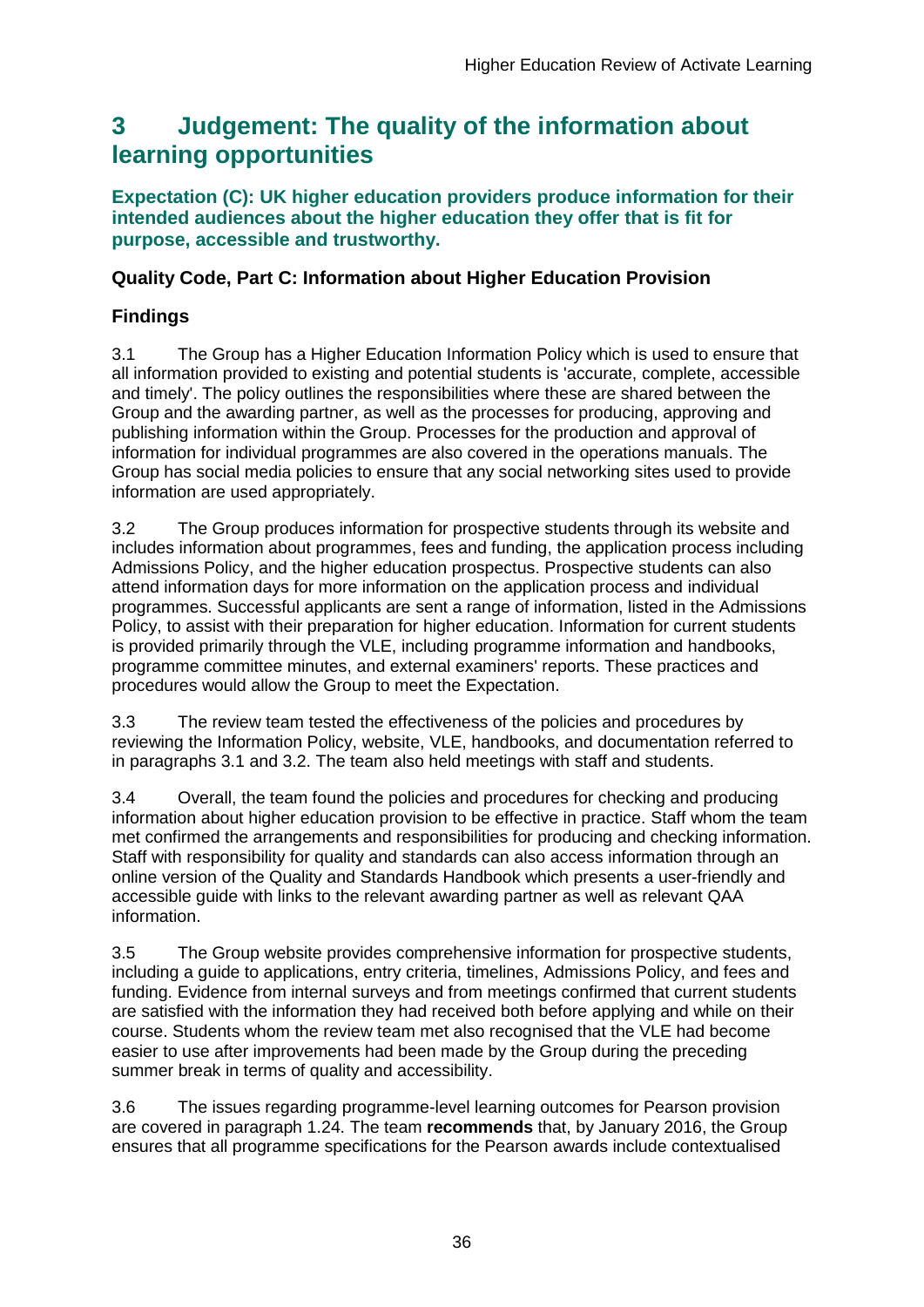programme-level learning outcomes that clearly articulate to outcomes at unit level (see also Expectations A2.2, A3.2 and B1).

3.7 Despite the recommendation, the team concludes that, overall, the Group has robust procedures for checking that information is fit for purpose, accessible and trustworthy and therefore the Expectation is met and the associated level of risk is low.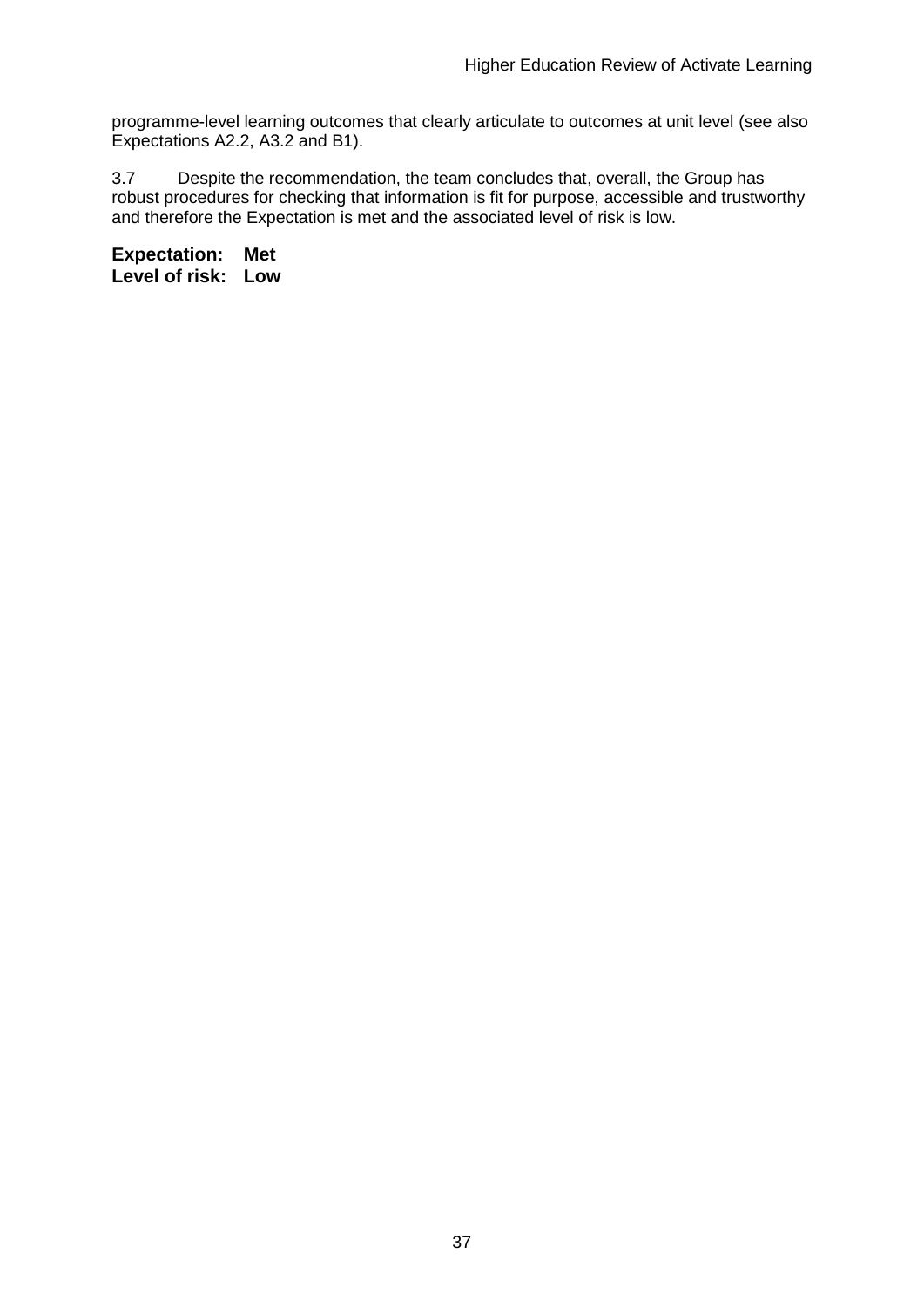# **The quality of the information about learning opportunities: Summary of findings**

3.8 In reaching its judgement, the review team matched its findings against the criteria specified in Annex 2 of the published Handbook. The Expectation for this judgement area is met and the associated level of risk is low. The team repeats one recommendation from Parts A and B with regard to all programme specifications for the Pearson awards to include contextualised programme-level learning outcomes that clearly articulate to outcomes at unit level.

3.9 The review team concludes that the quality of the information about learning opportunities at the Group **meets** UK expectations.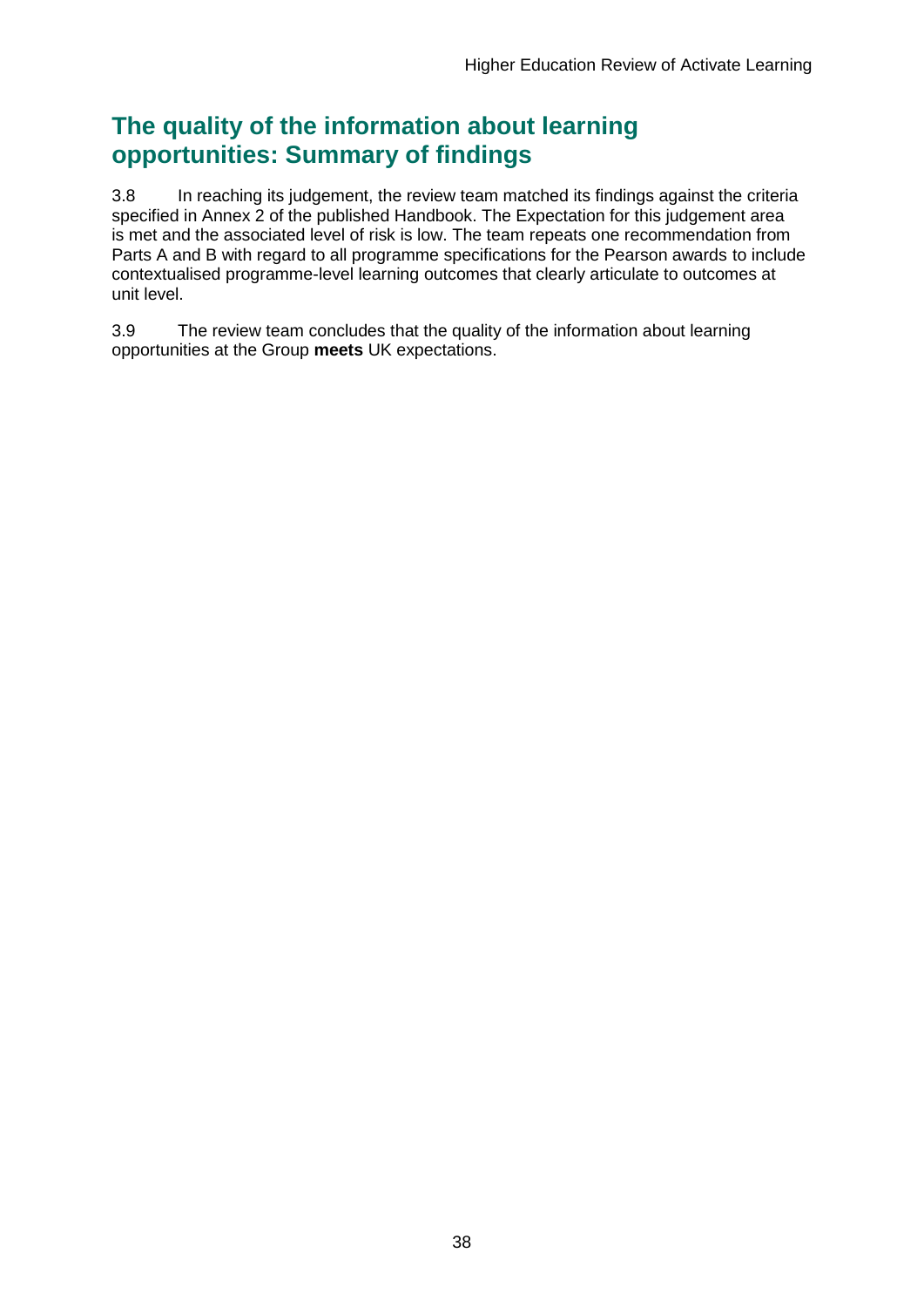# <span id="page-39-0"></span>**4 Judgement: The enhancement of student learning opportunities**

## **Expectation (Enhancement): Deliberate steps are being taken at provider level to improve the quality of students' learning opportunities.**

# **Findings**

4.1 The Group's Higher Education Strategy 2014-17 sets out the 'commitment to continuing to deliver higher education and to enhance the higher level skills in the communities it serves' and to 'establish a reputation for providing high quality, vocationally relevant higher education which significantly enhances students learning and progression opportunities'. Objectives of the Strategy include the systematic development and monitoring of improvement plans at programme, college and Group level and the development of greater student involvement with quality enhancement. The Strategy also includes the compilation of a detailed annual enhancement plan to accompany the higher education Group's self-evaluation document, which includes work with employers and work-based learning opportunities across the provision, and using guest speakers, visits, exhibitions, live projects, master classes and e-learning technologies. The Group-level enhancement plan builds on those detailed in each annual programme review report and forms an effective self-evaluation process enabling the identification and dissemination of good practice. These quality assurance and enhancement processes sit within the higher education quality assurance cycle. The Group's strategies and procedures would allow this Expectation to be met.

4.2 The review team evaluated the effectiveness of the strategies and procedures by examining the Higher Education Strategy, examples of work-based, work-related and placement learning, annual programme review reports and enhancement plans, the Higher Education Group self-evaluation document, and the higher education quality assurance cycle. The team also held meetings with students, student representatives, and senior management, professional support staff and teaching staff.

4.3 The team found that the Group's strategies and procedures for enhancement work effectively. The impact of enhancement activity is measured through programme committees, impact reviews and Quality and Standards Group meetings, based on monitoring of the annual programme review reports and enhancement plans. This also enables the identification and dissemination of good practice, with further discussion at Academic Board. The team saw and heard several examples of strategic initiatives being implemented, including the development of the City of Oxford College campus to provide a Higher Education Student Centre, the establishment of the Higher Education Learning Partnerships office at a single location, and the appointment of three higher education study support tutors. The 2013-14 Higher Education Study Support annual report and the 2014-15 Higher Education Study Support Services Impact report demonstrate the range of support methods in place and the positive effect on student progress and achievement.

4.4 Staff whom the team met displayed a consistent understanding of enhancement, most notably how it links to employability and support for students. Examples include the consistent link between theory and practice provided by work-based learning opportunities and how this enhances students' learning experience and employability (see also paragraph 2.22). Employers confirmed this ethos, and the value the Group places on students being ready for work. Students whom the team met confirmed the support received from tutors and the emphasis on employability, and improvements that had been made as a result of student feedback, for example updates in software.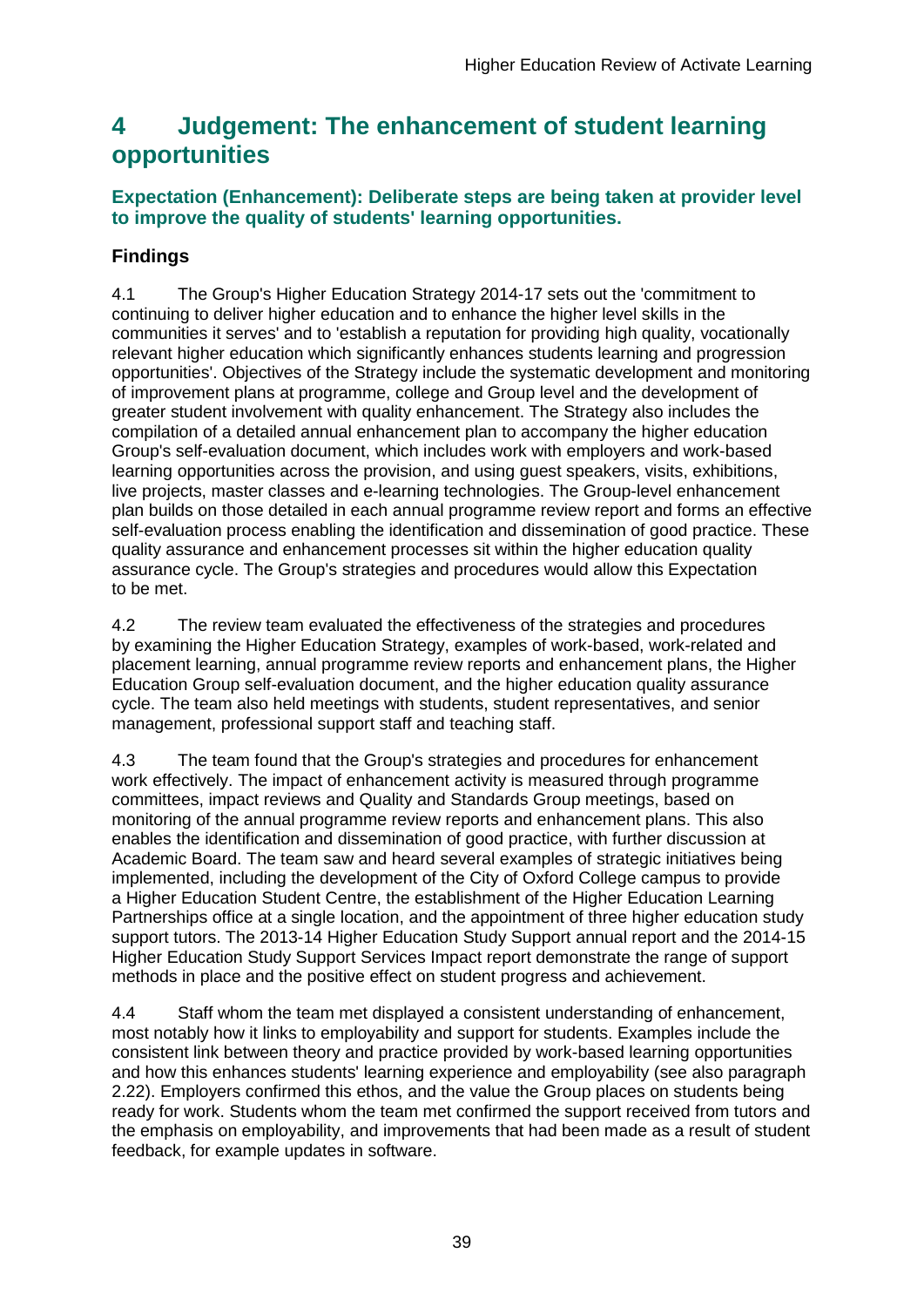4.5 The team found that good practice in teaching and learning is shared across the Group, by a range of methods including open classrooms, 'Pass it On', learning walks, peer observation and internet sites. The peer observation scheme, begun at City of Oxford College, is in development across the Group and is seen to be of particular importance in the sharing of good practice, having been found to be particularly valuable for enhancing cross-college feedback and the development of staff new to higher education.

4.6 The evidence from documentation and meetings demonstrates that the Group is taking deliberate steps to enhance the quality of students' learning opportunities. The Group's quality assurance processes are central to the promotion of continuously improving higher education provision. The strategic approach to continuous quality improvement is well embedded across academic and support areas through deliberative structures, and monitored action plans. The team therefore concludes that the Expectation is met and the associated level of risk is low.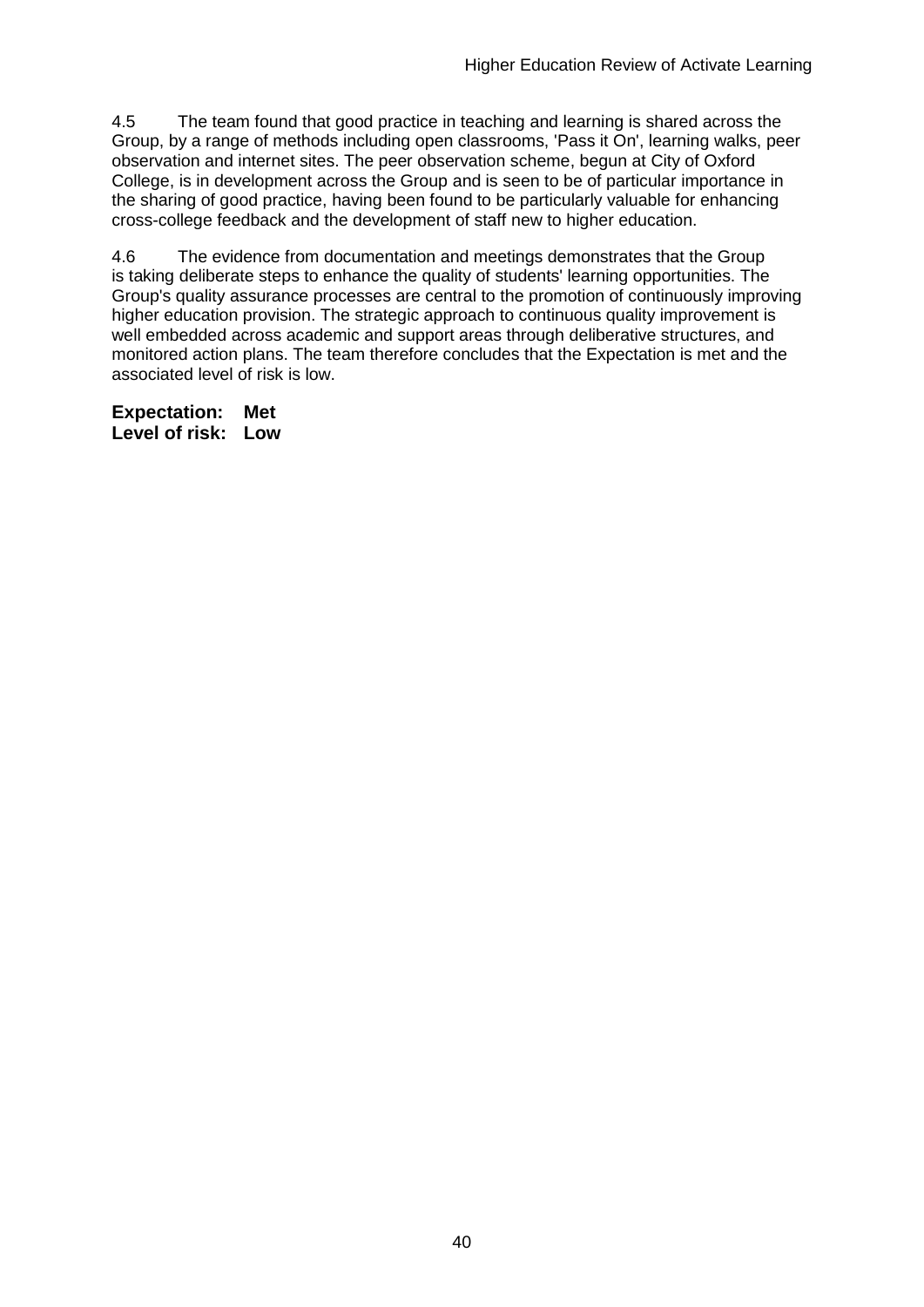# **The enhancement of student learning opportunities: Summary of findings**

4.7 In reaching its judgement about the enhancement of student learning opportunities, the review team matched its findings against the criteria specified in Annex 2 of the published handbook. The Expectation in this area is met and the level of risk is low. The team makes no recommendations in this section.

4.8 The review team therefore concludes that the enhancement of student learning opportunities at the Group **meets** UK expectations.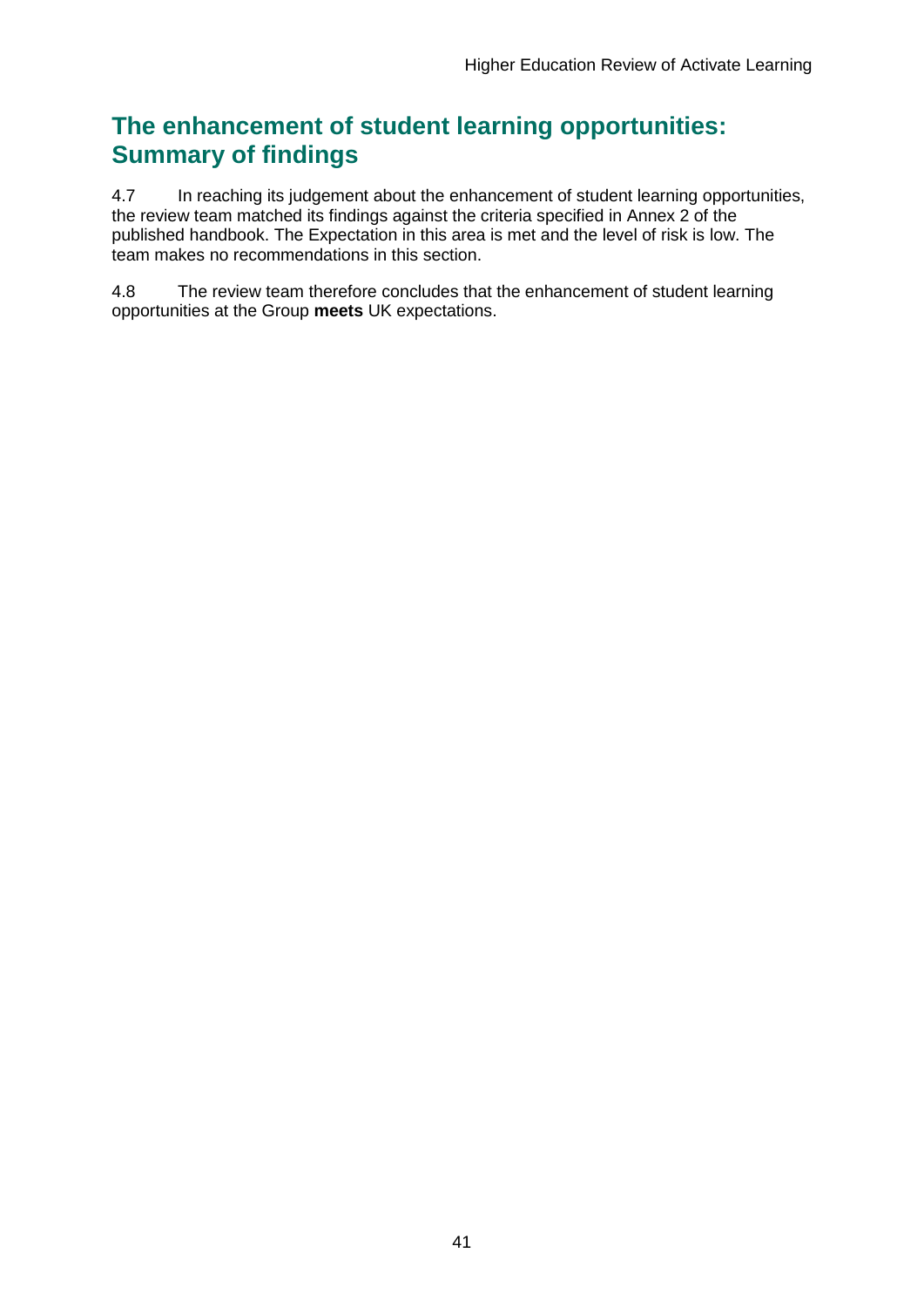# <span id="page-42-0"></span>**5 Commentary on the Theme: Student Employability**

# **Findings**

5.1 One of the three core aims of the Group's Strategic Plan 2014-18 is to 'Develop entrepreneurially-minded and employable people by creating excellent experiences'. This is demonstrated in practice by a portfolio of vocationally focused programmes which incorporate some aspect of work-related or work-based learning that are designed to prepare students for the world of work. This commitment is embedded throughout the Group. For example, the Chief Executive Officer emphasised the importance of differentiating the Group in the higher education market by providing excellent opportunities for the development of employability skills as opposed to being a more general provider. This was strongly mirrored by teaching staff who provided examples of how their experience and links with industry shaped the student experience at programme and module level. Students reported positively on how their studies are preparing them for employment and/or further study.

5.2 Proposals for new provision must state how the programme will meet the Group's strategic goals and its requirement for improving employability. Programme development and approval processes allow the most appropriate of work-based, work-related or placement approaches to be selected and tailored to the needs of a particular subject area. The annual programme review report template now includes a section on work-based, work-related and/or placement learning that will encourage programme teams to draw upon feedback from employers and placement providers in a more systematic way.

<span id="page-42-1"></span>5.3 The Group has many examples of ways in which employers are involved in curriculum delivery. These include the use of guest speakers and modules that are designed to develop employability skills through engagement in 'live' project briefs set in collaboration with external companies and organisations. Examples include work undertaken by HND Graphic Design students with the Cherwell Theatre Company and a website design project undertaken for a local company by HND Computing students. This is made possible through strong links with local employers and the involvement of these employers from the design stage of programmes. Employers whom the team met also commented that they benefited from the relationship with the Group and its students in terms of the 'talent' and 'young blood' that they had access to, the opportunity to reflect on their own skills, and the enthusiasm and new ideas generated.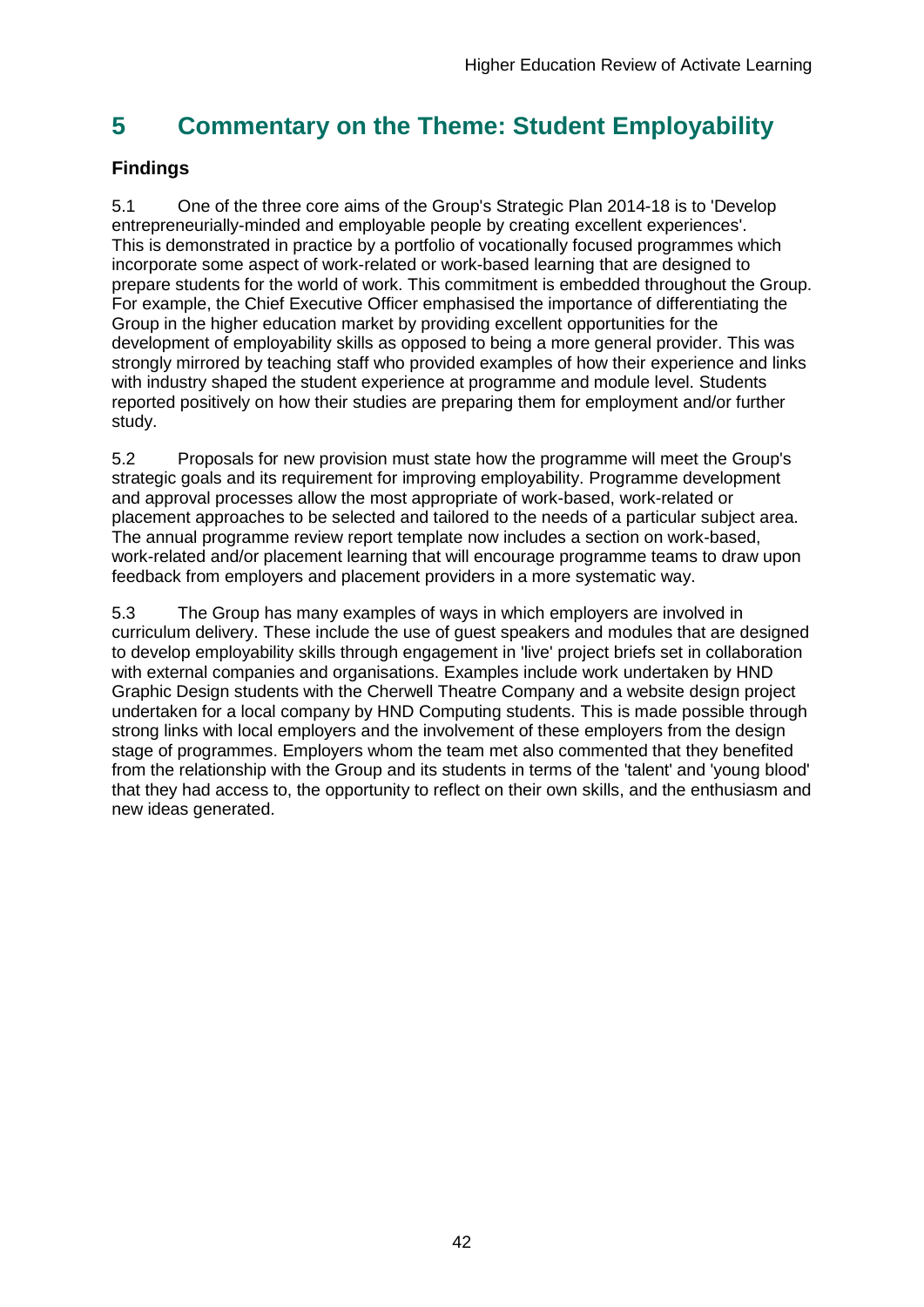# <span id="page-43-0"></span>**Glossary**

This glossary is a quick-reference guide to terms in this report that may be unfamiliar to some readers. Definitions of key operational terms are also given on pages 30-33 of the [Higher Education Review handbook](http://www.qaa.ac.uk/publications/information-and-guidance/publication/?PubID=2963)

If you require formal definitions of other terms please refer to the section on assuring standards and quality: [www.qaa.ac.uk/assuring-standards-and-quality](http://www.qaa.ac.uk/assuring-standards-and-quality)

User-friendly explanations of a wide range of terms can be found in the longer **Glossary** on the QAA website: [www.qaa.ac.uk/Pages/GlossaryEN.aspx](http://www.qaa.ac.uk/Pages/GlossaryEN.aspx)

#### **Academic standards**

The standards set by **degree-awarding bodies** for their courses (programmes and modules) and expected for their awards. See also **threshold academic standard**.

#### **Award**

A qualification, or academic credit, conferred in formal recognition that a student has achieved the intended **learning outcomes** and passed the assessments required to meet the academic standards set for a **programme** or unit of study.

#### **Blended learning**

Learning delivered by a number of different methods, usually including face-to-face and e-learning (see **[technology enhanced or enabled learning](http://www.qaa.ac.uk/AboutUs/glossary/Pages/glossary-t.aspx#t1)**).

#### **Credit(s)**

A means of quantifying and recognising learning, used by most institutions that provide higher education **programmes of study**, expressed as numbers of credits at a specific level.

#### **Degree-awarding body**

A UK [higher education provider](http://newlive.qaa.ac.uk/AboutUs/glossary/Pages/glossary-h.aspx#h2.1) (typically a [university\)](http://newlive.qaa.ac.uk/AboutUs/glossary/Pages/glossary-u-z.aspx#u4) with the power to award degrees, conferred by Royal Charter, or under Section 76 of the Further and Higher Education Act 1992, or under Section 48 of the Further and Higher Education (Scotland) Act 1992, or by Papal Bull, or, since 1999, granted by the Privy Council on advice from QAA (in response to applications for [taught degree awarding powers, research degree awarding powers or](http://newlive.qaa.ac.uk/AboutUs/DAP/Pages/default.aspx)  [university title\)](http://newlive.qaa.ac.uk/AboutUs/DAP/Pages/default.aspx).

#### **Distance learning**

A course of study that does not involve face-to-face contact between students and tutors but instead uses technology such as the internet, intranets, broadcast media, CD-ROM and video, or traditional methods of correspondence - learning 'at a distance'. See also **blended learning**.

#### **Dual award or double award**

The granting of separate awards (and certificates) for the same **programme** by two **degree-awarding bodies** who have jointly delivered the programme of study leading to them. See also **multiple award**.

#### **e-learning**

See technology enhanced or enabled learning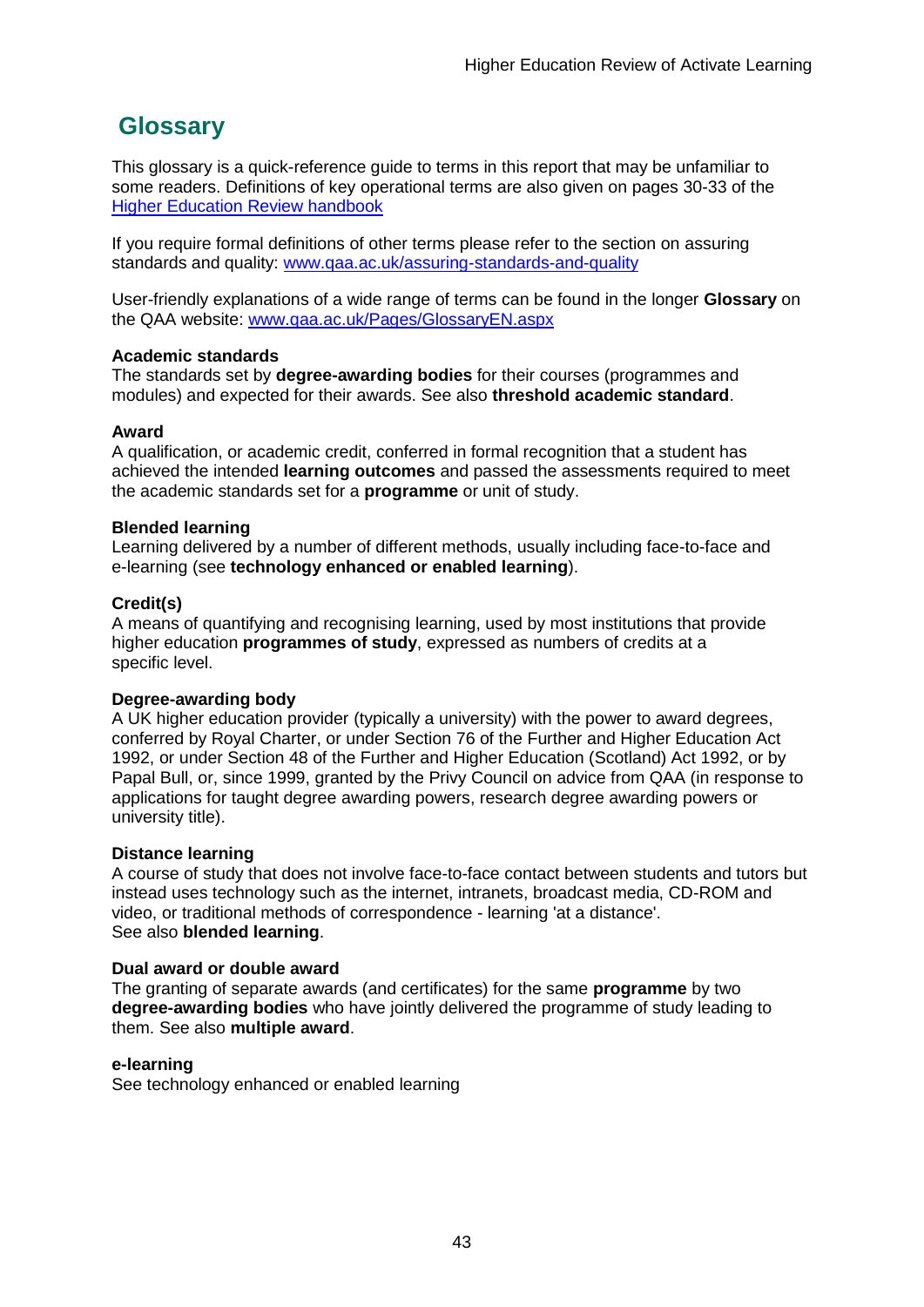#### **Enhancement**

The process by which [higher education providers](http://www.qaa.ac.uk/AboutUs/glossary/Pages/glossary-h.aspx#h2.1) systematically improve the quality of provision and the ways in which students' learning is supported. It is used as a technical term in our review processes.

#### **Expectations**

Statements in the **Quality Code** that set out what all UK [higher education providers](http://newlive.qaa.ac.uk/AboutUs/glossary/Pages/glossary-h.aspx#h2.1) expect of themselves and each other, and what the general public can therefore expect of them.

#### **Flexible and distributed learning**

A [programme](http://newlive.qaa.ac.uk/AboutUs/glossary/Pages/glossary-p.aspx#p12) or [module](http://newlive.qaa.ac.uk/AboutUs/glossary/Pages/glossary-m-o.aspx#m6) that does not require the student to attend classes or events at particular times and locations.

See also **distance learning**.

#### **Framework**

A published formal structure. See also **framework for higher education qualifications**.

#### **Framework for higher education qualifications**

A published formal structure that identifies a hierarchy of national qualification levels and describes the general achievement expected of holders of the main qualification types at each level, thus assisting higher education providers in maintaining academic standards. QAA publishes the following frameworks: *The Framework for Higher Education Qualifications in England, Wales and Northern Ireland* (FHEQ) and *The Framework for Qualifications of Higher Education Institutions in Scotland* (FQHEIS).

#### **Good practice**

A process or way of working that, in the view of a QAA review team, makes a particularly positive contribution to a higher education provider's management of academic standards and the quality of its educational provision. It is used as a technical term in QAA's audit and review processes.

#### **Learning opportunities**

The provision made for students' learning, including planned study, teaching, assessment, academic and personal support, and resources (such as libraries and information systems, laboratories or studios).

#### **Learning outcomes**

What a learner is expected to know, understand and/or be able to demonstrate after completing a process of learning.

#### **Multiple awards**

An arrangement where three or more **degree-awarding bodies** together provide a single jointly delivered **programme** (or programmes) leading to a separate **award** (and separate certification) of each awarding body. The arrangement is the same as for **dual/double awards**, but with three or more awarding bodies being involved.

#### **Operational definition**

A formal definition of a term, establishing exactly what QAA means when using it in reviews and reports.

#### **Programme (of study)**

An approved course of study that provides a coherent learning experience and normally leads to a qualification.